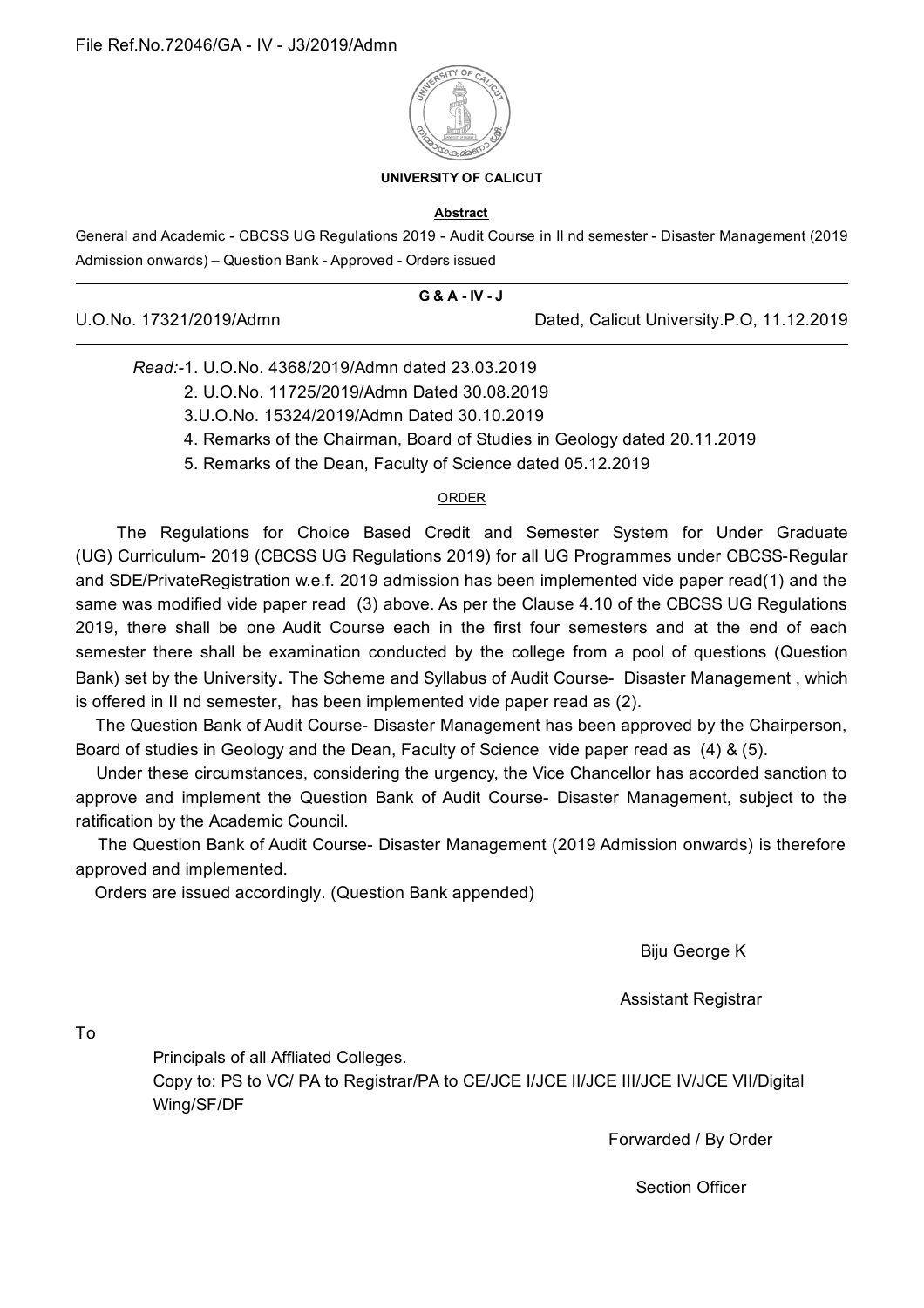|                              | Question Bank of 2 Semester Degree<br>Audit Course - 2E02 : Disister Management                                                                                                                                                                                         |
|------------------------------|-------------------------------------------------------------------------------------------------------------------------------------------------------------------------------------------------------------------------------------------------------------------------|
| $\mathbf{L}$                 | Man-made disasters include: (Answer : D)<br>b) b) Terrorism c) c) Industrial hazard<br>d)d) All of the above<br>a) a) Wars                                                                                                                                              |
| 2.                           | 2001 Terrorist attack in America is referred as: (Answer: A)<br>b) (b) $\frac{1}{9}$ c) (c) $\frac{10}{11}$ d)(d) $\frac{11}{01}$<br>a) (a) 9/11                                                                                                                        |
| 3.                           | $A$ is the form of rapid mass movement of earthy matters. (Answer : C)<br>a) a. Solification b) b. Creep c) c. debris flow d)d. Lahars                                                                                                                                  |
| 4.<br>produce an event       | A fractal system is one that involves which of the following? (Answer : B)<br>a) b. similarity in form at a wide range of scales b) c. completely unrelated processes that interact to<br>c) d. closely related processes that interact to produce a larger event<br>d) |
| 5.                           | A hazard is a situation where there is (Answer: B)<br>a) Threat of natural calamity<br>b) Threat to property and lives from calamities<br>c) Threat for<br>consequences of disaster d)All of the above                                                                  |
| 6.<br>degradation.           | A hazard: (Answer: D)<br>a) A) is a potentially damaging physical event, phenomenon, or human activity b) B) may cause the<br>c) C) may generate social and economic disruption or environmental<br>loss of life or injury, property damage,<br>d)D) all of the above   |
| 7.                           | A stream with too much bed load will usually have what type of channel pattern? (Answer : C)<br>a) straight<br>b) meandering<br>c) braided<br>d)dendritic                                                                                                               |
| 8.<br>(Answer: C)            | According to U.N.O. there were about _____ disasters per year between 1992 - 2000 in the world?<br>a) a. 100 b) b. 300 c) c. 500<br>d)d. 800                                                                                                                            |
| 9.<br>(Answer: A)            | According to World Disasters Report of 2010, during 2000-09, 85% of affected people belonged to the?<br>b) b. African region<br>c) c. Japan region<br>a) a. Asia Pacific Region<br>d)d. Australian region                                                               |
| 10.                          | An active volcano Mauna Loa is located in: (Answer: A)<br>c) c. Japan<br>d)d. None of the above<br>a) a. Hawaii, USA<br>b) b. Brazil                                                                                                                                    |
| $\mathcal{L}$<br>(Answer: C) | An effect that natural disasters can have on people affected by the event is an increased rate of<br>a) homicide<br>b) immigration<br>c) population growth<br>d) all of these                                                                                           |
| 12.                          | An example of Civil war is (Answer: C)<br>b) B. World war I c) C. Syrian war<br>d)D. None of the above<br>a) A. Kargil war                                                                                                                                              |
| 13.                          | An example of natural disaster is: (Answer: D)<br>a) Tsunami<br>b) Flood<br>c) Storm<br>d)All of these                                                                                                                                                                  |
| 14.                          | An extreme natural phenomenon capable of causing disaster leading to loss of lives or damage to<br>property is known as- (Answer: A)<br>a) (a) Natural hazard<br>b) (b) Hazard calculation<br>c) (c) Desertification<br>d)(d) None of the above                         |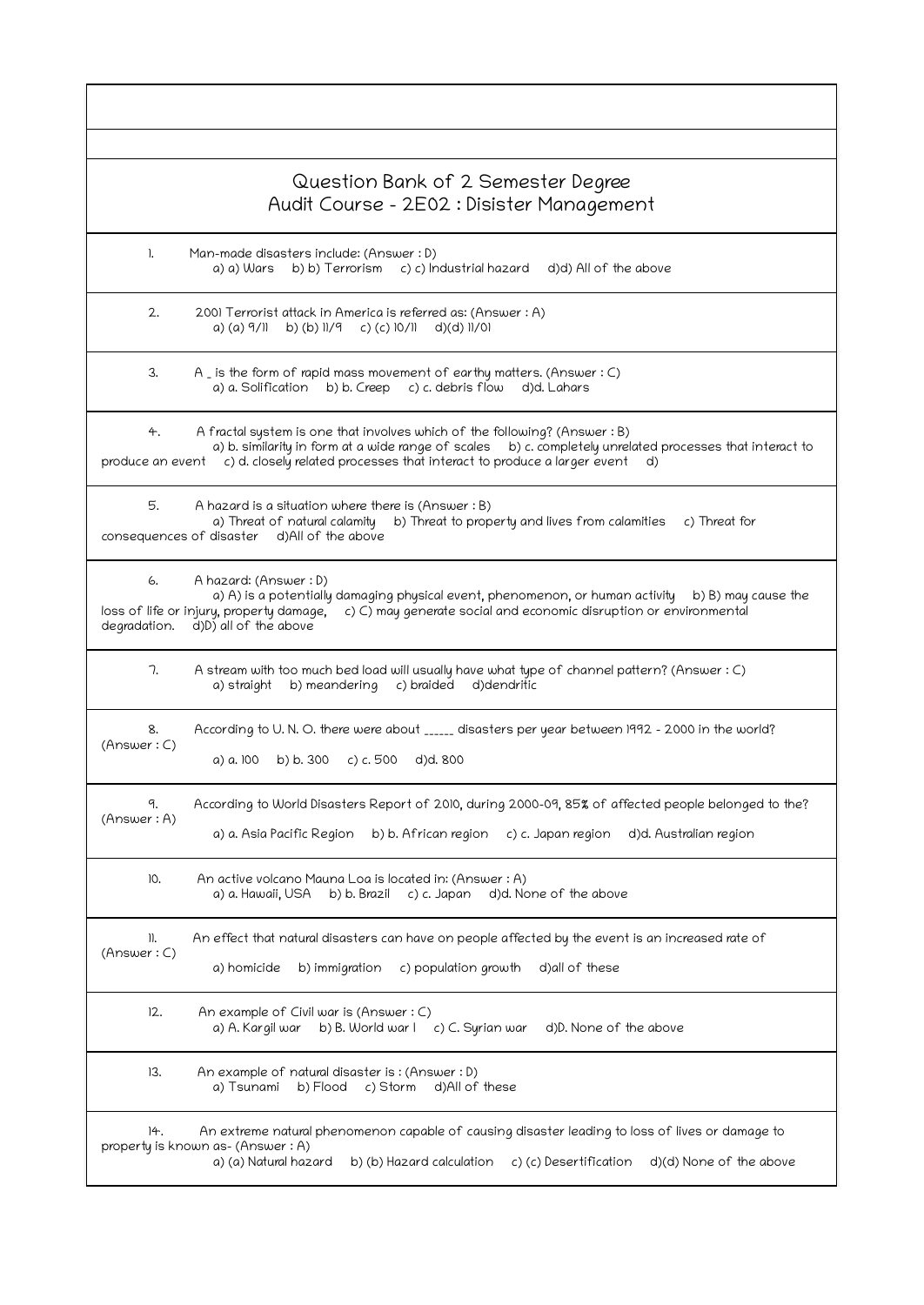| 15.                                            | An important water contaminant is: (Answer : B)<br>b) (b) Nitrogen oxides c) (c) Carbon monoxide<br>a) (a) Heavy metals<br>$d$ $(d)$ NO2 and SO2                                                                                                                                                                      |
|------------------------------------------------|-----------------------------------------------------------------------------------------------------------------------------------------------------------------------------------------------------------------------------------------------------------------------------------------------------------------------|
| 16.                                            | Approximate range of earthquakes that occur each year is (Answer: B)<br>b) thousands c) millions<br>a) hundreds<br>d)billions                                                                                                                                                                                         |
| 17.                                            | Approximately -------- % of earth's surface is covered with water. (Answer : D)<br>a) a) 80 b) b) 60 c) c) 55<br>$d$ ) 70                                                                                                                                                                                             |
| 18.                                            | Area of Indian coastline which is vulnerable to storm surges, cyclones and tsunamis is? (Answer : A)<br>a) a. 5700 Km<br>b) b. 3700km c) c. 2700km d)d. 4700km                                                                                                                                                        |
| 19.<br>following? (Answer: C)<br>family houses | Areas of cities that are subjected to significant natural hazards should be used for which of the<br>a) a. office buildings because they can withstand the effects of the hazard b) b. inexpensive single-<br>c) c. parks and golf courses<br>d)d. shopping malls                                                     |
| 20.                                            | As the discharge in a stream increases, load usually (Answer: A)<br>a) a. increases b) c. stays the same c) b. decreases d)d. none of the above                                                                                                                                                                       |
| 21.                                            | Catastrophic natural disaster losses in developed countries involve which of the following? (Answer: B)<br>b) b. large financial costs to individuals and companies<br>a) a. large numbers of deaths<br>c) c.<br>primarily losses borne by insurance companies d)d. large numbers of deaths and large financial costs |
| 22.                                            | Channelization of streams is designed to reduce flooding by ___________. (Answer : A)<br>a) a) Speeding the passage of floodwaters b) b) Reducing bank erosion c) c) Slowing down river<br>velocity so as to reduce damage d)d) Increase the meandering of streams                                                    |
| 23.<br>: C)<br>d)(d) Epidemic disaster         | Disaster at Chernobyl (USSR), Three Mile Island (USA), and Fukusima (JAPAN) are all related to: (Answer<br>a) (a) Disaster caused by earthquake b) (b) Disaster caused by Tsunami c) (c) Nuclear disaster                                                                                                             |
| 24.<br>above                                   | Disaster is an event arising out of (Answer: A)<br>a) Result of hazard event b) Causes of hazard event c) Causes of disaster event<br>d)All of the                                                                                                                                                                    |
| 25.<br>life they result                        | Disasters can be categorized into various types on the basis of? (Answer : D)<br>a) a. Its speed<br>b) b. Its previous history c) c. Loss of property they result<br>d)d. Loss of human                                                                                                                               |
| 26.                                            | Downhill movement of earth is mainly caused by (Answer: B)<br>b) b. rain $c$ ) c. drought<br>a) a. Monsoon failure<br>d)d. pollution.                                                                                                                                                                                 |
| 27.<br>economic drought                        | Drought is often identified by sunny days and hot weather. (Answer: B)<br>a) a) Meteorological drought b) b) Hydrological drought<br>c) c) Agricultural drought<br>d)d) Socio-                                                                                                                                        |
| 28.                                            | Drought unequal distribution of food increased population and flooding are causes of (Answer: D)<br>b) b) dengue fever<br>c) c) malaria<br>a) a) Typhoid<br>d)d) famine                                                                                                                                               |
| 29.                                            | Equator is a region of ------- pressure while poles are regions of ------- pressure (Answer : B)<br>b) b) Low, high c) c) Low, low d)d) High, high<br>a) a) High, Iow                                                                                                                                                 |
| 30.                                            | Etna volcano are located in- (Answer: B)<br>b) b) Italy c) c) India<br>d)d) Iran<br>a) a) Japan                                                                                                                                                                                                                       |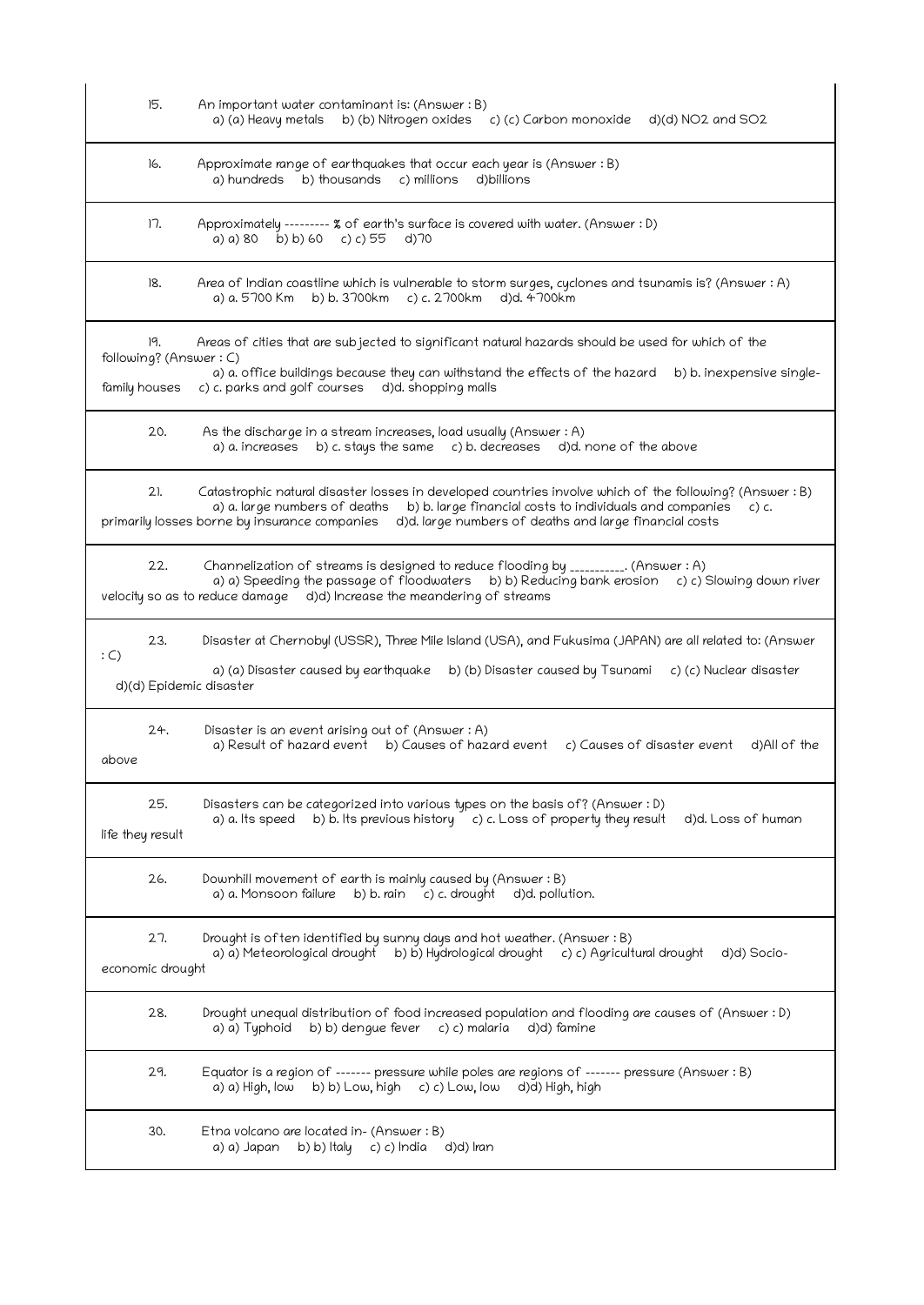| 31.             | Example of anthropogenic hazards are: (Answer : A)<br>a) (a) Chemical explosion b) (b) Earthquake c) (c) Flood<br>d)(d) Wild fire                                                                                                              |
|-----------------|------------------------------------------------------------------------------------------------------------------------------------------------------------------------------------------------------------------------------------------------|
| 32.             | Example of Civil War is: (Answer : A)<br>a) (a) Syrian War b) (b) World War I&II c) (c) Kargil War<br>d)(d) Vietnam-US War.                                                                                                                    |
| 33.             | Flood can not occur due to (Answer: D)<br>b) b. Tsunamic) c. Heavy rain<br>a) a. Cyclone<br>d)d. Biological disaster                                                                                                                           |
| 34.             | From the following, which one is the natural hazard? (Answer : D)<br>a) A) Earthquake b) B) Cyclone c) C) Landslide d)D) All the above                                                                                                         |
| 35.             | From where earth quake waves are generated? (Answer : A)<br>b) Epicenter c) Solid inner Core<br>d)None of these<br>a) Focus                                                                                                                    |
| 36.             | Geologists consider the Earth to be 4.6 billion years old. If you counted to 4.6 billion by counting one<br>number every second how long would it take? (Answer: B)<br>a) 32 years B<br>b) $146$ years $C$ c) $14,600$ years D<br>d)1000 years |
| 37.<br>cultural | Hazards and Disasters are mainly classified as (Answer: B)<br>a) Physical and chemical b) Natural and Human induced<br>c) Physical and Human<br>d)Social and                                                                                   |
| 38.             | High vulnerability and high hazard are associated with (Answer : C)<br>d)None of the above<br>a) Low disaster risk b) medium disaster risk c) high disaster risk                                                                               |
| 39.             | How many types of Hazards are there- (Answer: B)<br>a) a) 1 b) b) 2 c) c) 4 d)d) 5                                                                                                                                                             |
| 40.             | Human induced hazards can be classified into - (Answer : C)<br>b) b) 3 c) c) 5<br>$d(d)$ 4<br>a) a) 2                                                                                                                                          |
| 41.             | Hurricanes are common in (Answer: C)<br>b) B. Bangladesh c) C. USA<br>a) A. India<br>d)D. Australia                                                                                                                                            |
| 42.             | Hurricans cyclone are formed in- (Answer: A)<br>b) b) British Island<br>c) c) Japan<br>a) a) U.S.A<br>d)d) India                                                                                                                               |
| 43.             | If a dam is removed, then upstream from the former dam the river responds by (Answer: A)<br>a) downcutting (lowering its bed) b<br>b) raising its bed<br>c) avulsion<br>d)becoming a braided stream                                            |
| 44.             | If the deficiency of a particular year's rainfall exceeds 25% of normal it is termed as (Answer : A)<br>a) a) Onset Of Drought<br>b) b) Moderate Drought c) c) Severe Drought<br>d)c) none of the above.                                       |
| 45.             | If the deficiency of a particular year's rainfall more than 50 % of normal it is termed as (Answer: C)<br>b) b) Moderate Drought<br>a) a) Onset Of Drought<br>c) c) Severe Drought<br>d)c) none of the above.                                  |
| 46.<br>happen   | If the seafloor is suddenly displaced upward, then what happens to the sea surface? (Answer: C)<br>a) a. It will subside b) b. It will remain unchanged<br>c) c. It will momentarily rise<br>d)d. Nothing will                                 |
| 47.             | In which date tsunami occurred in Indoneshia - (Answer: C)<br>b) b) 26 March<br>c) c) 26 Dec<br>d)d) 27 Dec<br>a) a) 24 April                                                                                                                  |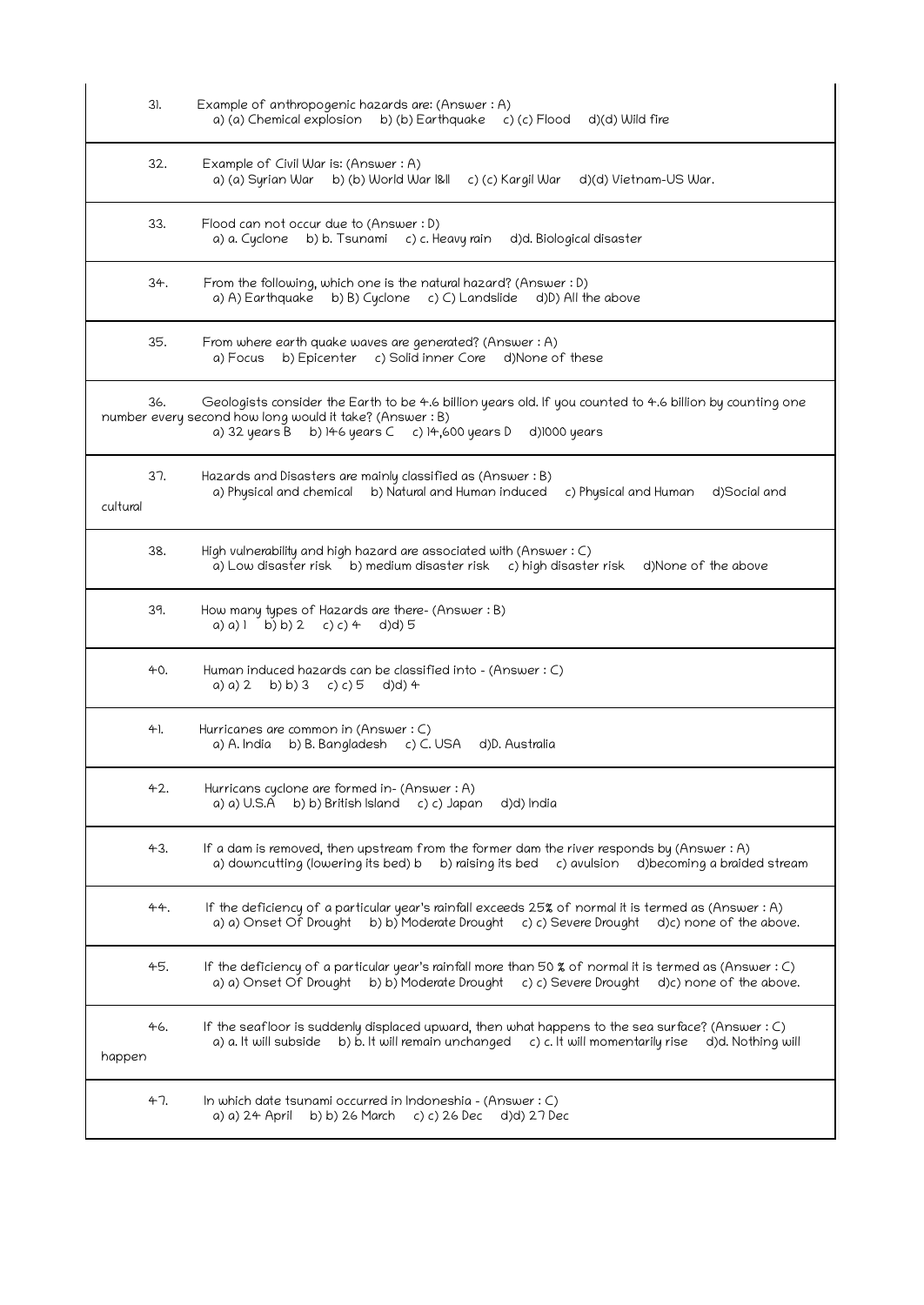| In which earthquake, the stones on the roads of Shillong as said to have "vibrated like peas on a drum"?<br>48.<br>(Answer: C)<br>a) (a) Cachar Earthquake<br>b) (b) Latur Earthquke c) (c) Great Earthquake of Assam<br>Earthquake                                                                          | d)(d) Bhuj                         |
|--------------------------------------------------------------------------------------------------------------------------------------------------------------------------------------------------------------------------------------------------------------------------------------------------------------|------------------------------------|
| 49.<br>In which year the violent explosion of the famous Volcano, Krakatoa in Indonesia, produced Tsunamis<br>measuring 40 feet? (Answer : C)<br>a) a. 1881<br>b) b. 1882<br>c) c. 1883<br>d)d. 1884                                                                                                         |                                    |
| 50.<br>Increase in carbon dioxide in atmosphere causes (Answer: A)<br>a) (i) Rise in earth temperature b) (ii) fall in earth temperature<br>d)(iv) increase in ultraviolet rays                                                                                                                              | c) (iii) Uniform earth temperature |
| 51.<br>Industrial hazards comes under the category of: (Answer: B)<br>a) (a) Natural hazards b) (b) Human induced hazards c) (c) Meteorological hazard<br>hazard                                                                                                                                             | d)(d) Wild fire                    |
| 52.<br>is a downward movement of wet soil along the slopes under the influence of gravity. (Answer: D)<br>c) c. Debris flow<br>d)d. Solification<br>b) b. Lahars<br>a) a. Creep                                                                                                                              |                                    |
| 53.<br>is ash from a volcanic mixer with water to form a thick river of mud. (Answer: A)<br>b) b. Solification<br>c) c. Debris flow<br>d)d. Creep<br>a) a. Lahars                                                                                                                                            |                                    |
| 54.<br>is extremely slow downward movement of dry surfacial matters. (Answer : B)<br>b) b. Creep c) c. Solification d)d. Debris flow<br>a) a. Lahars                                                                                                                                                         |                                    |
| 55.<br>Major tsunamis are generated by earthquakes along (Answer: B)<br>a) a. Divergent margins<br>b) b. Convergent margins c) c. Transform margin<br>above                                                                                                                                                  | d)d. None of the                   |
| 56.<br>Major tsunamis are produced by earthquakes with hypocenters less than (Answer: D)<br>a) a. 5 km<br>b) b.10 km<br>c) c.20 km<br>d)d.30 km                                                                                                                                                              |                                    |
| 57.<br>Mention the major type of Tropical cyclone - (Answer: C)<br>$\overline{b}$ ) b) Typhoons $\overline{c}$ ) c) Tornadoes<br>a) a) Hurricans<br>d)d) All of these                                                                                                                                        |                                    |
| 58.<br>Meteorological drought means (Answer : D)<br>a) a) Deficit of rainfall more than 50 per cent of normal. b) b) Leads to reduction of natural stream<br>flows or ground water levels c) c) Level in soil is insufficient to maintain average crop yields<br>supply and demand of goods and services     | d)d) Correlates the                |
| 59.<br>Most major tsunamis are produced by earthquakes with magnitudes greater than (Answer: B)<br>a) a) 6 b) b) 7 c) c) 8<br>d)d) 9                                                                                                                                                                         |                                    |
| 60.<br>Most natural disasters are which of the following? (Answer : B)<br>a) b. rarely if ever cyclic because there are too many overlapping effects b) c. completely random in<br>that they involve processes that we cannot hope to understand c) d. interactions between two closely related events<br>d) |                                    |
| 61.<br>Most of the damage done by floods in the U.S. occurs (Answer: A)<br>a) a. on floodplains<br>b) b. in small tributaries<br>c) c. in delta regions<br>rivers                                                                                                                                            | d)d. on uplands along major        |
| 62.<br>Mount Kilimanjaro is the best example of: (Answer: B)<br>a) a) Active volcano<br>b) b) Dormant volcano c) c) Extinct volcano                                                                                                                                                                          | d)d) None of them                  |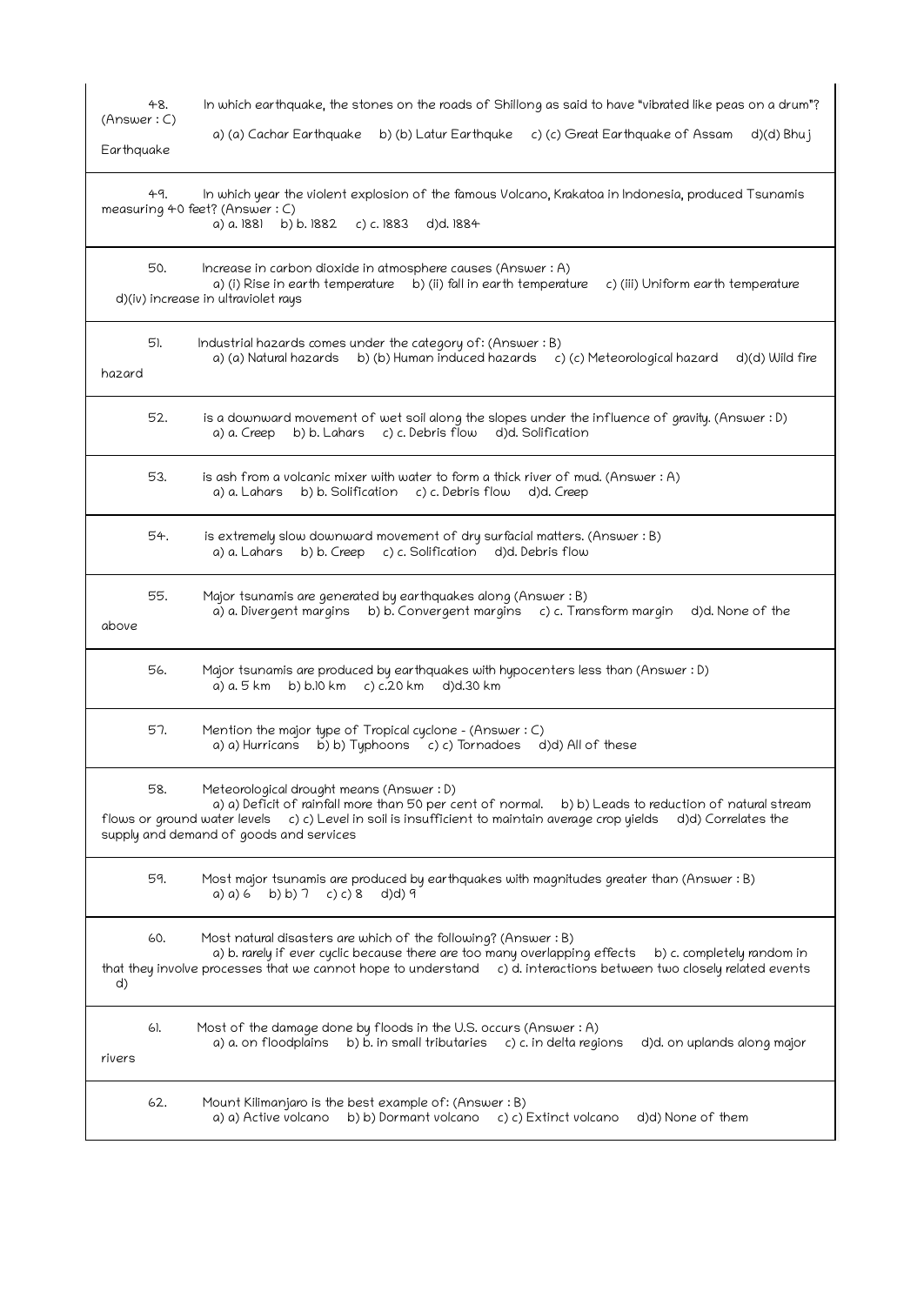| 63.                        | Movement of earthquake waves through the ground can produce (Answer: C)<br>a) a. Solification b) b. Creep c) c. Liquefaction<br>d)d. Lahars                                                                                                         |
|----------------------------|-----------------------------------------------------------------------------------------------------------------------------------------------------------------------------------------------------------------------------------------------------|
| 64.                        | Movement of heavy vehicles on the unstable sloppy region creates (Answer: D)<br>a) a. Earth quake b) b. flood c) c. volcano d)d. landslide.                                                                                                         |
| 65.                        | Mt. Etna is a: (Answer $: C$ )<br>a) a) Extinct volcano b) b) Dormant volcano c) c) Active volcano<br>d)d) None of these                                                                                                                            |
| 66.<br>man                 | Natural disasters generally involve which of the following? (Answer : B)<br>a) b. events that involve overlapping natural causes b) c. events wholly caused by the activities of<br>c) d. events that are unaffected by the activities of man<br>d) |
| 67.<br>d)ecologycomponents | Non-living factors of ecosystem are called (Answer: A)<br>a) abiotic components b b) biotic components c) biosphere components d                                                                                                                    |
| 68.                        | Of the following, which is a natural hazard? (Answer : D)<br>a) a. Earthquake b) b. Cyclone c) c. Landslide d)d. All the above                                                                                                                      |
| 69.                        | Of the total water percentage in earth ------ % is a fresh water level that we can use (Answer : A)<br>a) a) 2.5<br>b) b) $(c) c$ ) 5<br>$d$ $d$ $d$ $d$ $d$                                                                                        |
| 70.                        | One of the main reasons for farmers commit suicide in India is (Answer: A)<br>a) A. Crop failure b) B. Earthquake c) C. Tsunami d) D. All of the above                                                                                              |
| 71.<br>a disease           | Pandemic disease is defined as: (Answer: A)<br>a) (a) Outbreak of a disease in international scale<br>b) (b) Outbreak of a disease beyond the area of<br>c) (c) congestion in urban areas.<br>d)                                                    |
| 72.                        | Pandemic diseases include: (Answer: D)<br>a) (a) Cholera b) (b) Small pox c) (c) Tubercolosis<br>d)(d) All of the above                                                                                                                             |
| 73.                        | People live in dangerous areas for what reasons? (Answer : D)<br>a) a. because of cheap land b) b. because the land is fertile<br>c) c. for proximity to recreational<br>opportunities d)d. for all of these reasons                                |
| 74.                        | Percentage of earth surface which is covered by oceans and seas is (Answer : B)<br>b) b) $65\%$ c) c) $85\%$ d)d) $97\%$<br>a) a) 50%                                                                                                               |
| 75.                        | Percentage of Indian total area prone to cyclone is (Answer: B)<br>a) a) $6\%$ b) b) $8\%$ c) c) $0\%$ d)d) $12\%$                                                                                                                                  |
| 76.                        | Percentage of surface of earth is covered by water is (Answer: A)<br>a) a) $70\%$ b) b) 85 % c) c) 90 % d) d) 60 %                                                                                                                                  |
| 77.                        | Poorly built buildings may collapse at a scale of (Answer: B)<br>a) 5 b) 6 c) 7 d) 8                                                                                                                                                                |
| 78.                        | Process of photosynthesis converts solar energy into the (Answer: B)<br>a) hydro energyb b) chemical energy c) mechanical energy d d)tidal energy                                                                                                   |
| 79.                        | Raima and Sarma are the tributaries of: (Answer : B)<br>a) a) Muhuri<br>b) b) Gomati<br>c) c) Khowai<br>d)d) Haora                                                                                                                                  |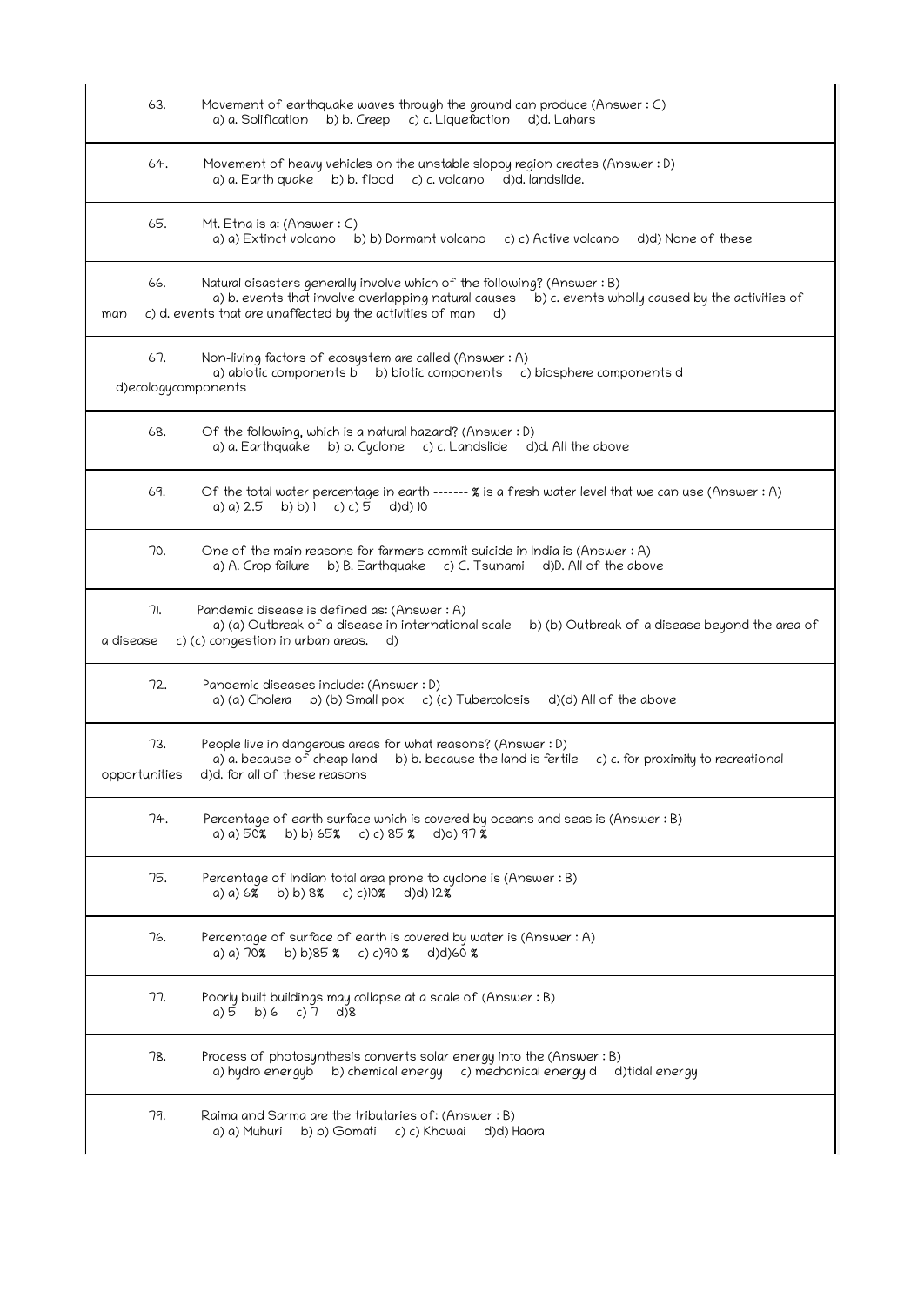| 80.                          | Sahel region of West Africa known for (Answer: D)<br>a) A. Recurring drought b) B. Food crisis c) C. Famine d) D. All of the above                                                                                                                                                       |
|------------------------------|------------------------------------------------------------------------------------------------------------------------------------------------------------------------------------------------------------------------------------------------------------------------------------------|
| 81.                          | TB disease generally affects of - (Answer : C)<br>b) b) Stomach c) c) Lungs<br>a) a) Kidney<br>d)d) Skin                                                                                                                                                                                 |
| 82.                          | Tenorist attack known as 9/11 took place in (Answer: B)<br>b) (b) USA c) (c) UK d)(d) None of the above.<br>a) (a) India                                                                                                                                                                 |
| 83.<br>herbivores            | Tertiary consumers that are fed on primary carnivores are also known as (Answer: B)<br>a) A.primary carnivores b) b.tertiary carnivores c) c.secondary carnivores d)d.secondary                                                                                                          |
| 84.                          | The 1960 Chile earthquake (MW 9.5) II lignificant because (Answer: B)<br>a) Charles Darwin observed it and wrote about it. B b) It is the largest earthquake ever measured. c<br>c) Maximum people died d<br>d)all the above                                                             |
| 85.                          | The Chernobyl disaster of 1986 in Ukraine was a case of (Answer: C)<br>a) Epidemic disaster b) Toxic gas disaster c) Nuclear disaster d) None of the above                                                                                                                               |
| 86.                          | The common factors of wildfire hazards are: (Answer : D)<br>a) A. Lightening b) B. Volcanic eruption c) C. El-nino<br>d)D. All of the above                                                                                                                                              |
| 87.                          | The cycle of disaster consists of the following components (Answer : A)<br>a) A. Mitigation, Preparedness, Response, Recovery b) B. Preparedness, vulnerability assessment, risk<br>assessment, recovery c) C. Mitigation, Risk assessment, Response and Recovery d)D. None of the above |
| 88.                          | The cyclone "SIDR" hit Bangladesh in? (Answer : B)<br>b) b. $2007$ c) c. $2008$<br>a) a. 2009<br>d)d. 2006                                                                                                                                                                               |
| 89.                          | The direction of air flow is also affected by Earth's rotation. It is called (Answer : A)<br>a) Coriolis Effect b) Elnino Effect c) La Nina Effect d) Greenhouse Effect                                                                                                                  |
| 90.                          | The disease that swept a large part of Asia, Europe and Africa in the 14 century is: (Answer : A)<br>b) (b) Small pox c) (c) Tuberculosis d)(d) Influenza<br>a) (a) Plague                                                                                                               |
| 91.                          | The doldrums is an area of (Answer $:B$ )<br>a) Low temperature<br>b) low pressure<br>c) low rainfall<br>d)low humidity                                                                                                                                                                  |
| 92.                          | The flooding of New Orleans in 2004 was caused by (Answer $:C$ )<br>b) a tsunami<br>a) an earthquake<br>c) a hurricane<br>d)a tornado                                                                                                                                                    |
| 93.                          | The highest volcanic mountain in the world is (Answer $:B)$<br>a) A. Mauna Lao<br>b) B. Cotopaxi<br>c) C. Vesuvius<br>d)D. None of the above                                                                                                                                             |
| 94.                          | The land slide surfaces of separation by (Answer: D)<br>b) b. Sliding c) c. Flowing d)d. All the above Ans:<br>a) a. Falling                                                                                                                                                             |
| 95.                          | The largest floods in prehistoric times were probably the result of (Answer $: C$ )<br>b) b. hurricanes<br>c) c. ice dam failures<br>d)d. meteorite impacts<br>a) a. very heavy rainfall                                                                                                 |
| 96.<br>d)d. All of the above | The level of harm by a hazard is governed by (Answer: D)<br>a) a. Magnitude of the hazard b) b. Frequency of the hazard<br>c) c. Intensity at the impact point                                                                                                                           |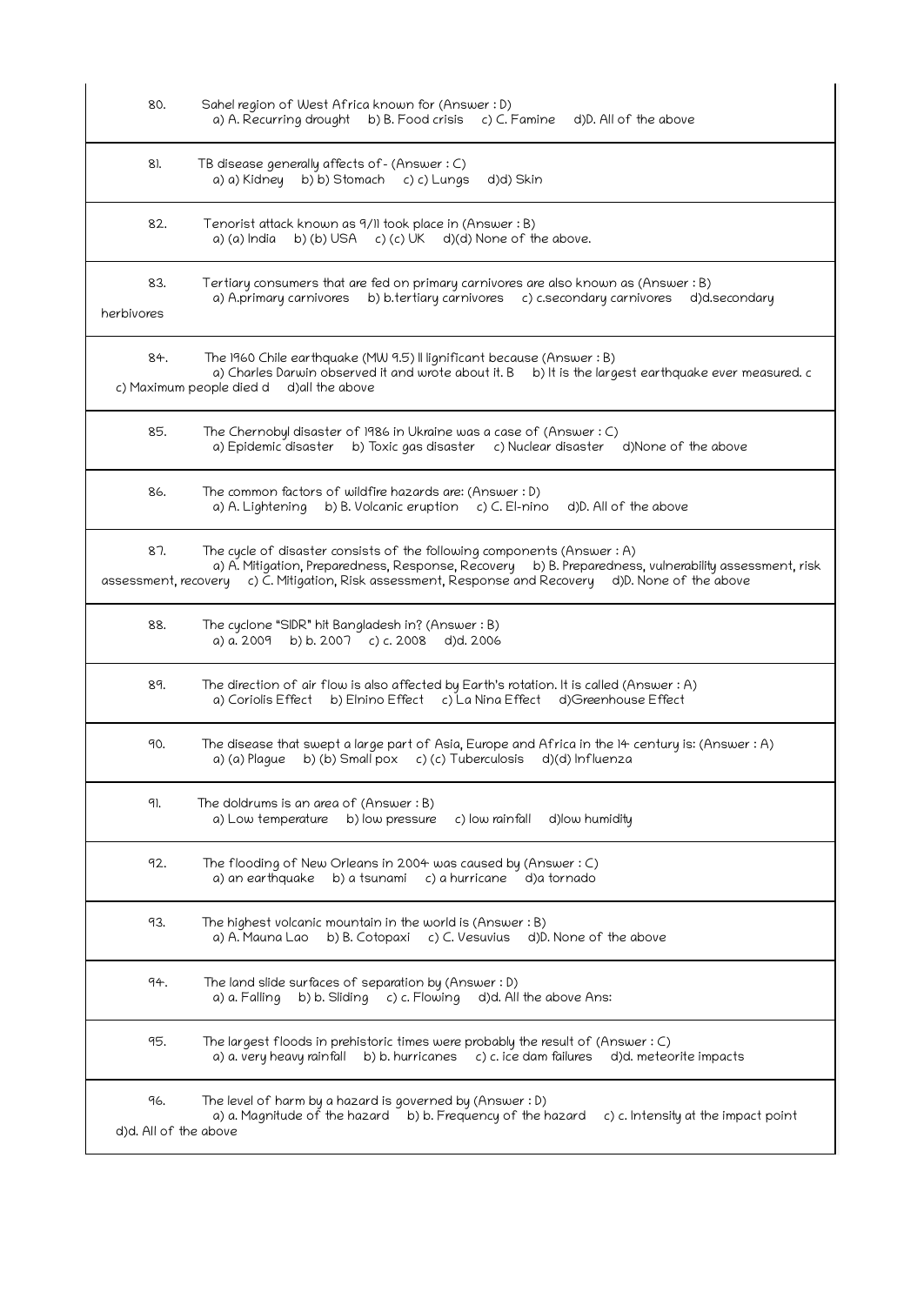| 97.                                        | The level of risk of a disaster depends on (Answer: D)<br>a) a. Nature of the hazard b) b. Vulnerability of the elements which are affected c) c. Economic<br>value of the elements which are affected d)d. All of the above                                                                                                                                                                     |
|--------------------------------------------|--------------------------------------------------------------------------------------------------------------------------------------------------------------------------------------------------------------------------------------------------------------------------------------------------------------------------------------------------------------------------------------------------|
| 98.                                        | The lowest level to which a stream may erode is called (Answer: A)<br>a) base level b b) gradient c) velocity d<br>d)discharge                                                                                                                                                                                                                                                                   |
| 99.                                        | The monsoon has well developed cycle in (Answer: A)<br>a) south and south east asia b) North Australia c) Africa d) East united state                                                                                                                                                                                                                                                            |
| 100.                                       | The most calm part of the tropical cyclone is (Answer: B)<br>b) B. Eye c) C. Periphery d)D. None of the above<br>a) A. Limb                                                                                                                                                                                                                                                                      |
| 101.                                       | The most catastrophic weather or climate related disasters in terms of lives lost are (Answer : A)<br>a) a)droughts<br>b) b)severe stroms c) c)floods d)d)tornodus                                                                                                                                                                                                                               |
| 102.                                       | The most essential item that the disaster stricken populations must be provided with is (Answer : B)<br>b) Drinking water<br>c) Fuel d)All of the above<br>a) Shelter material                                                                                                                                                                                                                   |
| 103.                                       | The mount Vesuvius is the example of $a$ /an (Answer: B)<br>a) A. Active volcano b) B. Dormant volcano c) C. Extinct volcano<br>d)D. None of the above                                                                                                                                                                                                                                           |
| 104.<br>(Answer: C)                        | The movement of earthy materials from higher region to lower region due to gravitational pull is called<br>a) a. Earth quake<br>b) b. soil erosion<br>c) c. landslide<br>d)d. cyclone                                                                                                                                                                                                            |
| 105.<br>Barren Island in India             | The name of the largest active volcano is (Answer : A)<br>a) (a) Mauna Lao in Hawaii b) (b) Mount Washington in USA c) (c) Mount Fuje in Japan<br>d)(d)                                                                                                                                                                                                                                          |
| 106.<br>five zones of (Answer: A)<br>Syria | The North-East India is seismically one of the six most active regions of the world along with the other<br>a) a. Mexico, Taiwan, California, Japan and Turkey<br>b) b. Taiwan, Mexico, Australia, New Zealand and<br>c) c. Japan, Taiwan, China, South Korea and North Korea<br>d)d. Turkey, Japan, Vietnam, Laos and Cambodia                                                                  |
| 107.                                       | The number of tsunami waves generated by one earthquake is generally: (Answer: B)<br>b) b. 10 or 12 c) c. about $50$ d)d. about $100-120$<br>a) a. one                                                                                                                                                                                                                                           |
| 108.                                       | The paper ball kept near the mouth of a plastic bottle will be pushed out because (Answer : B)<br>a) a. the air pressure inside the bottle is same as that at the mouth b) b. the air pressure inside the<br>bottle is more than that at the mouth $\epsilon$ ) c. the air pressure inside the bottle is less than that at the mouth<br>d)d. the<br>pressure inside and outside the bottle same. |
| 109.                                       | The phrase WEAPONS OF MASS DESTRUCTION entered widespread usage in? (Answer : A)<br>a) a. 2003<br>b) b. 200 c) c. 2002<br>d)d. 2004                                                                                                                                                                                                                                                              |
| 110.<br>above                              | The process of identifying the probability of occurrence of a natural hazard of a given intensity at a<br>specific location based on an analysis of natural processes and site conditions is termed as- (Answer : B)<br>a) (a) Disaster calculation b) (b) Hazard Assessment c) (c) Hazard calculation d)(d) None of the                                                                         |
| ]]'.                                       | The slope forming materials composed of _(Answer: D)<br>a) a. Rocks b) b. Soils c) c. Artifical fills<br>d)d. All the above Ans:                                                                                                                                                                                                                                                                 |
| 112.                                       | The state lies in west coast is (Answer $:A$ )<br>a) a) Karnataka     b) b) Tamilnadu     c) c) Andhra Pradesh<br>d)d) West Bengal                                                                                                                                                                                                                                                               |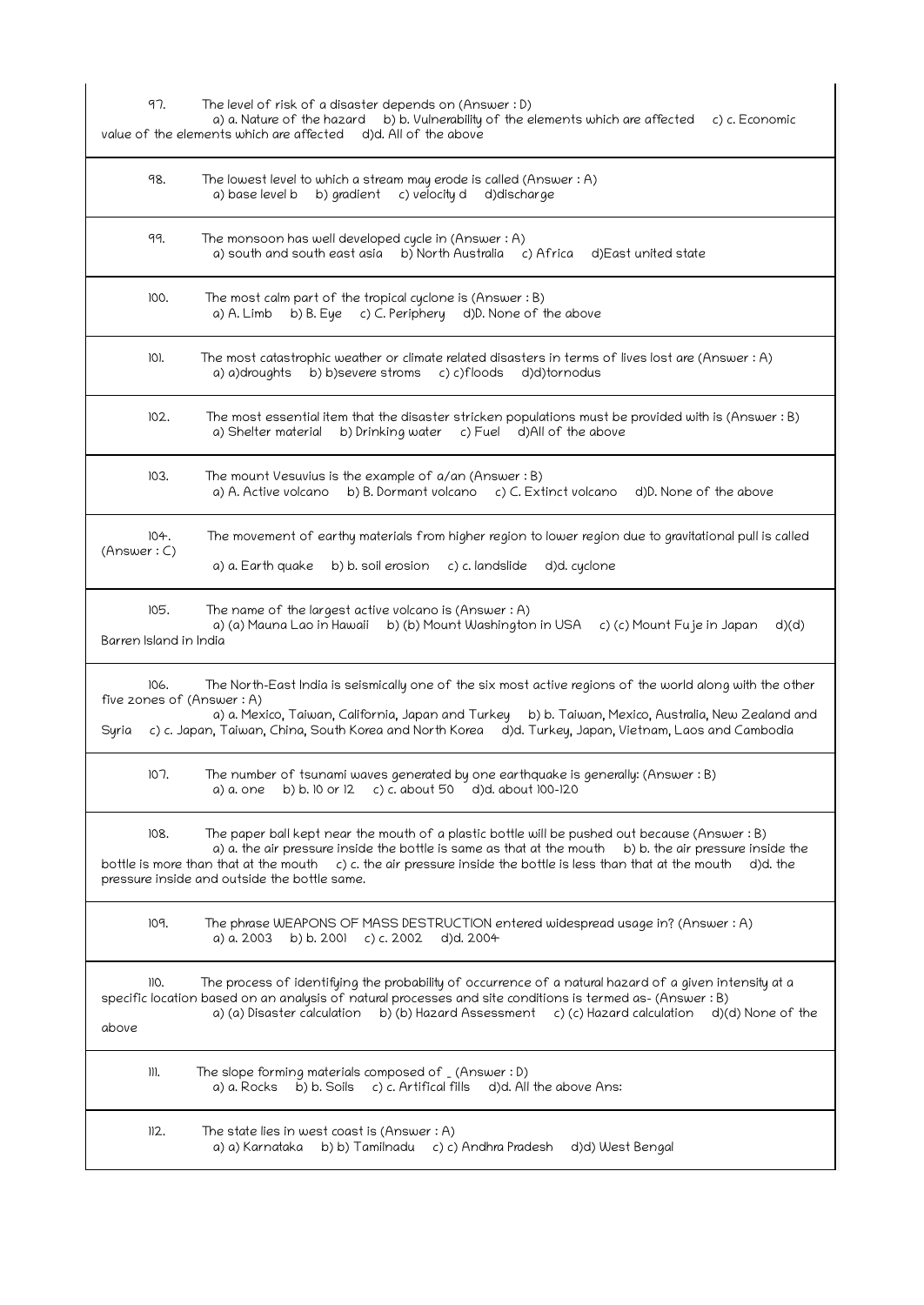| 113.                                            | The surface falling or sliding, $\overline{\ }$ from one place to another. (Answer : C)<br>b) b. Quickly c) c. Either Slowly or Quickly d)d. None<br>a) a. Slowly                                                     |
|-------------------------------------------------|-----------------------------------------------------------------------------------------------------------------------------------------------------------------------------------------------------------------------|
| 114.                                            | The term 'disaster' is derived from which of the following language? (Answer : C)<br>a) a. Greek b) b. Latin c) c. French d)d. Arabic                                                                                 |
| 115.                                            | The term "Cyclone" is derived from? (Answer: A)<br>b) b. French Word c) c. Latin Word d)d. Chinese Word<br>a) a. Greek Word                                                                                           |
| 116.                                            | The term "Disaster" is derived from which of the language (Answer: D)<br>a) (a) French b) (b) Arabic c) (c) Latin d) (d) Greek                                                                                        |
| 117.                                            | The term cyclone means- (Answer: B)<br>a) a) Coil of tiger b) b) Coil of snake<br>c) c) Coil of lion d)d. Coli of pig                                                                                                 |
| 118.                                            | The term Influenza implies to (Answer: B)<br>b) Flu c) Both a and b d) None of these<br>a) Groin                                                                                                                      |
| 119.<br>Japanese term                           | The term Tsunami is coined from? (Answer : D)<br>a) a) Chinese term b) b) Indian term c) German term c) Answer: Japanese term<br>d)d)                                                                                 |
| 120.                                            | The terrorist attack in Mumbai took place on (Answer: D)<br>b) B.2006 c) C.2007 d)D. 2008<br>a) A.2005                                                                                                                |
| 121.<br>by (Answer: D)<br>d)answers A, B, and C | The theory of plate tectonics states that rigid "plat"s" are"driven by forces within the Earth and interact<br>a) colliding with each other B b) pulling apart from each other C c) sliding past each other D         |
| 122.<br>(Answer: B)                             | The tsunami that killed over 250,000 people in south and southeast Asia in 2004 was caused by<br>a) a. a volcanic explosion<br>b) b. an earthquake $c$ ) c. a hurricane<br>d)d. a tropical storm                      |
|                                                 |                                                                                                                                                                                                                       |
| 123.                                            | The twin tower of world trade centre in USA was destroyed by terror attack in the year (Answer: B)<br>a) A. 2000 b) B. 2001 c) C. 2008 d)D. None of the above                                                         |
| 124.                                            | The two atom bombs dropped in Hiroshima and Nagashaki in Japan by USA during (Answer : B)<br>b) B. World war II<br>c) C. Gulf war I d)D. Gulf war II<br>a) A. World war I                                             |
| 125.<br>of the flood plain                      | The type and degree of flooding is influenced by many factors, such as (Answer : D)<br>b) (b) Hydrological and environmental conditions c) (c) Local geomorphology<br>a) (a) Climatological<br>d)(d) All of the above |
| 126.                                            | The type of energy that shakes the Earth during an earthquake is produced by (Answer: $C$ )<br>a) gravitational attraction B b) density variations C c) shock waves D<br>d)heat                                       |
| 127.                                            | The typical examples of man-made disasters are (Answer : D)<br>a) Chemical explosion<br>b) Leakage of toxic waste c) War and civil strife d) All of the above                                                         |
| 128.                                            | The vector of zika virus is (Answer $: C$ )<br>a) A. Aedes egypti<br>b) B. Aedes albopictus<br>c) $C.$ Both a &b<br>d)D. Different species of mosquitoes                                                              |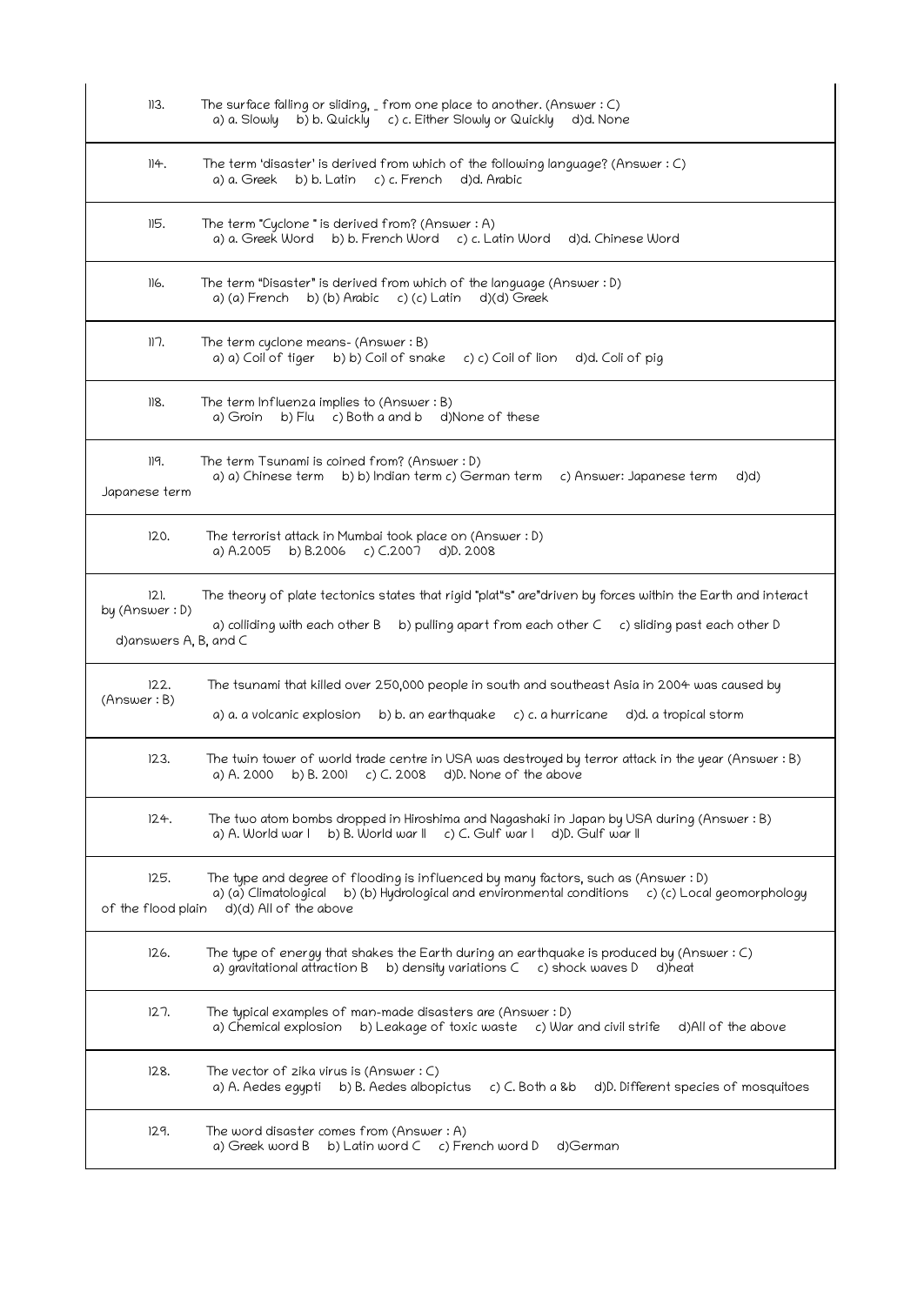| 130.                          | The word disaster owes its origin from (Answer : D)<br>b) (b) Latin word c) (c) French word<br>a) (a) Greek word<br>d)(d) German word                                                                                                                                                                                                                                                     |
|-------------------------------|-------------------------------------------------------------------------------------------------------------------------------------------------------------------------------------------------------------------------------------------------------------------------------------------------------------------------------------------------------------------------------------------|
| $ 3 $ .                       | The word has been derived from Arabic word "Mausam" which means season. The word is (Answer: B)<br>b) Monsoon c) ElNino<br>a) Bearish<br>d)Typhoon                                                                                                                                                                                                                                        |
| 132.                          | The word Hazards originated from- (Answer: C)<br>b) b) Greek word c) c) French word.<br>a) a) Latin word<br>d)d) Indian word                                                                                                                                                                                                                                                              |
| 133.                          | The word Tsunami has been derived from (Answer: C)<br>a) A. French word b) B. Latin word<br>c) C. Japanese word<br>d)D. Greek word                                                                                                                                                                                                                                                        |
| 134.                          | There has been little rain for months (Answer: A)<br>b) b) cyclone c) c) earthquake<br>d)d) landslide<br>a) a)drought                                                                                                                                                                                                                                                                     |
| 135.<br>(Answer: C)           | To prevent landslide, improving the cultivation in the sloppy region, the roots of which Provide effect.<br>b) b. coherent c) c. cohesion<br>d)d. flood.<br>a) a. Erosion                                                                                                                                                                                                                 |
| 136.                          | Tremors that have occurred in Earths crust are known as (Answer: A)<br>a) A. Earthquakes b) B. Volcanic eruptions c) C. Bed eruptions<br>d)D. Volcano-Earth Quake                                                                                                                                                                                                                         |
| 137.                          | Tuberculosis generally affects (Answer: C)<br>a) A. Kidney b) B. Stomach c) C. Lungs<br>d)D. Skin                                                                                                                                                                                                                                                                                         |
| 138.                          | Typhoid causing bacteria – (Answer : B)<br>a) a) Shigella<br>b) b) Salmonella<br>d)d) HCV<br>c) c) HIV                                                                                                                                                                                                                                                                                    |
| 139.                          | Typhoons cyclone are formed in - (Answer: B)<br>a) a) India<br>b) b) China c) c) Philipines<br>d)d) Japan                                                                                                                                                                                                                                                                                 |
| 140.<br>$in?$ (Answer $: D)$  | U.N. Disaster Management Team UNDMT is responsible for solving problems resulting from disasters<br>d)d. All countries the world<br>a) a. India<br>b) b. Iran<br>c) c. Bangladesh                                                                                                                                                                                                         |
| 141.<br>d)D. All of the above | Ultimate consequences of war are (Answer: D)<br>a) A. Decline in human population b) B. Outbreak of diseases and epidemics c) C. Rise in refugees                                                                                                                                                                                                                                         |
| 142.                          | Ultraviolet rays in radiations of sun is absorbed by (Answer : D)<br>b) b.thermosphere c) c.stratosphere<br>a) a.troposphere<br>d)d.ozone                                                                                                                                                                                                                                                 |
| 143.                          | Urbanization usually results in an increase in flood frequency because _ (Answer : B)<br>a) a. less water is able to runoff in streams<br>b) b. less water is able to infiltrate into the ground, so<br>instead is discharged rapidly into streams $c$ ) c. more water is used by humans and then discharged to streams<br>d)d.<br>rainfall is greater in urban areas than in rural areas |
| 144.<br>every ten years d     | Usually the largest floods in a stream occur $($ (Answer $:$ B)<br>a) very frequently, several times in one year b<br>b) frequently, every few years<br>c) rarely, about<br>d)rarely, or once every few 100 years                                                                                                                                                                         |
| 145.                          | Vibrations radiate from focus in all direction as (Answer : C)<br>a) Longitudinal waves B b) Transverse waves C c) Seismic waves D<br>d)Typanic waves                                                                                                                                                                                                                                     |
| 146.                          | Warm air -------------- is than cold air (Answer : A)<br>b) lighter c) no difference in weight<br>d)very much lighter<br>a) Heavier                                                                                                                                                                                                                                                       |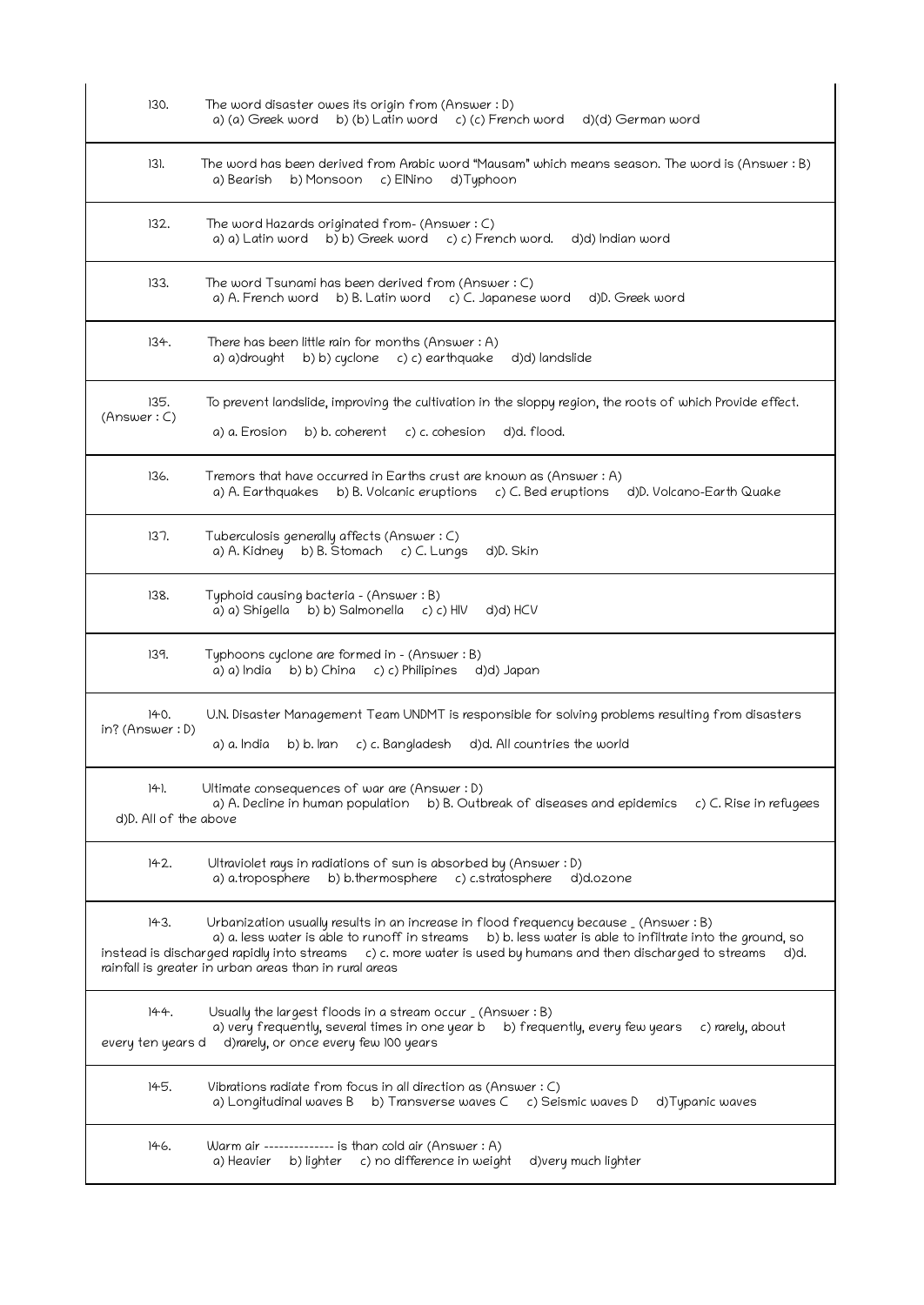| 147.<br>We can't use to much water , because we don, t have a lot of it (Answer: A)<br>b) b) flood c) c) tsunami d)d) earthquake<br>a) a) drought                                                                                                                                                                                                                                       |         |
|-----------------------------------------------------------------------------------------------------------------------------------------------------------------------------------------------------------------------------------------------------------------------------------------------------------------------------------------------------------------------------------------|---------|
| What are the major consequences of Tropical cyclones? (Answer : D)<br>148.<br>a) Fierce wind b) Heavy rain c) Storm surge d) All of the above                                                                                                                                                                                                                                           |         |
| 149.<br>What are the reason for causes of drought (Answer: A)<br>b) b) tsunami c) c) landslide d)d) excessive use of ground and surface water<br>a) a) Floods                                                                                                                                                                                                                           |         |
| 150.<br>What causes most flash flooding? (Answer : B)<br>a) a. Tornadoes. b) b. Slow-moving thunderstorms, thunderstorms repeatedly moving over the same<br>d)d. heavy rains from hurricanes and tropical storms.<br>c) c. Hailstorms.<br>area, or                                                                                                                                      |         |
| 151.<br>What do you mean by 'doldrums' ? (Answer : B)<br>a) A. Environmental condition found during El nino<br>b) B. Environmental condition found on<br>equatorial calm over the sea c) C. Both (A) and (B) are correct<br>d)D. None of the above                                                                                                                                      |         |
| 152.<br>What does "tsunami" mean in Japanese? (Answer : C)<br>a) a. severe earthquake b) b. Huge wind c) d. Terrible storm<br>d)c. Harbour wave                                                                                                                                                                                                                                         |         |
| 153.<br>What factors contribute to flooding? (Answer : C)<br>a) a. Rainfall intensity. b) b. Rainfall duration. c) c. BOTH of the above; rainfall intensity and rainfall<br>d)d. None of the above<br>duration.                                                                                                                                                                         |         |
| What is a flash flood? (Answer : D)<br>154.<br>a) a. A sophisticated flood b) c. A deep flood c) b. Power lines fallen in flood waters<br>d)d. A<br>flood that happens fast with little warning                                                                                                                                                                                         |         |
| 155.<br>What is a landslide? (Answer : C)<br>a) a. shaking of Earth b) b. an opening in Earth similar to a sinkhole c) c. soil, rock, and debris<br>sliding down a slope d)d. an eruption of lava                                                                                                                                                                                       |         |
| 156.<br>What is a tsunami? (Answer : B)<br>a) a) a type of fish b) b) a series of huge waves c) c) a kind of volcano<br>d)d) None of these                                                                                                                                                                                                                                              |         |
| 157.<br>What is cyclone-? (Answer : C)<br>a) (a) A low pressure system with clockwise winds in the northern hemisphere.<br>b) (b) A high<br>pressure system with anticlockwise winds in the northern hemisphere.<br>c) (c) A low pressure system with anticlockwise<br>winds in the northern hemisphere. (d)(d) A high pressure system with clockwise winds in the northern hemisphere. |         |
| 158.<br>What is drought? (Answer : A)<br>a) A. No rainfall for a long continuous period b) B. Heavy rainfall for a long continuous period<br>Moderate rainfall for a long continuous period d)D. None of the above                                                                                                                                                                      | $c)$ C. |
| 159.<br>What is it called when a large number of people in a community get a disease at the same time ?<br>(Answer: C)<br>b) Black death C<br>d)Pandemic<br>a) Influx B<br>c) Epidemic D                                                                                                                                                                                                |         |
| 160.<br>What is Ring of Fire? (Answer : A)<br>a) a. Belt of volcanoes in the Circum Pacific region b) b. Belt of volcanoes in the mid-continental<br>c) c. Belt of volcanoes in the mid-atlantic region d)d. None of the above<br>region                                                                                                                                                |         |
| 161.<br>What is the name given to the wind blowing from sea to land? (Answer $:C$ )<br>a) Thunderstorm b) Land breeze c) Sea breeze d)cyclone                                                                                                                                                                                                                                           |         |
| 162.<br>What is the normal relationship between the number of a particular type of event and the size of such<br>events? (Answer: D)                                                                                                                                                                                                                                                    |         |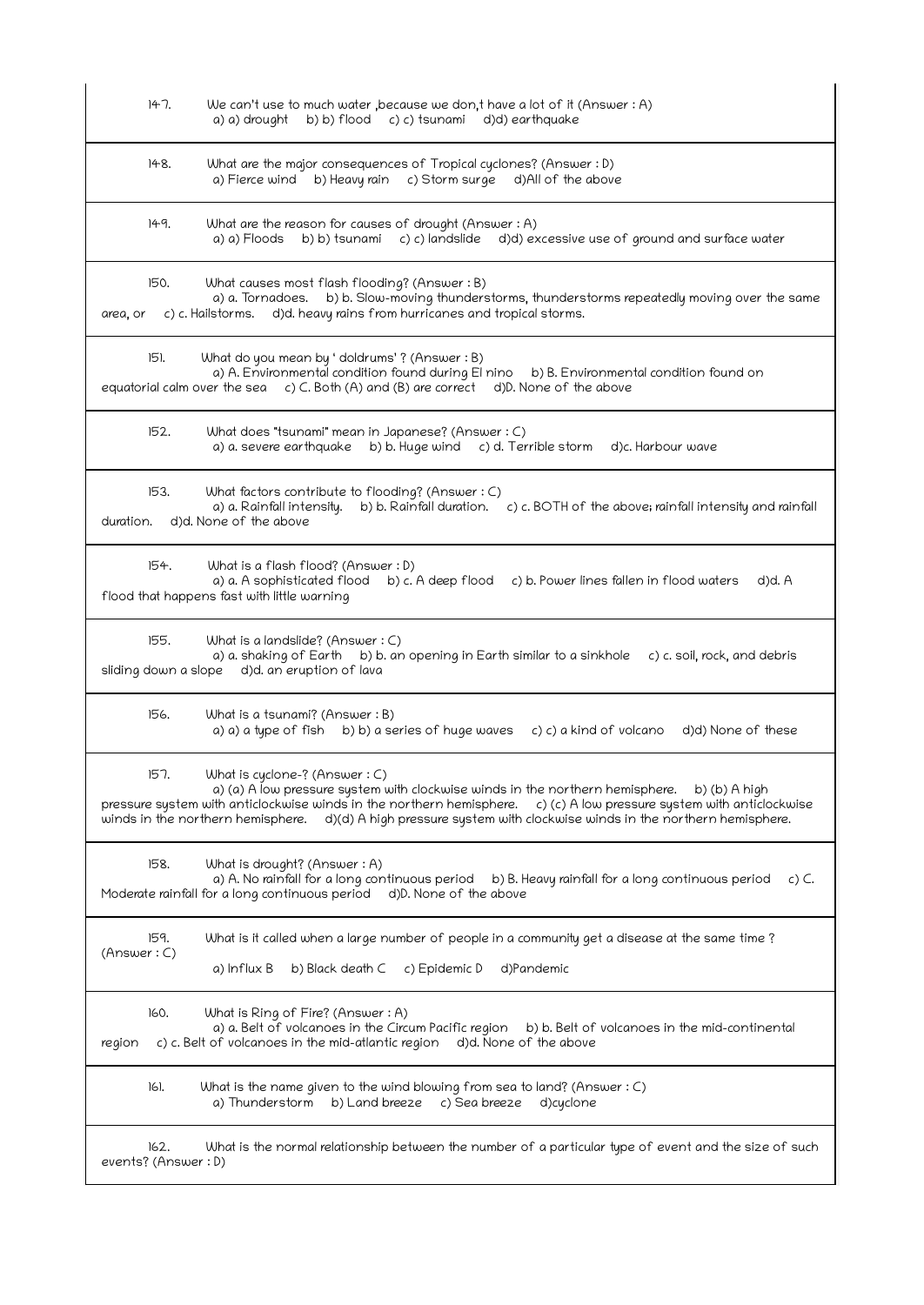| a) a. There is an equal number of small, medium, and large events of any given type. b) b. There are<br>few small events, a moderate number of larger events, and many giant events of any given type. [c]c. There are many<br>small events, many medium-size events, but for most hazards no giant events. d)d. There are many small events, a<br>moderate number of larger events, and few giant events of any given type. |                                      |
|------------------------------------------------------------------------------------------------------------------------------------------------------------------------------------------------------------------------------------------------------------------------------------------------------------------------------------------------------------------------------------------------------------------------------|--------------------------------------|
| What is the speed of tsunami waves? (Answer : D)<br>163.<br>a) a) 40 meters/hour<br>b) b) 100 kms/hour c) c) 9000 km/hour<br>d)d) 800 km/hour                                                                                                                                                                                                                                                                                |                                      |
| 164.<br>What percent of earthquakes and tsunamis account for world disasters? (Answer: A)<br>b) b. $3\%$ c) c. 9%<br>$d$ d)d. $7%$<br>a) a. 8%                                                                                                                                                                                                                                                                               |                                      |
| 165.<br>When a powerful earthquake struck South Eastern Iran and caused enormous loss of life and property<br>Killing 30,000 people? (Answer: A)<br>a) a. 26.12.2003<br>b) b. 26.11.2003<br>c) c. 26.10.2003 d)d. 26.10.2002                                                                                                                                                                                                 |                                      |
| 166.<br>When a river's water level reaches 10 metres, this means that: (Answer : C)<br>a) a. the water level is 10 metres above an arbitrary 'zero' level b) b. the water level is 10 metres above<br>c) c. the water level is 10 metres above mean sea level or an arbitrary 'zero' level d)d. it will flood.<br>mean sea level                                                                                             |                                      |
| 167.<br>When forests are cut or burned down (Answer: A)<br>a) a. water can flow away very quickly and cause mudslides<br>c) c. water stands in fields and cannot flow away d)d. rainfall can get into the ground more quickly<br>the soil                                                                                                                                                                                    | b) b. nutrients are washed deep into |
| 168.<br>When is a large event such as a major earthquake not a disaster? (Answer : D)<br>a) a. when it happens in a far away country that we do not care about b) b. when it happens to less<br>than 10,000 people c) c. when it happens to less than 1,000 people d)d. when it happens in an area without any<br>people                                                                                                     |                                      |
| 169.<br>When wind speed increases, air pressure s (Answer: B)<br>b) Decreases c) remains constant d) None of these<br>a) Increases                                                                                                                                                                                                                                                                                           |                                      |
| 170.<br>Which area in the world witness's highest seismic earthquake activity in the world. (Answer : B)<br>b) Cir-cum Pacific belt c) Mid-Atlantic belt d) All of the above<br>a) Mid-continental belt                                                                                                                                                                                                                      |                                      |
| 77<br>Which choice is a man-made trigger of landslides? (Answer : C)<br>b) b.Valcano<br>a) a. earthquakes<br>c) c.blasting d)d.erosion                                                                                                                                                                                                                                                                                       |                                      |
| 172.<br>Which country is known as the most forest fire prone country in the world ? (Answer : C)<br>b) Canada C<br>c) Australia D<br>d)India<br>a) Uganda B                                                                                                                                                                                                                                                                  |                                      |
| 173.<br>Which is known as seismic wave? (Answer: A)<br>b) Hurricane C c) El Nino D<br>d)Typhoon<br>a) Tsunami B                                                                                                                                                                                                                                                                                                              |                                      |
| 174.<br>Which is not a characteristic of a regional flood? (Answer : C)<br>a) a. An extended rise of river elevation for weeks to months.<br>extended period of rainfall.<br>c) c. A small drainage basin. d)d. Floodplains covered with floodwaters.                                                                                                                                                                        | b) b. Large storm systems or an      |
| 175.<br>Which is the main cause of cholera? (Answer: A)<br>a) Poor sanitation b) Floods c) Air pollution<br>d)Poor nutrition                                                                                                                                                                                                                                                                                                 |                                      |
| 176.<br>Which is the most common type of disaster in New Zealand? (Answer : A)<br>b) Earthquakes c) Tsunami<br>a) Floods<br>d)Volcanoes                                                                                                                                                                                                                                                                                      |                                      |
| 177.<br>Which is the most dangerous location for a tsunami hazard? (Answer : $\circ$ )<br>a) a. a straight stretch of coast directly exposed to the open sea b) b. a rocky point protruding into<br>c) c. a bay with a nice sandy beach at its end<br>d)d. a small boat in the deep ocean<br>the ocean in deep water                                                                                                         |                                      |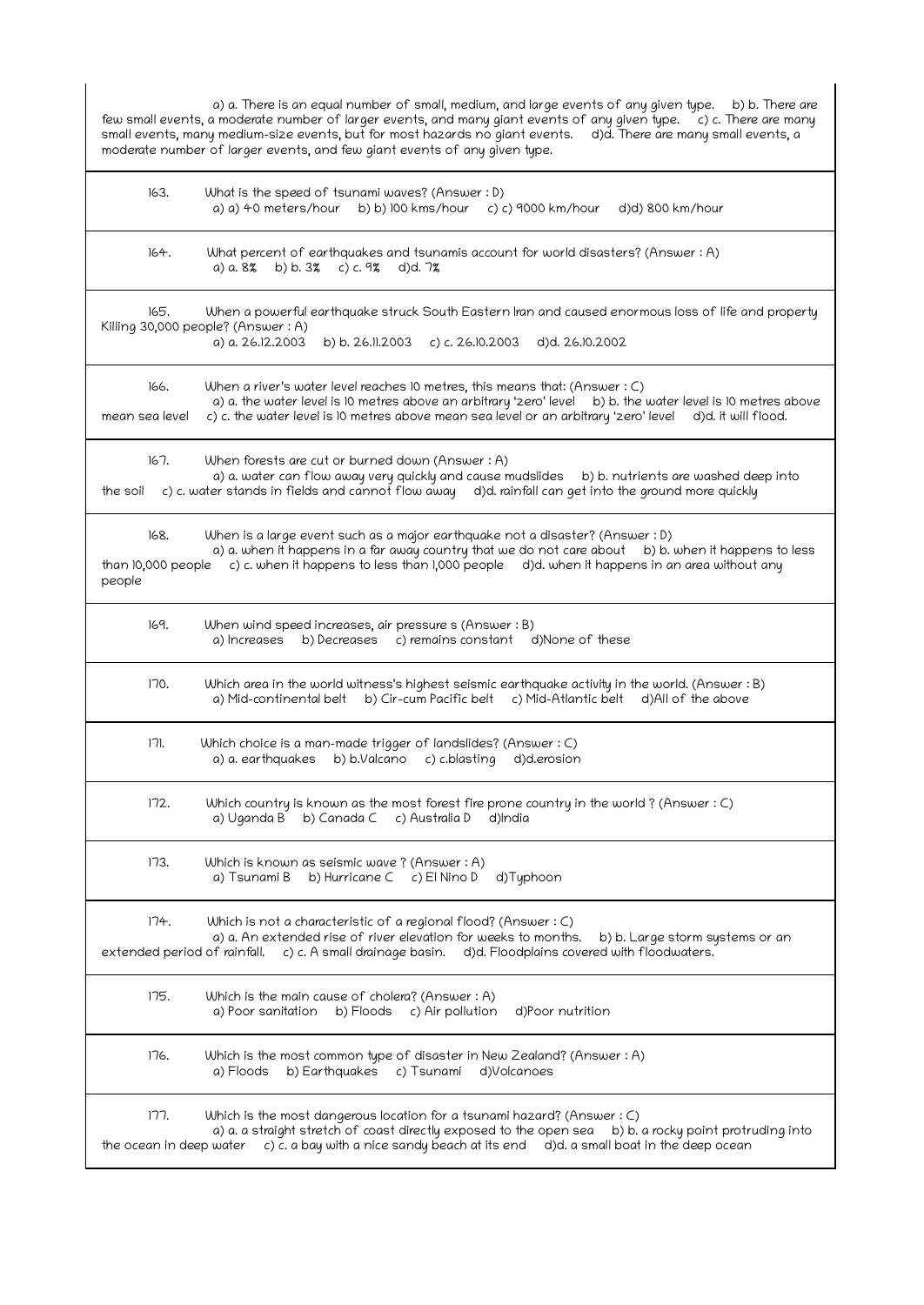| 178.                             | Which metal is causing for Minamata disease - (Answer : B)<br>b) b) Mercury c) c) Gold<br>d)d) Silver<br>a) a) Iron                                                                                                                                                                                                                                                            |
|----------------------------------|--------------------------------------------------------------------------------------------------------------------------------------------------------------------------------------------------------------------------------------------------------------------------------------------------------------------------------------------------------------------------------|
| 179.                             | Which natural hazard has caused the greatest number of deaths in a single event? (Answer: A)<br>b) floods C c) volcanic eruptions and related disasters D<br>a) earthquakes B<br>d)hurricanes                                                                                                                                                                                  |
| 180.<br>time listed? (Answer: A) | Which natural hazard has resulted in the greatest monetary losses in a single event for the period of<br>a) Earthquake B<br>b) hurricane C<br>c) fire D<br>d)flood                                                                                                                                                                                                             |
| 181.<br>levees                   | Which of the following can reduce the risk of flooding? (Answer : D)<br>a) a. zonings and building regulations for new developments<br>b) b. dams, detention basins and<br>c) c. flood awareness and education programs<br>d)d. all of the above.                                                                                                                              |
| 182.                             | Which of the following disasters can be triggered by an earthquake? (Answer : D)<br>b) Intense ground shaking c) A landslide d) All of the above<br>a) Tsunami                                                                                                                                                                                                                 |
| 183.<br>(Answer: D)              | Which of the following diseases appeared as public health concern in the last quarter of 20 th century<br>a) a. HIV<br>b) b. Ebola virus c) c. Escherichia coli O157:H7<br>d)d. All of the above                                                                                                                                                                               |
| 184.<br>use? (Answer: A)         | Which of the following emits dangerous radioactive wastes forcing the government to eliminate its<br>b) (b) Water energy c) (c) Geothermal energy<br>a) (a) Nuclear energy<br>d)(d) Solar energy                                                                                                                                                                               |
| 185.<br>None of these            | Which of the following group of people are more vulnerable in the event of a disaster (Answer: C)<br>a) (a) Men, boys, old people b) (b) Men, Women, boys c) (c) Women, children, Old people<br>d)(d)                                                                                                                                                                          |
| 186.                             | Which of the following is a man-made disaster (Answer: D)<br>b) b. Major fire c) c. Pollution d)d. All of the above<br>a) a. Terrorism                                                                                                                                                                                                                                         |
| 187.                             | Which of the following is a non-precipitation food? (Answer: A)<br>a) A. Coastal flood b) B. Cloud burst flood<br>c) C. Flash flood<br>d)D. None of the above                                                                                                                                                                                                                  |
| 188.<br>d)d. all of the above.   | Which of the following is an environmental consequence of floods? (Answer : D)<br>a) a. dispersal of weed species<br>b) b. erosion of soil $\epsilon$ ) c. release of pollutants into waterways                                                                                                                                                                                |
| 189.<br>further sea ice melting  | Which of the following is an example of the domino effect? (Answer $: C$ )<br>a) a. a landslide caused by a sudden precipitation event b) b. an increase in the cost of gasoline<br>that causes people to drive less c) c. global warming that causes more rapid melting of Arctic sea ice that results in<br>d)d. when a feature looks the same across a wide range of scales |
| 190.<br>d)d. all of the above.   | Which of the following is associated with a La Niña event? (Answer $: C$ )<br>a) a. the Southern Oscillation Index (SOI) is strongly negative b) b. the ocean surface off the coast<br>of South America is warmer than usual c) c. there is an increased chance of above average rainfall in eastern Australia                                                                 |
| 191.                             | Which of the following is known as the light house of the Mediterranean sea? (Answer : B)<br>b) Stromboli C<br>c) Krakatoa D<br>a) Vesuvius B<br>d)Popa                                                                                                                                                                                                                        |
| 192.<br>pollution                | Which of the following is not a man-made hazard? (Answer $: C$ )<br>a) a) Leakage of Toxic waste b) b) Wars and Civil Strife<br>c) c) Drought<br>d)d) Environmental                                                                                                                                                                                                            |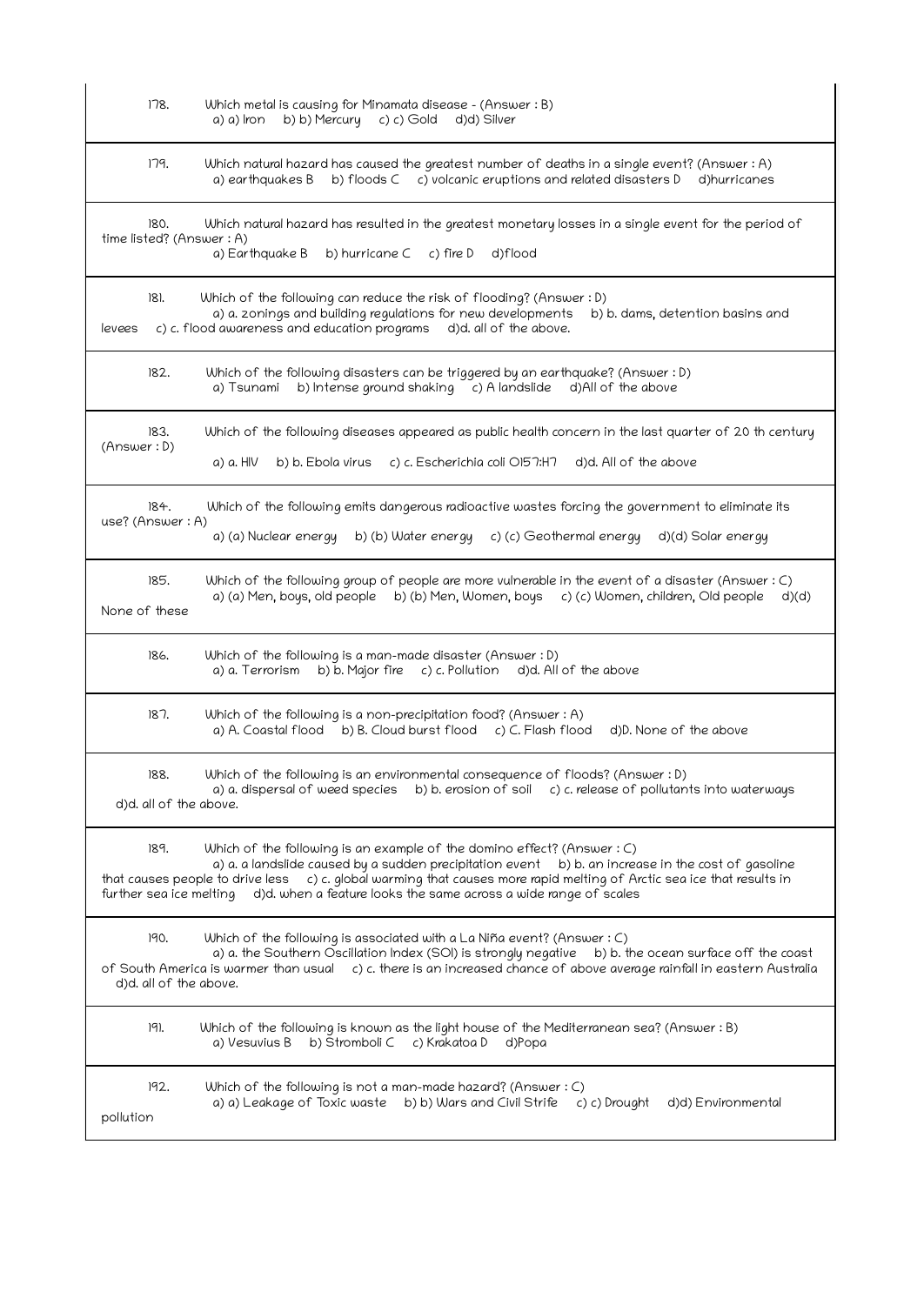| 193.                        | Which of the following is not an atmospheric hazard (Answer : A)<br>b) b. Hail c) c. Heavy rainfall<br>a) a. Epidemic in human<br>d)d. hurricanes                                                                                                                                                                                       |
|-----------------------------|-----------------------------------------------------------------------------------------------------------------------------------------------------------------------------------------------------------------------------------------------------------------------------------------------------------------------------------------|
| 194.                        | Which of the following is not an epidemic (Answer : D)<br>b) (b) Samall pox c) (c) Plague d)(d) HIV-AIDS<br>a) (a) Cholera                                                                                                                                                                                                              |
| 195.                        | Which of the following is related to acid rain? (Answer $: C$ )<br>b) (b) Nitrogen<br>a) (a) Carbon-dioxide<br>c) (c) Sulphur dioxide'<br>d)(d) Carbon Monoxide                                                                                                                                                                         |
| 196.                        | Which of the following is responsible for periodic change? (Answer : B)<br>b) b. Hearbeat c) c.A car accident<br>a) a.Eruption of volcano<br>d)d.Landslide                                                                                                                                                                              |
| 197.                        | Which of the following is seasonally related hazard (Answer: D)<br>a) a. Earthquake b) b. Volcanic eruption c) c. Terrorist attack<br>d)d. None of the above                                                                                                                                                                            |
| 198.<br>above               | Which of the following is true? Flood warnings: (Answer : B)<br>a) a) Should not be released until the information is certain<br>b) b) Should indicate what the threat is,<br>what action should be taken, by whom and when $c) c)$ Are best if they come from a single source d)d) All of the                                          |
| 199.<br>stations            | Which of the following is used to estimate which areas will be inundated during a flood, based on river<br>height information? (Answer: D)<br>a) a. satellite and radar images<br>b) b. flood maps / floodplain hydraulic models<br>c) c. river gauging<br>d)d. None of the above                                                       |
| 200.<br>above               | Which of the following leads to earthquakes: (Answer: D)<br>a) a) Movement of plates b) b) Nuclear explosion c) c) Extraction of minerals<br>d)d) All of the                                                                                                                                                                            |
| 201.                        | Which of the following potentially affects the size of a flood? (Answer : D)<br>a) a. bridges and other structures in waterways<br>b) b. the size and windiness of a river $4 \mid P \cap Q$ e<br>c) c. vegetation in and around a river<br>d)d. all of the above                                                                       |
| 202.                        | Which of the following statements is false? (Answer : A)<br>a) a. weather forecasts for a small region are more accurate than those for a large region<br>b) b.<br>weather forecasts are more accurate in Melbourne than in Darwin c) c. forecasts of temperature are more accurate than<br>forecasts of rainfall d)d. all of the above |
| 203.<br>history (Answer: C) | Which of the following volcanoes is known for its most destructive volcanic eruption in recorded<br>a) a. Mount Kilimanjaro<br>b) b. Mauna Loa<br>c) c. Krakatoa<br>d)d. Mount St Helens                                                                                                                                                |
| 204.                        | Which of the following waves is the slowest- (Answer : D)<br>b) b) Swaves c) c) Surface waves<br>a) a) Pwaves<br>d)d) Tsunami                                                                                                                                                                                                           |
| 205.                        | Which of these is NOT a contributing factor to landslides? (Answer : A)<br>b) b.unstable subsurface c) c. a trigger d)d. gravity<br>a) a.Water                                                                                                                                                                                          |
| 206.                        | Which of these problems can be caused by floods? (Answer : D)<br>b) Sewage contamination c) Destroyed crops<br>d)All of the above<br>a) Landslips                                                                                                                                                                                       |
| 207.                        | Which one is a major environmental and safety hazard for the people in hilly areas in Tripura which can<br>be considered as "cancer of hill slopes" (Answer: B)<br>a) a) Flood b) (b) Landslide c) (c) Earthquake<br>d)(d) Desertification                                                                                              |
| 208.                        | Which one of the following does not cause Earthquake? (Answer : C)<br>b) Coral reefs C c) Sliding plates D<br>a) Colliding plates B<br>d)Dividing plates                                                                                                                                                                                |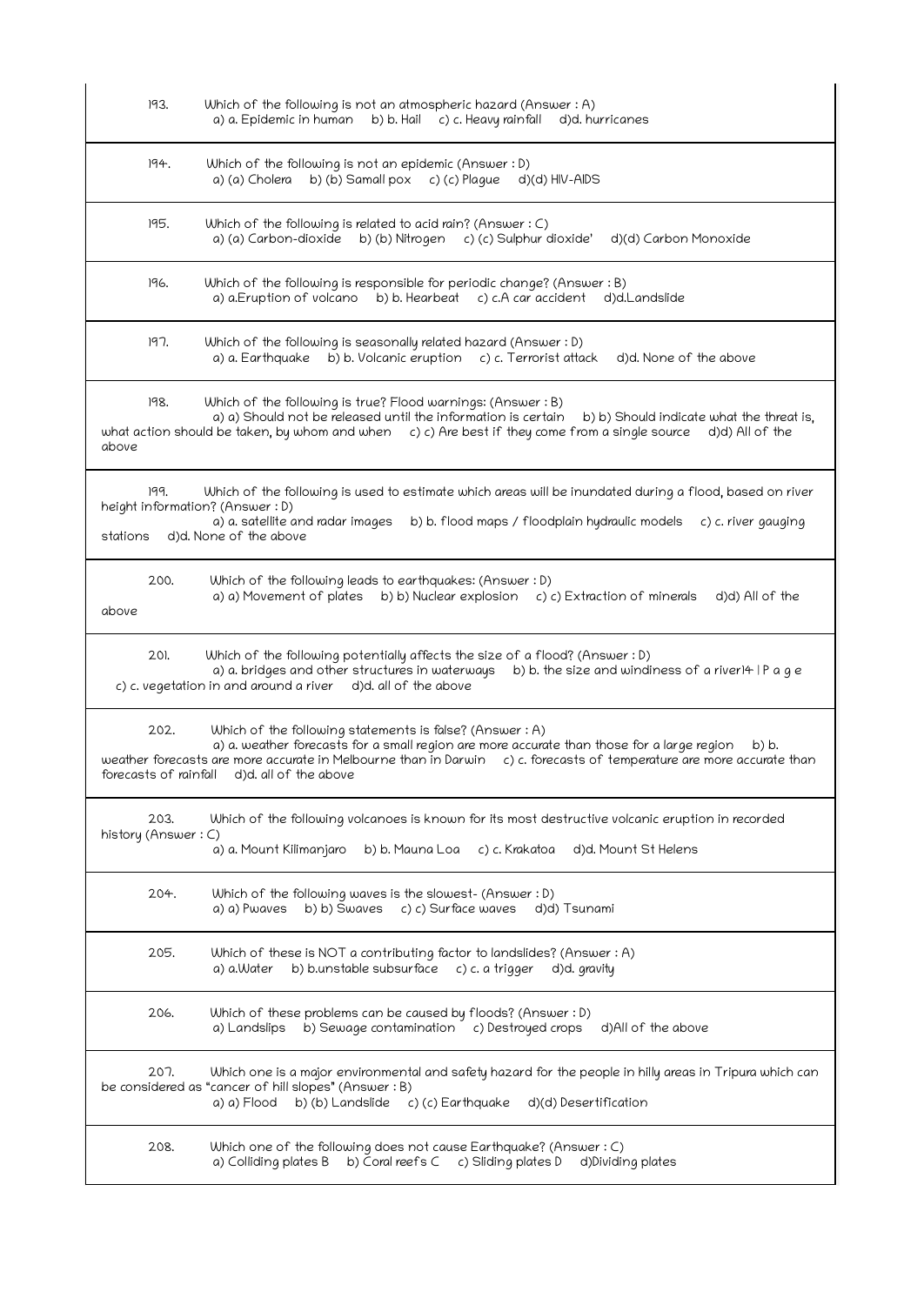| 209.                                 | Which one of the following is a geological disaster? (Answer : A)<br>b) B. Storm surge c) C. Flood d)D. Wild fire<br>a) A. Tsunami                                                                                                                                                                                                                                                          |
|--------------------------------------|---------------------------------------------------------------------------------------------------------------------------------------------------------------------------------------------------------------------------------------------------------------------------------------------------------------------------------------------------------------------------------------------|
| 210.                                 | Which one of the following statement is INCORRECT? (Answer : C)<br>a) (a) When air gets heated, it expands.<br>b) (b) When air gets cooled, it contracts.<br>c) (c) The warm<br>air is heavier than cold air . d)(d) Air moves from high pressure region to low pressure region.                                                                                                            |
| $2$ ll.                              | Which two natural hazards have caused the most damage both in terms of loss of life and monetary<br>losses over the past 50 years on a global scale? (Answer : D)<br>a) Hurricanes and volcanoes B<br>b) hurricanes and floods C c) hurricanes and tornadoes D<br>d)Hurricanes and earthquakes                                                                                              |
| 212.                                 | Which virus is responsible for AIDS- (Answer: B)<br>a) a) $H(C \t b) b$ ) $H(V \t c) c$ ) $H(L \t d) d$ ) $HKL$                                                                                                                                                                                                                                                                             |
| 213.<br>The Circum- Continental Belt | Which volcanic belt is commonly called "Ring of Fire"? (Answer : B)<br>a) (a) The Mid-Continental Belt b) (b) The Circum-Pacific Belt c) (c) The Mid-Atlantic Belt<br>d)(d)                                                                                                                                                                                                                 |
| 214.<br>(Answer: C)                  | Which volcanic eruption is responsible for raising temperature of the Northern Hemisphere by 1.2 °c?<br>a) Bhuj<br>b) Etna c) Krakatoa<br>d)Mt. Pinatubo                                                                                                                                                                                                                                    |
| 215.                                 | Which wave of the earthquake produces rolling effect along the surface? (Answer: B)<br>b) $S$ wave $C$ c) $L$ wave $D$ d) none of the above<br>a) P wave B                                                                                                                                                                                                                                  |
| 216.<br>: B)                         | Which zone is considered the highest vulnerability zone of the seismic zonation map of India? (Answer<br>a) (a) Zone-IV<br>b) (b) $2$ one- $V$<br>c) (c) Zone-III d)(d) Zone-II                                                                                                                                                                                                             |
| 217.<br>$\mathsf{C}$                 | Who is most commonly to blame when people incur a significant loss from a natural disaster? (Answer :<br>a) a. the U.S. Army Corps of Engineers for not building protective structures<br>b) b. the federal<br>government for not doing something about it $\phantom{a}$ c) c. the people themselves for choosing to live there d)d. the local<br>county for permitting them to build there |
| 218.                                 | Why are most people who live on southeast-coast beaches unconcerned about hazards? (Answer : C)<br>a) a. There are few significant hazards in those areas. b) b. Disasters in those areas come along only<br>c) c. They have never experienced a significant disaster. d)d. They are well insured<br>about every one hundred years.<br>for the types of hazards that affect those areas.    |
| 219.                                 | Why do you suppose there has been an overall increase in the number of deaths and monetary losses<br>related to natural disasters on Earth? (Answer : D)<br>a) The magnitudes of natural hazard events are increasing. b<br>b) Events are better documented<br>today than in the past. c c) Human populations are increasing in areas of risk. d<br>d)all of the above                      |
| 220.                                 | Wild fire in north America is known as (Answer : A)<br>a) A. Bush fires<br>b) B. Brush fires $c$ ) C. Forest fire<br>d)D. Noine of the above                                                                                                                                                                                                                                                |
| 221.                                 | With increase in temperature, atmospheric pressure (Answer : B)<br>b) decreases<br>c) remains constant d) can decrease or increase<br>a) Increases                                                                                                                                                                                                                                          |
| 222.                                 | Zika virus is related to which of the following diseases (Answer : D)<br>b) b. Yellow fever c) c. Japanese encephalitis<br>d)d. All of the above<br>a) a. Dengue                                                                                                                                                                                                                            |
| 223.                                 | Zika virus is spread by (Answer : B)<br>b) Mosquito C c) Fly D<br>d)Pig<br>a) Rat B                                                                                                                                                                                                                                                                                                         |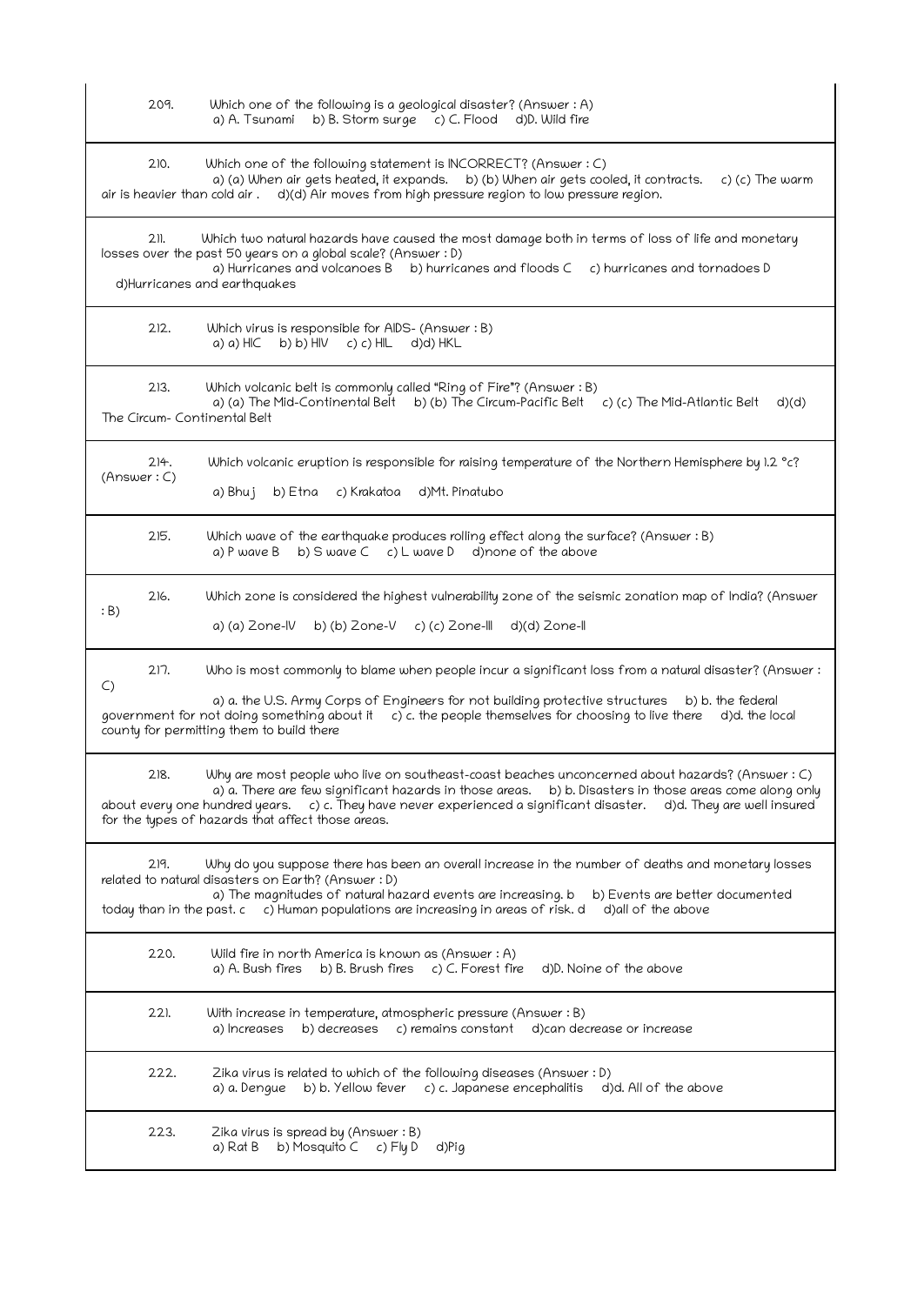224. Tropical Cyclones are intense low pressure areas confined to the area lying between (Answer : A) a) 30 degree north and 30 degree south. b) 50 degree north and 50 degree south. c) 50 degree north and 30 degree south. d)5 degree north and 5 degree south. 225. Which one among these is not an essential condition for emergence of Tropical Cyclone? (Answer : A) a) Peninsular landmass b) Strong coriolis force that can prevent filling of low pressure at the centre. c) Large and continuous supply of warm and moist air that can release enormous latent heat. d)Absence of strong vertical wind wedge, which disturbs the vertical transport of latent heat. 226. Below average rainfall for a prolonged period of time is called (Answer : B) a) (a) Famine b) (b) Drought c) (c) Flood d)(d) None of these 227. The epicenter of the earthquake of the magnitude of 5.7 which occurred on the 3 of Jan, 2017 in Tripura was located at: (Answer : A) a) a) Dhalai District b) b) West District c) c) North District d)d) Gomati District 228. ------ drought leads to reduction of natural stream flows and ground water levels. (Answer : B) a) a) Meteorological drought b) b) Hydrological drought c) c) Agricultural drought d)d) Socioeconomic drought 229. ------ drought makes the soil's moisture level insufficient to maintain the average crop (Answer : B) a) a) Meteorological drought b) b) Agricultural drought c) c) Hydrological drought d)d) Socioeconomic drought 230. 11-03-2012 marked one year sine an earthquake and tsunami killed thousands of people in? (Answer : A) a) a. Japan b) b. South Korea c) c. North Korea d)d. Indonesia 231. Just prior to a tsunami coming ashore, sea level appears to fall quickly. This phenomenon is called (Answer : C) a) a) Sea level drop b) b) Draw fall c) c) Drawdown d)d) Dip in sea level 232. A cyclone is called a ---------------- (Answer : A) a) Hurricane b) Typhoon in Philippines and Japan. c) Tornado d)Thunderstorm 233. A cyclone is called a ----------------- (Answer : B) a) Storm b) Hurricane c) Tornado d)Thunderstorm 234. A cyclone is called a\_\_\_\_\_\_\_\_\_\_\_\_in Philippines and Japan. (Answer: B) a) a) Hurricane b) b) Typhoon c) c) Tornado d)d) Thunderstorm 235. A cyclone is called a\_\_\_\_\_\_\_\_in the American Continent. (Answer : A) a) a) Hurricane b) b) Typhoon c) c) Tornado d)d) Thunderstorm 236. A flash flood is a flood that (Answer : C) a) a. is caused by heavy rain rather than from the flooding of a river b) b. occurs in urban areas c) c. occurs suddenly and unexpectedly and for a short duration d)d. is caused by the blocking of drains. 237. A flood can be caused by: (Answer : D) a) Rising rivers b) High tides c) Heavy rain in a small area d d)All of the above 238. A flood can vary in: (Answer : D) a) size b) speed of water flow  $c$ ) duration d)all of the above 239. A point on the surface of the earth vertically above the focus is known as (Answer : A) a) Epicenter b) Hypocenter c) Special focus d) None of the above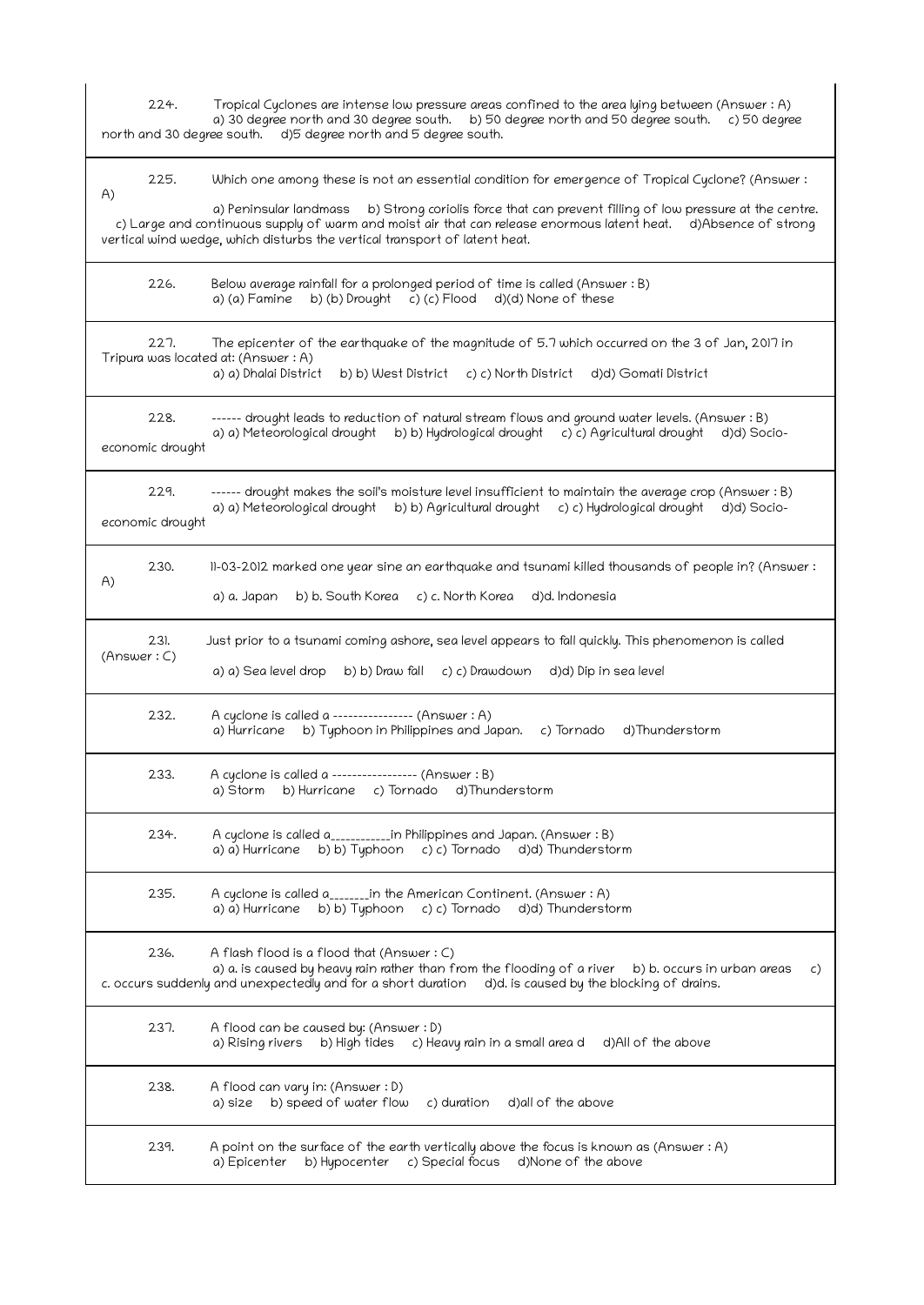| 240.<br>the year? (Answer: B) | A series of earthquakes shook the Central American Nation Of Nicarague and killed many people in<br>a) a. 1974<br>b) b. 1972 c) c, 1973<br>d)d. 1975                                                                                                                                                                                                                                                                               |
|-------------------------------|------------------------------------------------------------------------------------------------------------------------------------------------------------------------------------------------------------------------------------------------------------------------------------------------------------------------------------------------------------------------------------------------------------------------------------|
| $24$ .                        | About ------- percentage of India's total area is drought prone to drought. (Answer : C)<br>a) a) $80$ b) b) 68 c) c) 15<br>d)d) 25                                                                                                                                                                                                                                                                                                |
| 242.<br>of the above          | About 2/3 rd of the cyclones that occur in the Indian coastline occur in the (Answer : A)<br>a) A) Bay of Bengal b) B) Coastal area of south India c) C) Coastal area of west India<br>d)D) None                                                                                                                                                                                                                                   |
| 243.                          | Absence of normal pattern of rainfall in a region for a extended period of time is called (Answer : D)<br>a) Deforestation<br>b) landslide<br>c) flood<br>d)drought                                                                                                                                                                                                                                                                |
| 244.<br>(Answer : B)          | According to World Bank Estimate, direct losses from natural disasters are upto percent of GDP?<br>b) b. $2\%$ c) c. $\%$<br>d)d. 3%<br>a) a. 4%                                                                                                                                                                                                                                                                                   |
| 245.                          | All substances that are major causes of pollution are classified as (Answer : D)<br>b) b.acids c) c.oxides d)d.pollutants<br>a) a.compounds                                                                                                                                                                                                                                                                                        |
| 246.<br>(Answer: D)           | An enormous amount of energy is released during an earthquake as seismic waves which are of<br>a) (a) Primary or pressure waves(P-waves) b) (b) Secondary or transverse waves(S-waves) c) (c)<br>Long waves or surface waves(L-waves) d)(d) All of the above                                                                                                                                                                       |
| 247.<br>: D)<br>increases     | As a tsunami approaches shallow water which of the following set of transformations occur? (Answer<br>a) a. Wavelength increases, wave period decreases, and wave height stays the same<br>b) b.<br>Wavelength decreases, wave period decreases, and wave height increases c) c. Wavelength decreases, wave period<br>increases, and wave height increases d)d. Wavelength decreases, waver period stays the same, and wave height |
| 248.                          | As the magnitude of natural disasters increases their frequency of occurrence (Answer: D)<br>b) decreases<br>c) remains the same d)cannot be predicted<br>a) increases                                                                                                                                                                                                                                                             |
| 249.                          | Considering following, abiotic components of ecosystem includes (Answer : C)<br>a) grass and trees<br>b) birds and snakes  c) basic elements and soil<br>d)cattle and deer                                                                                                                                                                                                                                                         |
| 250.<br>called (Answer: B)    | Considering pyramid of numbers, consumers that are maximum in number and smallest in size are<br>a) a. tertiary consumers<br>b) b.producers c) c.tertiary decomposers<br>d)d.secondary decomposers                                                                                                                                                                                                                                 |
| 251.                          | Cyclones in the Caribbean islands are known as: (Answer : B)<br>b) (b) Hurricanes c) (c) Tornadoes d)(d) Storm<br>a) (a) Typhoon                                                                                                                                                                                                                                                                                                   |
| 252.                          | Cyclones occurring in North Atlantic ocean are called (Answer : B)<br>b) b) Hurricanes c) c) Tornado d)d) None of the above<br>a) a) Typhoon                                                                                                                                                                                                                                                                                       |
| 253.                          | Dams are designed to reduce flooding by ___________. (Answer : B)<br>a) a) Protecting river banks from erosion b) b) Providing storage for flood water<br>c) c) Increasing<br>the downstream velocity of flood water 'd)d) Trapping sediment behind the dam so it cant be deposited downstream                                                                                                                                     |
| 254.                          | Deficiency of a particular year's rainfall exceeds 26 -50 % of normal it is termed as (Answer : B)<br>b) b) Moderate Drought c) c) Severe Drought<br>a) a) Onset Of Drought<br>d)c) none of the above.                                                                                                                                                                                                                             |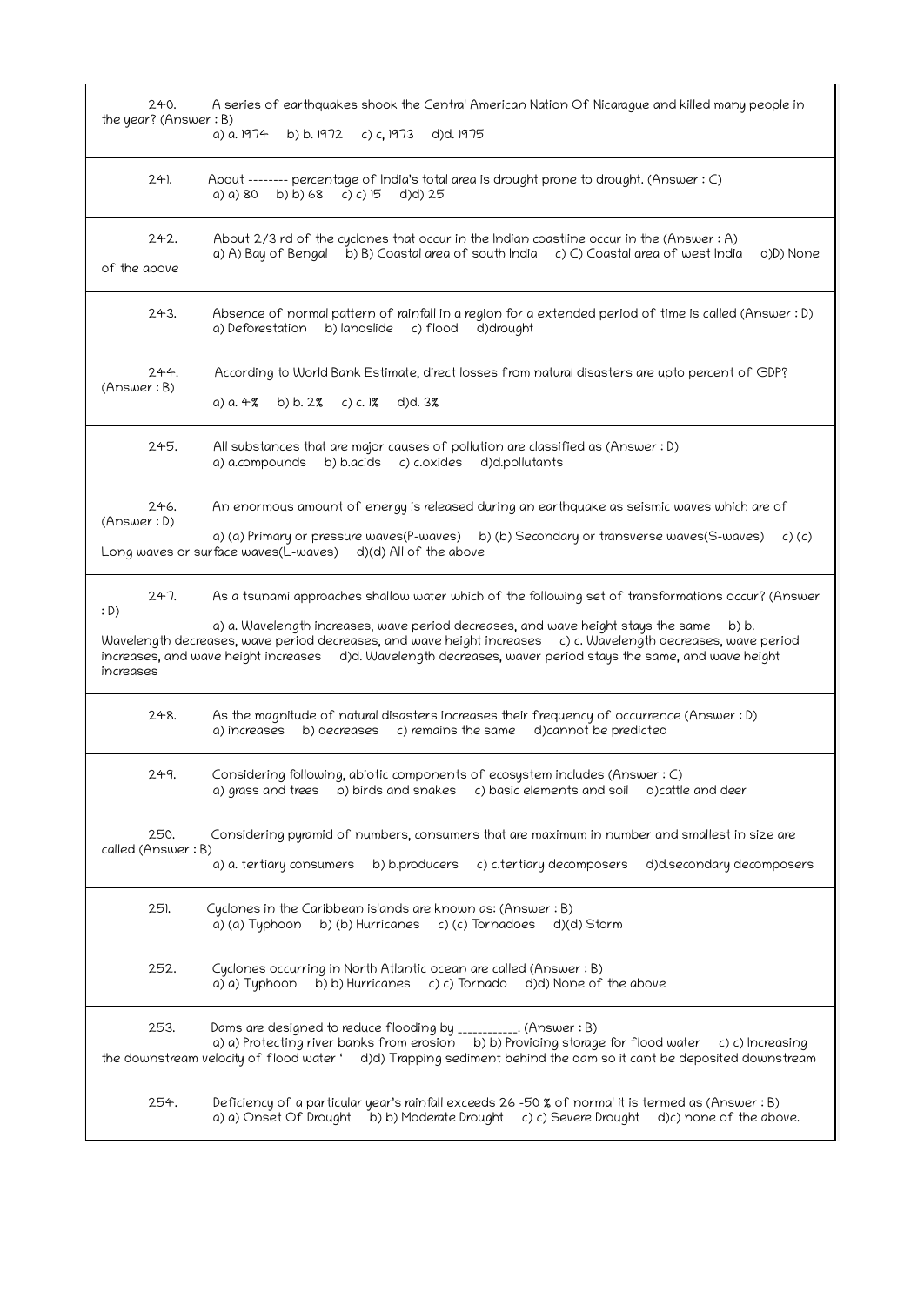| 255.<br>called a (Answer : C)        | During a tsunami a series of waves radiating out ward from a central disturbance of the sea floor is<br>a) a. Ocean storm<br>b) b. Wind-generated disturbance c) c. Wave train d)d. Wavelets                                                          |
|--------------------------------------|-------------------------------------------------------------------------------------------------------------------------------------------------------------------------------------------------------------------------------------------------------|
| 256.                                 | During volcanic eruption, the extreme risk zone is within a distance (Answer: A)<br>a) A. Upto 100 mtrs b) B. 100-300 mtrs c) C. 300mtrs-3 km d)D. None of the above                                                                                  |
| 257.<br>Compound disaster            | Earthquake is a: (Answer : A)<br>a) a) Geophysical disaster b) b) Hydrological disaster c) c) Meterological disaster<br>d)d)                                                                                                                          |
| 258.<br>$(a)$ & $(b)$                | Earthquake is- (Answer: C)<br>a) (a) A sudden shaking or vibration of ground<br>b) (b) Disturbances in the earth's crust<br>c) (c) Both<br>d)(d) None of the above                                                                                    |
| 259.                                 | Earthquake under the sea is called? (Answer : A)<br>b) b. Hurricane c) c. Cyclone d)d. Thunder<br>a) a. Tsunami                                                                                                                                       |
| 260.                                 | Earthquakes and tsunamis constitute disaster percentage = ? (Answer : A)<br>a) $a.8\%$ b) b. 4% c) c. 6%<br>$d$ d)d. $17%$                                                                                                                            |
| 261.                                 | Earthquakes occur most frequently at (Answer: B)<br>a) plate surface<br>b) plate boundaries c) plate vacuum<br>d)ocean beds                                                                                                                           |
| 262.                                 | Earthquakes occur when there is a sudden release of stored up energy in Earths (Answer: C)<br>a) A. inner core b) B. outer core c) C. upper mantle d) D. lower crust                                                                                  |
| 263.                                 | Earthquakes that occur along faults are created when __________ (Answer : D)<br>a) a) Melted rock is erupted along the fault zone b) b) Stress builds up until rocks break<br>c) c) The<br>earth shifts and moves along fracture d)d) Answers b and c |
| 264.<br>river beds that are too high | Flash floods are often caused (Answer: A)<br>a) by thunderstorms b) dikes and dams that are too high c) by rainfall over many days d<br>d)by                                                                                                          |
| 265.                                 | Higher level of floods and droughts are led by (Answer: D)<br>b) lower precipitation c) higher precipitation<br>a) sand storms<br>d) none of the above                                                                                                |
| 266.                                 | How many feet of fast-moving flood water can sweep a vehicle away? (Answer: B)<br>a) a. 3 feet<br>b) b. 2 feet c) c. 4 feet<br>d)d. 5 feet                                                                                                            |
| 267.                                 | How many inches of fast-moving flood water can knock you off your feet? (Answer : A)<br>a) a. 6 inches<br>b) b. 8 inches $c$ ) c. 10 inches<br>d)d. 12 inches                                                                                         |
| 268.                                 | How many of 35 Indian States and Union Territories are disaster prone? (Answer : B)<br>a) a. 23 b) b. 25 c) c. 12 d)d. 27                                                                                                                             |
| 269.                                 | In Australia, the average annual cost of floods is around: (Answer $: C$ )<br>a) (a) \$3.8 million<br>b) (b) \$38 million c) (c) \$380 million d)(d) \$3.8 billion.                                                                                   |
| 270.                                 | In Australia, the most expensive natural disaster is: (Answer $B$ )<br>b) (b) floods c) (c) bushfires<br>a) (a) drought<br>d)(d) cyclones.                                                                                                            |
| 271.                                 | In northern hemisphere, the wind of the tropical cyclone blows in (Answer: A)<br>a) A. Anticlockwise direction b) B. Clockwise direction c) C. Straight<br>d)D. None of the above                                                                     |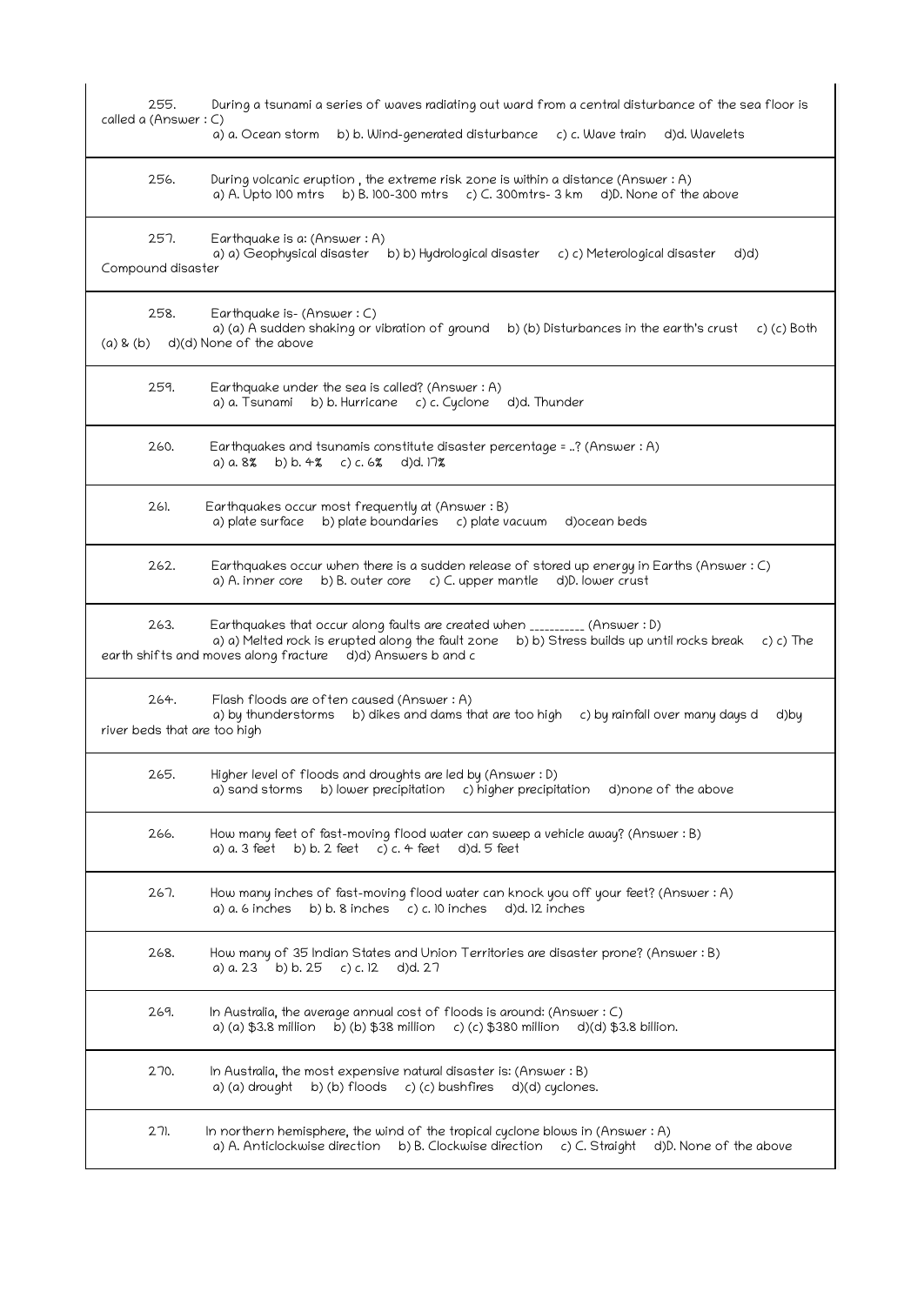272. In the concept of plate tectonics the term "plat"s" ref"rs to the (Answer : B) a) Continental crust  $B$  b) crust and the entire mantle  $C$  c) rigid Earth above the asthenosphere d d)Earth from the surface to the base of the asthenosphere 273. In the eye of the cyclone the temperature is: (Answer: B) a) a) Highest b) b) Lowest c) c) Normal d)d) Average 274. In the future, which of the following is expected to increase the risk of flooding? (Answer : D) a) a) Population growth  $b$ ) b) Urbanisation  $c$ ) c) Climate change  $d$ )d) All of the above. 275. In the future, which of the following is unlikely? (Answer : D) a) a. there will be an increased chance of flash flooding and coastal inundation b) b. flood risk will increase due to population growth and urbanisation c) c. improvements in flood forecasting and warning technologies will reduce the impacts of floods d)d. we will be able to eliminate the risk of flooding. 276. Just prior to a tsunami coming ashore, sea level appears to fall quickly. This phenomenon is called (Answer : C) a) a. Sea level drop b) b. Draw fall c) c. Drawdown d)d. Dip in sea level 277. Lakes and forests are best classified as examples of (Answer: B) a) artificial ecosystem b) natural ecosystem c) natural biosphere d)artificial biosphere 278. Land slide and can be defined as the of slope. (Answer: D) a) a. Downward movement b) b. Upward movement c) c. Outward movement d)d. Downward and Outward movement 279. Landslides occur because of- (Answer : D) a) A) Rainfall  $\ b)$  B) Steep slope  $\ c)$  C) Deforestation  $\ d$ )D) All of the above. 280. Landslides occur because of? (Answer : D) a) a. Intensity of rainfall b) b. Steep slopes c) c. Deforestation leading it soil erosion d)d. All the above 281. Landslides, global warming, floods and soil erosions are all effects of (Answer : A) a) Deforestation b) aforestation c) overpopulation d)global warming 282. Passageway which joins vent to crater of volcano is known as (Answer : C) a) a)  $Vert$  b) b) Cone c) c) Pipe d)d) Crater 283. Point at which earthquake takes place is known as (Answer : D) a) origin b) epicenter c) principal d)focus 284. Severe Drought for identifying (Answer : A) a) a) Deficit of rainfall more than 50 per cent of normal. b) b) Deficit of rainfall between 26-50 per cent of normal. c) c) Deficiency of a particular year's rainfall exceeding 25 per cent of normal. d)d) None c) c) Deficiency of a particular year's rainfall exceeding 25 per cent of normal. d)d) None of the above. 285. Shallow earthquakes, less than 20 km deep are associated with (Answer : D) a) Convergent plate boundaries b) Divergent plate boundaries c) Transform plate boundaries d)All of the Above 286. Situation in which there is no enough food in an area to feed people is called (Answer : A) a) a) Famine b) b) drought c) c)monsoon d)d)thunderstorms 287. Sometimes earthquake would occur. Such indications are called (Answer : B) a) (a) Indicators b) (b) Precursors c) (c) Signal d)(d) Anticipations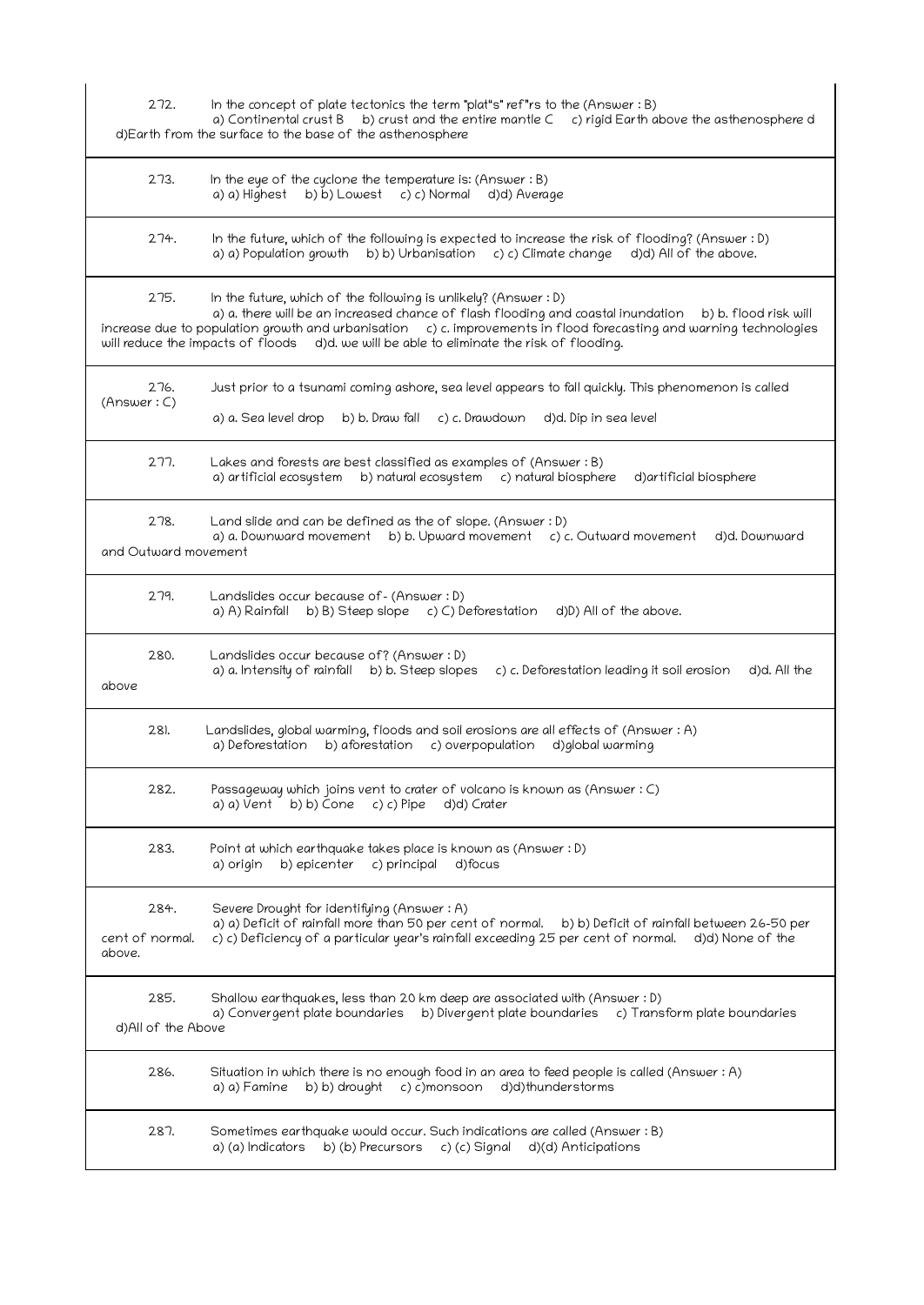| 288.                          | The centre of a cyclone is a calm area and is called the (Answer $:A$ )<br>a) Eye b) Focus c) Center d) Radius                                                                                                                                                                              |
|-------------------------------|---------------------------------------------------------------------------------------------------------------------------------------------------------------------------------------------------------------------------------------------------------------------------------------------|
| 289.                          | The centre of a cyclone is a calm area and is called the________ of the storm. (Answer: A)<br>b) b) Focus c) c) Centre d)d) Radius<br>a) a) Eye                                                                                                                                             |
| 290.                          | The centre of the cyclone is characterized by (Answer: B)<br>a) High Pressure b) Low pressure c) Very High Pressure<br>d)All of the above                                                                                                                                                   |
| 291.<br>atmospheric pressure. | The eye of a cyclone is (Answer $: C$ )<br>a) cloudy and highly stormy b) full of strong winds. c) calm and cloudless.<br>d) site with high                                                                                                                                                 |
| 292.                          | The earth crust is made up of huge slabs, which are called- (Answer : B)<br>a) a) Crust b) b) Plates c) c) Rock d)d) Magma                                                                                                                                                                  |
| 293.<br>crust                 | The Earth is divided into layers that differ in composition and density. What is the proper sequence of<br>these layers if they are listed from least dense to most dense? (Answer : B)<br>a) inner core, outer core, mantle b) crust, mantle, core c) core, mantle, crust d) mantle, core, |
| 294.                          | The Earths humanan population is estimated at people. (Answer : D)<br>b) $1000$ million c) 4.6 billion d) 7 billion<br>a) 670 million                                                                                                                                                       |
| 295.                          | The Earths internal heat is responsible for causing (Answer $: C$ )<br>a) Hurricanes<br>b) floods c) earthquakes<br>d)tornadoes                                                                                                                                                             |
| 296.                          | The extent to which a community , structure , services or geographic area is likely to be damaged or<br>disrupted by the impact of particular hazard is termed as (Answer: B)<br>b) b. Vulnerability c) c. Risk d)d. Hazard assessment<br>a) a. Capacity                                    |
| 297.                          | The grass is dry. the soil is dry (Answer : A)<br>a) a)drought b) b) flood c) c) earthquake<br>d)d) landslide                                                                                                                                                                               |
| 298.                          | The ground movements caused by earthquakes can have a damaging effects such as? (Answer: D)<br>a) a. Ground shaking b) b. Landslides c) c. Surface ruptures d)d. All the above                                                                                                              |
| 299.                          | The human factors which cause floods are: (Answer: A)<br>b) (b) Heavy rainfall c) (c) Cloud burst<br>d)(d) Large catchment area<br>a) (a) Deforestation                                                                                                                                     |
| 300.<br>between (Answer: C)   | The magnitude of energy released by an earthquake is usually measured on Richter scale which ranges<br>a) (a) 0 to $7$<br>d)(d) 0 to 12<br>b) (b) 0 to 8<br>c) (c) 0 to 9                                                                                                                   |
| 30).                          | The major effects of floods are (Answer : D)<br>a) Physical damage b) Loss of biodiversity<br>c) Scarcity of water supply<br>d)All of the above                                                                                                                                             |
| 302.                          | The major man made causes of floods are (Answer : D)<br>a) Deforestation<br>b) Siltation<br>c) Bursting of dam d)All of the above                                                                                                                                                           |
| 303.                          | The place of origin an earth quake is called (Answer: A)<br>$\overline{b}$ ) (b) Epicentre c) (c) Centre<br>a) (a) Focus<br>d)(d) Core                                                                                                                                                      |
| 304.                          | The point at which a fault first ruptures in the Earth is called the (Answer : D)<br>a) hypocenter<br>b) hypercenter<br>c) epice3picenter<br>d)pocenter                                                                                                                                     |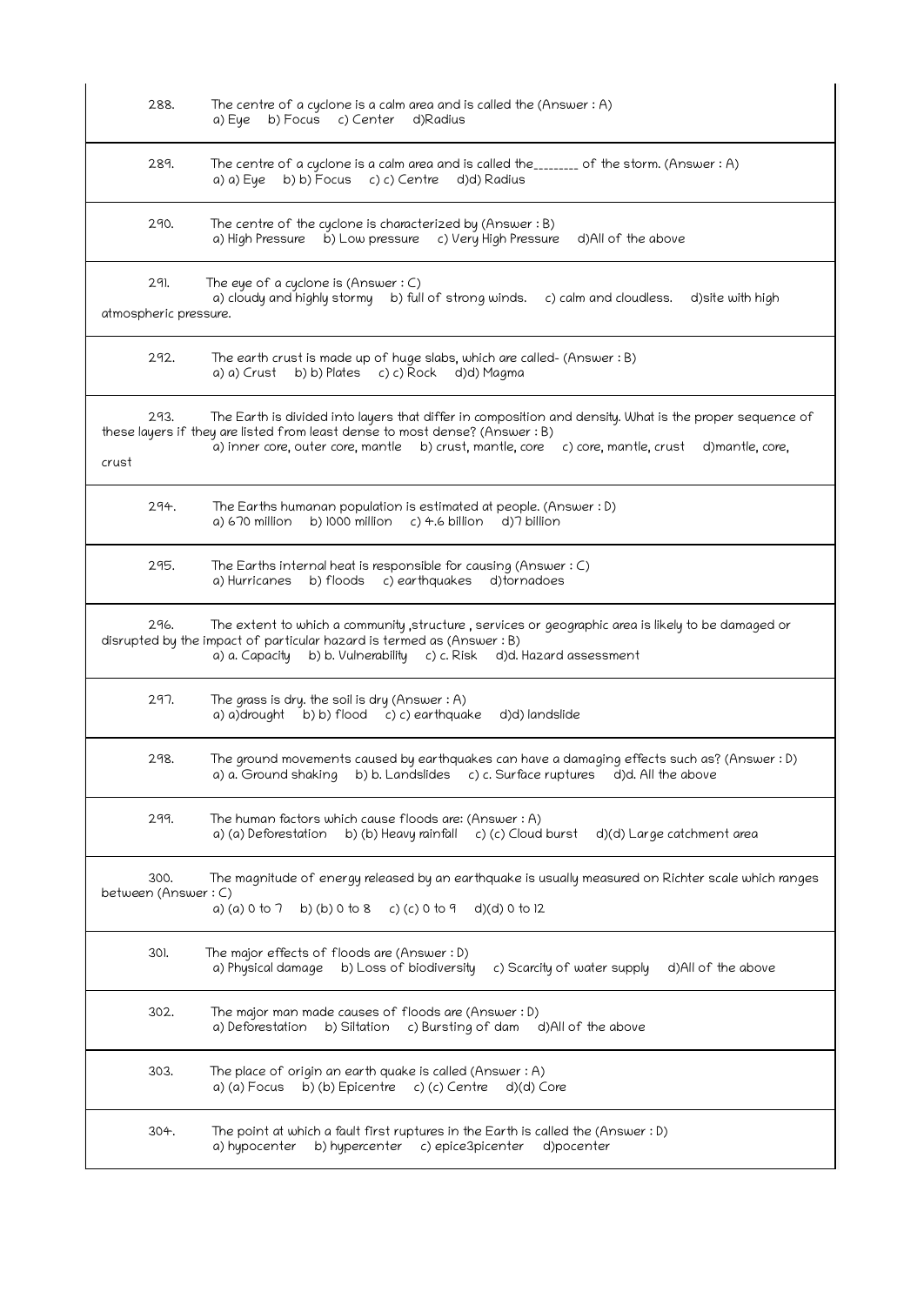| 305.                        | The point in the earth from which seismic waves spread out in all direction is: (Answer : A)<br>b) Siesmic Center<br>c) Epi Centre<br>d)None of these<br>a) Earthquake focus                                                                                                                                                                      |
|-----------------------------|---------------------------------------------------------------------------------------------------------------------------------------------------------------------------------------------------------------------------------------------------------------------------------------------------------------------------------------------------|
| 306.<br>(Answer: B)         | The point of the earth's surface directly above the point where an earthquake occurs is called the:<br>d)d. Fault<br>a) a. Focus<br>b) b. Epicenter<br>c) c. Fracture                                                                                                                                                                             |
| 307.                        | The point within the earth where earthquake generated is called- (Answer: C)<br>a) a) Focus of epicenter b) b) Focus of foci c) c) Focus of hypocenter d)d) None of these                                                                                                                                                                         |
| 308.                        | The primary result of earthquakes is (Answer : D)<br>a) Building and bridge collapsed<br>b) Rapture of water and gas pipelines<br>c) Change in course of<br>river and creation of new islands d)All of the above                                                                                                                                  |
| 309.                        | The Probable Maximum Flood is: (Answer: A)<br>a) a. an estimation of the largest possible flood that could occur at a particular location<br>b) b. the<br>maximum flood experienced in the last 100 years $c$ ) c. the maximum flood experienced in the last 200 years<br>d)d. the<br>maximum flood experienced since flood records have existed. |
| 310.<br>rivers channel      | The process of avulsion causes (Answer: D)<br>a) a. downcutting of the riverbed b) b. wider floodplains for the river c) c. slow shifting of the<br>d)d. formation of a new course for the river channel                                                                                                                                          |
| 311.<br>the channel         | The process of avulsion is caused by (Answer $:B$ )<br>a) a. erosion of the river channel b) b. buildup of sediment in the river channel c) c. widening of<br>d)d. destruction of natural levees                                                                                                                                                  |
| 312.                        | The sudden release of hot materials (lava, ash, gas etc.) from volcanoes is called (Answer : A)<br>a) (a) Volcanic eruption b) (b) Ash showers c) (c) Pyroclastic flows d)(d) Hot mud flows                                                                                                                                                       |
| 313.                        | The wave height of a tsunami is typically less than (Answer $: C$ )<br>a) $a, 0.1$ m b) b. 0.2 m c) c. 1 m<br>d)d. 0.5 m                                                                                                                                                                                                                          |
| 314.<br>(Answer: A)         | The wind speed during the cyclone that hit mount Washington during the year 1934 on 12 th April was<br>a) a. 372km/hr<br>b) b. 200km/hr<br>c) $c.150km/hr$<br>d)d. 100km/hr                                                                                                                                                                       |
| 315.                        | The zone of the earth that is divided into rigid plates is the (Answer $:B$ )<br>b) lithosphere C<br>c) tectosphere D<br>a) atmosphere B<br>d)biosphere                                                                                                                                                                                           |
| 316.<br>Hydrological hazard | Tropical cyclone, drought, wildfire is: (Answer : C)<br>a) (a) Industrial hazard<br>b) (b) Man induced hazard<br>c) (c) Meteorological hazard<br>d)(d)                                                                                                                                                                                            |
| 317.<br>Zones               | Tropical cyclones originate within (Answer : D)<br>a) Intermediate between Polar and temperate zones<br>b) Mainly tropical area<br>c) Mainly equatorial<br>d)Intermediate between Tropics of Capricorn and cancer                                                                                                                                 |
| 318.                        | Tropical cyclones rarely develop within 5 0 of the equator because coriolis effect is (Answer : A)<br>a) A. weakest there<br>b) B. moderate there<br>c) C. Strongest there<br>d)D. None of the above                                                                                                                                              |
| 319.                        | Tsunami can occur only during? (Answer : D)<br>a) a) Morning<br>b) b) Noon<br>c) c) Evening<br>d)d) Any time of day or nights                                                                                                                                                                                                                     |
| 320.                        | Tsunami in the Indian Ocean occurred in the year (Answer: B)<br>c) (c) 2005<br>a) (a) 2003<br>b) (b) 2004<br>$d$ $(d)$ 2006                                                                                                                                                                                                                       |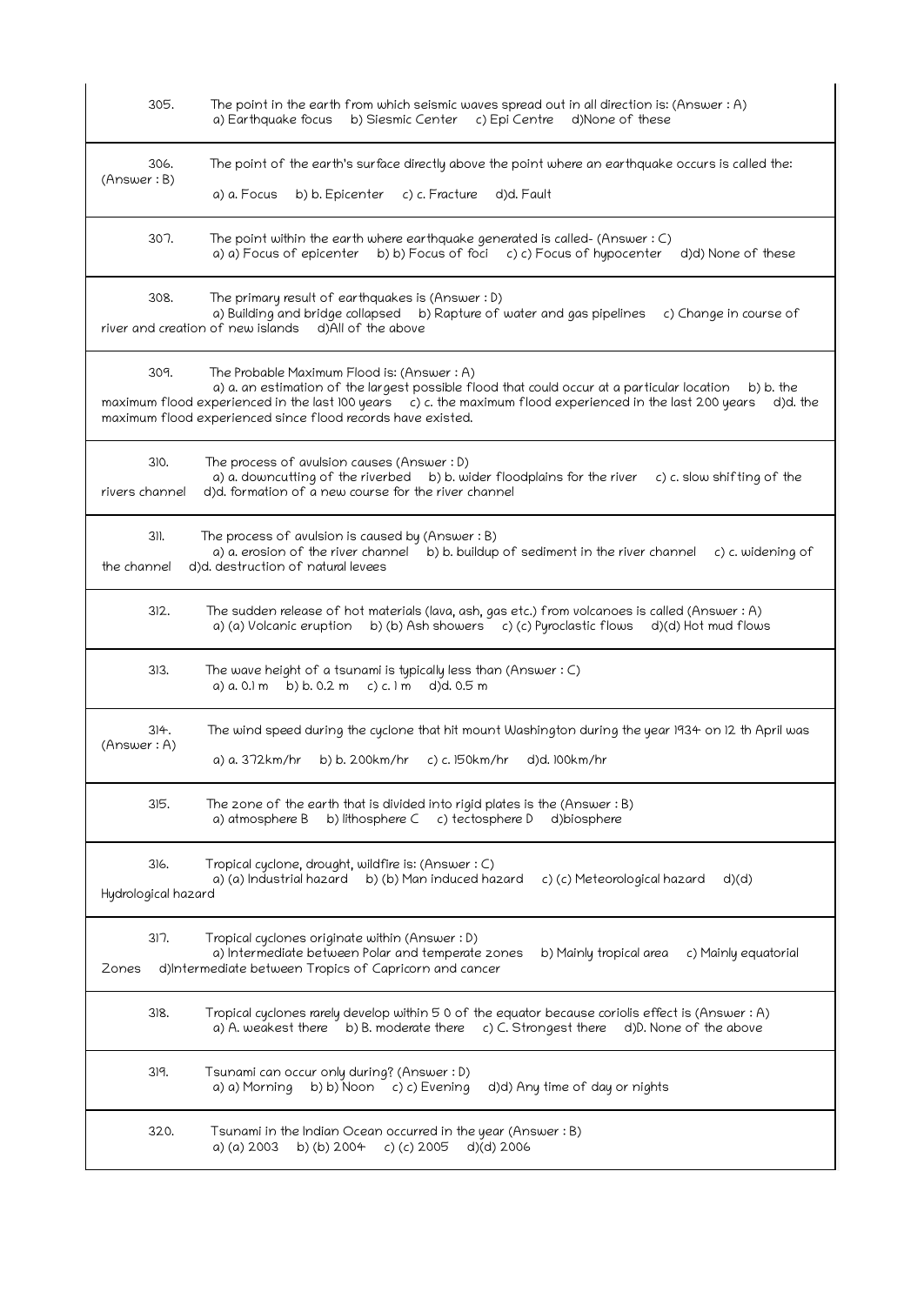| 321.<br>origin word      | Tsunami is a (Answer: A)<br>a) (a) Japanese origin word<br>b) (b) Latin origin word<br>c) (c) Greek origin word<br>d)(d) Portuguese                                                                                                                                                                                                                                                                       |
|--------------------------|-----------------------------------------------------------------------------------------------------------------------------------------------------------------------------------------------------------------------------------------------------------------------------------------------------------------------------------------------------------------------------------------------------------|
| 322.<br>Sea waves        | Tsunami is also known as (Answer : B)<br>a) (a) Tectonic Sea waves<br>b) (b) Seismic Sea waves<br>c) (c)Plactonic Sea waves<br>d)(d) Systonic                                                                                                                                                                                                                                                             |
| 323.                     | Tsunami is classified as (Answer : A)<br>a) a) Water Hazard b) b) Environmental hazard<br>c) c) Biological hazard<br>d)d) Geological hazard                                                                                                                                                                                                                                                               |
| 324.<br>of these         | Tsunami is: (Answer : C)<br>a) Earthquake on land mass B<br>b) Volcanic eruption C<br>c) Earthquake in ocean crust D<br>d)None                                                                                                                                                                                                                                                                            |
| 325.                     | Tsunami's can occur only during (Answer: C)<br>b) b. Afternoon $c$ ) c. Any time of the day or night<br>d)d. Morning<br>a) a. Evening                                                                                                                                                                                                                                                                     |
| 326.                     | Tsunamis are most commonly found in which ocean? (Answer : A)<br>a) a) Pacific Ocean<br>b) b) Atlantic Ocean c) c) Artic Ocean<br>d)d) Indian Ocean                                                                                                                                                                                                                                                       |
| 327.                     | Tsunamis are waves generated by ? (Answer : D)<br>a) a) Earthquakes b) b) Volcanic eruptions c) c) Underwater landslides<br>d)All the above                                                                                                                                                                                                                                                               |
| 328.                     | Volcanic erupted material when inside the hill/earth/mountain it is called (Answer : B)<br>a) a. Lava<br>b) b. Magma<br>c) c. Lahars<br>d)d. None of these                                                                                                                                                                                                                                                |
| 329.                     | Volcanic eruption are closely associated with (Answer: C)<br>a) Mountain building and fracturing b) Deforestation c) Landslides<br>d)Heat budget                                                                                                                                                                                                                                                          |
| 330.<br>together         | Volcanoes are generally found where (Answer: B)<br>a) a. Intraplates pull apart or are coming together<br>b) b. Tectonic plates pull apart or are coming<br>c) c. Earths crust pull apart or are coming together d)d. None of these pull apart or are coming together                                                                                                                                     |
| 331.                     | Volcanoes which are currently inactive but there is a possibility that it can erupt again in future are called                                                                                                                                                                                                                                                                                            |
| (Answer: A)<br>Volcanoes | a) (a) Dormant Volcanoes<br>b) (b) Semi- Dormant Volcanoes<br>c) (c) Extinct Volcanoes<br>d)(d) Dead                                                                                                                                                                                                                                                                                                      |
| 332.                     | What is Lahars ? (Answer : C)<br>a) A. Magma b) B. Lava c) C. Volcanic mud flow<br>d)D. None of the above                                                                                                                                                                                                                                                                                                 |
| 333.<br>the sea          | What is the cause of tidal waves? (Answer : B)<br>b) b) gravitational force of the moon on the sea<br>c) c) gravitational force of the sun on<br>a) a) wind<br>d)d) gravitational force of the earth on the sea                                                                                                                                                                                           |
| 334.                     | When magma reaches the surface of the earth, is called (Answer : A)<br>b) (b) Crater<br>c) (c) Fissure $d$ )(d) Clay<br>a) (a) Lava                                                                                                                                                                                                                                                                       |
| 335.                     | When the stress exceeds the resistance to shearing along the locked interface between two<br>converging plates, what will happen? (Answer : B)<br>a) a. The seafloor will suddenly subside<br>b) b. The seafloor will suddenly be driven upward<br>$c)$ c.<br>The seafloor will slide passively in a lateral direction parallel to the strike of the interface $\ddot{\text{o}}$ d)d. Nothing will happen |
| 336.                     | When two tectonic plates diverge (pull apart) the Earth is thinned. In this scenario, we can predict that<br>the asthenosphere will (Answer: C)<br>a) rise B<br>b) sink C<br>c) rise then sink D<br>d)sink then rise                                                                                                                                                                                      |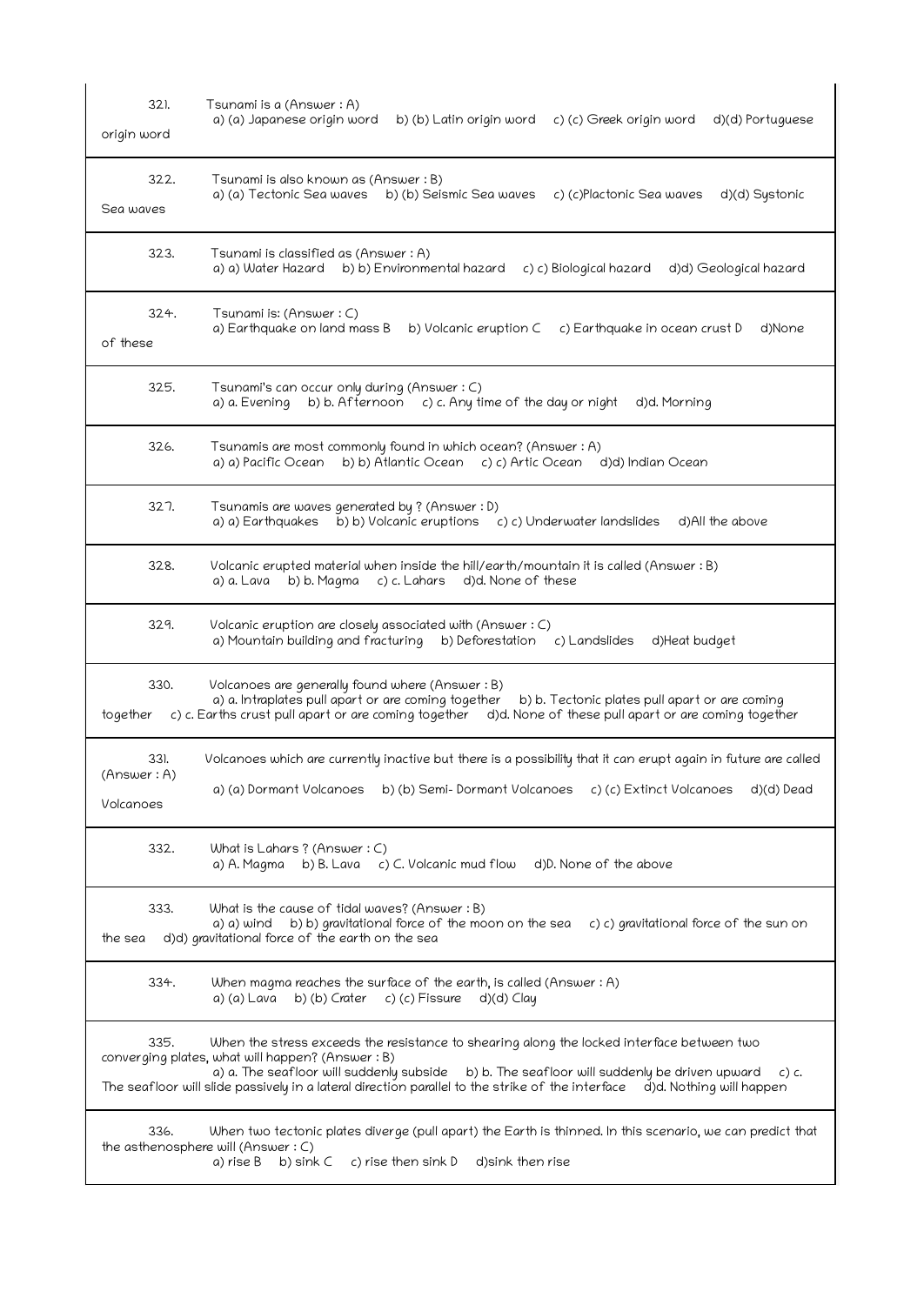| 337.<br>has lots of clouds                         | Which of the following is most likely to be in the 'eye' of a cyclone? (Answer: B)<br>a) It is an area of high pressure b) It is an area of low pressure c) It has high speed winds<br>d)lt                                                                      |
|----------------------------------------------------|------------------------------------------------------------------------------------------------------------------------------------------------------------------------------------------------------------------------------------------------------------------|
| 338.                                               | Which of the following is not a characteristic of a braided stream? (Answer : D)<br>a) a. branching channels<br>b) b. high gradient c) c. abundant bed load d)d. constant discharge                                                                              |
| 339.                                               | Windows may rattle and people may feel tremor at scale of (Answer: B)<br>a) $3B$ b) $4C$ c) $5D$ d) 2                                                                                                                                                            |
| 340.                                               | Which part of disaster management involves predicting a possible crisis before it occurs? (Answer: A)<br>a) Mitigation<br>b) Preparedness<br>c) Response<br>d)Recovery                                                                                           |
| 34).<br>(Answer : B)                               | Developing and practicing an emergency plan occurs during which phase of disaster management?<br>c) Response<br>a) Mitigation<br>b) Preparedness<br>d)Recovery                                                                                                   |
| 342.<br>damage? (Answer: C)                        | In which phase of disaster management would you stabilize the situation and assess the immediate<br>a) Mitigation<br>b) Preparedness<br>c) Response<br>d)Recovery                                                                                                |
| 343.<br>lines open                                 | The primary goal of a disaster preparedness plan is: (Answer : A)<br>a) a) To protect the population b) b) To protect valuable resources<br>c) c) To keep communications<br>d)d) To protect environmental health personnel                                       |
| 344.                                               | Disaster Management covers? (Answer: D)<br>a) a. Maintaining control over disasters b) b. Reducing the effects of disasters c) c. Briefing the<br>top officials of govt. on the effect of disasters d)d. All the above                                           |
| 345.                                               | Disaster Management includes: (Answer : D)<br>a) a. Mitigation b) b. Reconstruction c) c. Rehabilitation<br>d)d. All of the above                                                                                                                                |
| 346.<br>management objectives<br>d)future disaster | Disaster management is aimed at - (Answer : D)<br>a) Resettling people in the closest unaffected urban area<br>b) Collection of valuable data for future<br>c) Strengthening sewage and drinking water treatment facilities to resist the impact of a            |
| 347.<br>the above                                  | Disaster Management Team should include? (Answer : D)<br>a) a. Awareness generation team<br>b) b. First aid team<br>c) c. Search and Rescue team<br>d)d. All of                                                                                                  |
| 348.                                               | First Indian Disaster Management Congress was inaugurated on? (Answer : A)<br>b) b. 26-10-2006 c) c. 29-8-2006<br>d)d. 29-10-2006<br>a) a. 29-11-2006                                                                                                            |
| 349.                                               | Flood can be controlled by: (Answer $: C$ )<br>b) (b) Construction of dam<br>a) a) Afforestation<br>c) (c) Both a & b<br>d)(d) None of these                                                                                                                     |
| 350.<br>of the above.                              | Flood risk refers to: (Answer: D)<br>a) a. the chance of a flood occurring<br>b) b. the number of people and properties exposed to<br>floodwaters if a flood occurs c) c. the vulnerability of people and properties that are exposed to floodwaters<br>d)d. all |
| 351.<br>d                                          | Flooding in London is prevented by (Answer: A)<br>a) a barrier that is raised and lowered b<br>b) gates in the western part of the city<br>c) westerly winds<br>d)high dams along the Themes                                                                     |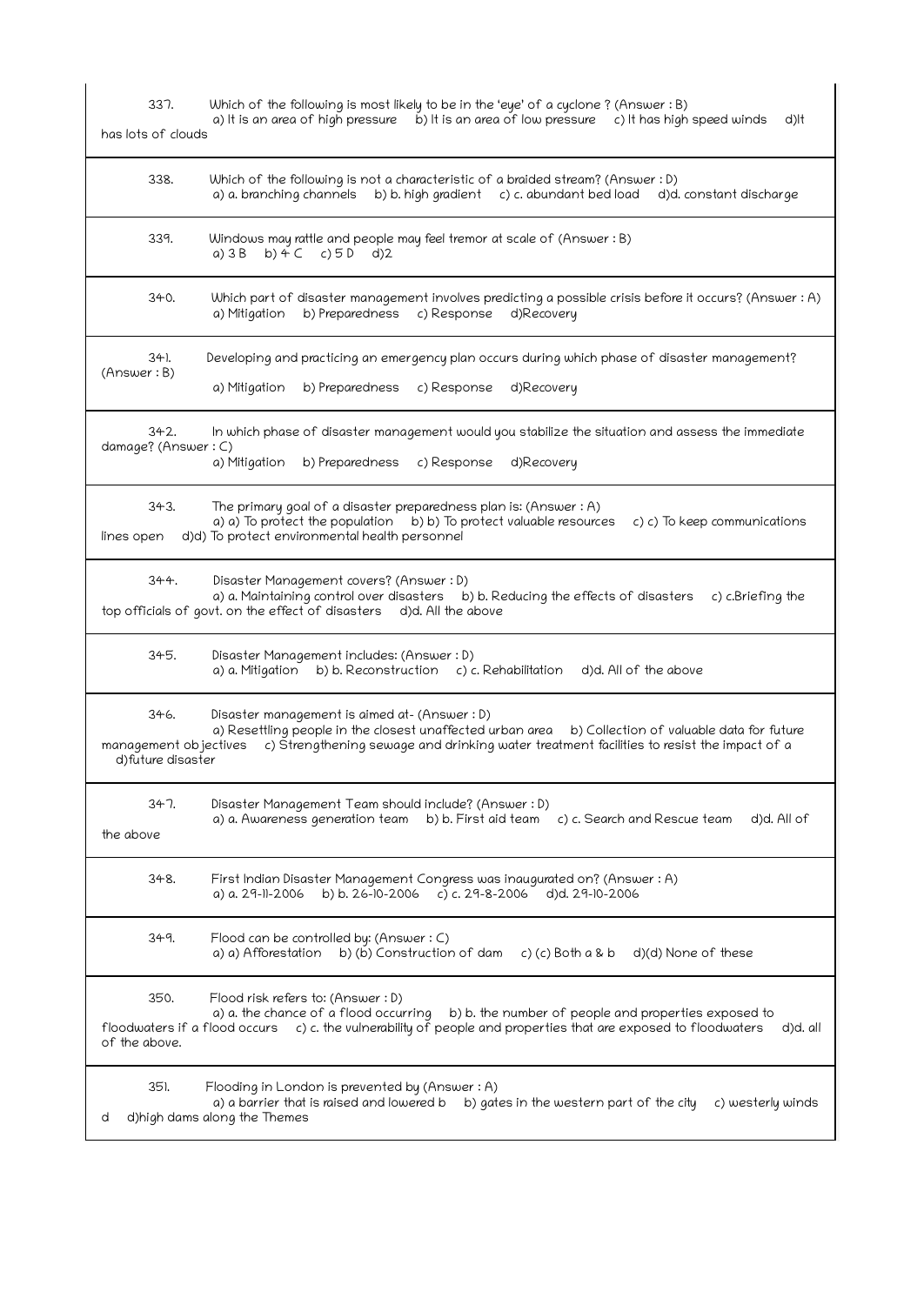| 352.                          | Floods can be prevented by (Answer: A)<br>a) a. Afforestation<br>b) b. Cutting the forest<br>c) c. Tilling the land<br>d)d. Removing the top soil                                                                                                                                                                                |
|-------------------------------|----------------------------------------------------------------------------------------------------------------------------------------------------------------------------------------------------------------------------------------------------------------------------------------------------------------------------------|
| 353.<br>Dam Manage Authority  | Full form of DDMA - (Answer: A)<br>a) a) District Disaster Management Authority<br>b) b) District Disease Manage Authority<br>c) c) District<br>d)d) District Duck Management Authority                                                                                                                                          |
| 354.                          | Full form of EVD- (Answer: A)<br>a) a) Ebola Virus Disease<br>b) b) Evoc Virus Disease c) c) Evola voc Disease<br>d)d) Evola Vig Disease                                                                                                                                                                                         |
| 355.<br>d)d) Non Govern Orpat | Full form of NGO- (Answer: A)<br>a) a) Non Government Organization<br>b) b) Non Govern Organise c) c) Non Govern Organ                                                                                                                                                                                                           |
| 356.<br>Partner Private       | Full form of PPP- (Answer: B)<br>a) a) Public Partner Prize b) b) Public Private Partnership<br>c) c) Public Pure Partner<br>d)d) Public                                                                                                                                                                                         |
| 357.                          | Generally the number on Richter Scale ranges between - (Answer: B)<br>b) B) 0 and 9<br>c) C) 1 to 5<br>a) A) 0 and 6<br>d)D) 1 to 12                                                                                                                                                                                             |
| 358.<br>of the ocean          | If you were at the beach, how would you know there may be a tsunami? (Answer : D)<br>a) a) There may be a warning b) b) An alert comes over the radio c) c) There is a drop in the level<br>d)d) all of the above                                                                                                                |
| 359.<br>None of the above     | Indian Meteorological Department (IMD) calls a storm 'Super cyclone" when the wind blows (Answer: C)<br>a) A. More than 120 km /hour b) B. More than 100km/hour c) C. More than 220km/hour<br>d)D.                                                                                                                               |
| 360.                          | Indian Meteorological Department declared "Super Cyclone" (Answer: B)<br>a) (a) When the wind blows at a speed of more than 216 kmph b) (b) When the wind blows at a<br>c) (c) When the wind blows at a speed of more than 194 kmph d)(d) When the wind<br>speed of more than 220 kmph<br>blows at a speed of more than 172 kmph |
| 361.                          | Indian National Tsunami Warning System became operational in? (Answer : B)<br>a) a. 2003<br>b) b. 2007<br>c) c. 2009<br>d)d. 2012                                                                                                                                                                                                |
| 362.                          | Instrument used to measure earthquake is known as (Answer : C)<br>a) a) Quake meter<br>b) b) Quake graph<br>d)d) Typanicgraph<br>c) c) Seismograph                                                                                                                                                                               |
| 363.                          | Intensity of an earthquake is measured by (Answer: A)<br>a) A) Modified Mercalli scale<br>b) B) Richter scale c) C) Seismograph<br>d)D) None of the above                                                                                                                                                                        |
| 364.                          | International Tsunami information Center is located in (Answer : A)<br>b) B) Goa<br>c) C) Jakarta<br>a) A) Honolulu<br>d)D) Puducherry                                                                                                                                                                                           |
| 365.<br>Condition             | IPCC means (Answer: A)<br>a) (a) Intergovernmental Panel on Climate Change<br>b) (b) Intergovernmental Panel on Climatic<br>c) (c) Intergovernmental Programme on Climate Change<br>d)(d) International Panel on Climate Change                                                                                                  |
| 366.                          | is the device which is used to detect landslides. (Answer $: C$ )<br>b) b. piezo electric crystal c) c. strain gauge<br>a) a. Vibration sensor<br>d)d. proximity sensor.                                                                                                                                                         |
| 367.                          | ITCZ stands for $(Answer: A)$<br>a) (a) Inter Tropical Convergence Zone<br>b) (b) Intra Tropical Convergence Zone<br>c) (c) Inter<br>Tectonic Convergence Zone d)(d) Inter Temperate Convergence Zone                                                                                                                            |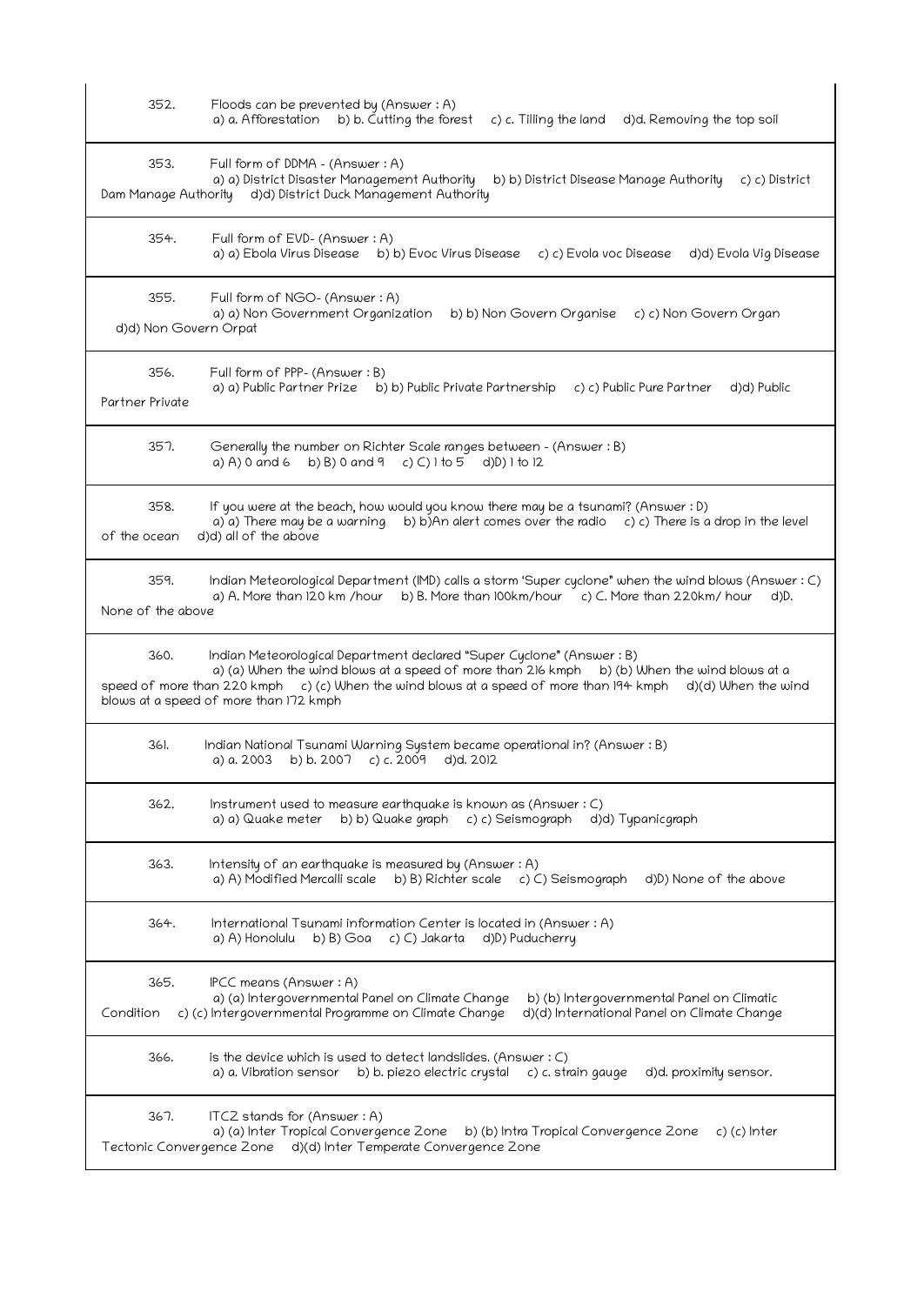| 368.                                | Magnitude of earthquake indicates amount of (Answer: D)<br>a) A. vibrations per second b) B. vibrations per minute c) C. oscillations d)D. energy released                                                                                         |
|-------------------------------------|----------------------------------------------------------------------------------------------------------------------------------------------------------------------------------------------------------------------------------------------------|
| 369.                                | Mapping method used for tracking wind speed and direction is (Answer: A)<br>a) a) Hazard mapping<br>b) b) Mind mapping c) c) Speed mapping<br>d)d) None of these                                                                                   |
| 370.                                | Mass killing diseases can be referred as (Answer: A)<br>b) Industrial disaster c) War disaster<br>a) Biological disaster<br>d)Flood disaster                                                                                                       |
| 371.                                | Mechanisms established under Disaster Management Act, 2005 include? (Answer : D)<br>a) a. National Disaster Management Authority b) b. State Disaster Management Authority<br>$c)$ c.<br>District Disaster Management Authority d)d. All the above |
| 372.                                | National Institute of Disaster Management is at (Answer: D)<br>b) b. Punjab c) c. Hyderabad<br>a) a. Manipur<br>d)d. New Delhi                                                                                                                     |
| 373.                                | National Institute of Disaster management is located at? (Answer : C)<br>b) b) Midnapur c) c) New Delhi d)d) Calcutta<br>a) a) Pune                                                                                                                |
| 374.                                | National Institute of Disaster Management publishes a biannual journal titled? (Answer: C)<br>a) a. Disaster India b) b. Disaster Mitigation c) c. Disaster & Development d)d. Indian Disaster                                                     |
| 375.                                | Mock drills exercise to create awareness among people are conducted at (Answer: D)<br>b) b. District level c) c. GP/Village level<br>d)d. All of the above<br>a) a. State level                                                                    |
| 376.<br>is prepared by? (Answer: C) | Report on Training on Search and Rescue for the members of the village Disaster Management Team<br>a) a. Govt. of Manipur<br>b) b. Govt. of Indonesia c) c. Govt. of Uttaranchal<br>d)d. Govt of Kerala                                            |
| 377.                                | Richter scale is a (Answer: A)<br>a) logarithmic scale b) calculus scale<br>c) volumetric scale<br>d) area to vibration ratio scale                                                                                                                |
| 378.                                | SAARC Disaster Management Centre is at? (Answer : C)<br>b) b. Coloumbo c) c. New Delhi d)d. Khatmandu<br>a) a. Dhaka                                                                                                                               |
| 379.<br>(Answer : B)                | Seismic waves during earthquake are recorded and studied with the help of an instrument called as<br>a) (a) Richter scale b) (b) Seismograph c) (c) Lithograph<br>d)(d) Cardiograph                                                                |
| 380.<br>Minister                    | The Chairman of the National Disaster management Authority is? (Answer : D)<br>b) b. Vice President c) c. Minister, Human Resource Development<br>a) a. Home Minister<br>d)d. Prime                                                                |
| 381.                                | The Chairman of the Tripura Disaster Management Authority is: (Answer: C)<br>a) a) Chief Secretary b) b) District Magistrate<br>c) c) Chief Minister<br>d)d) BDO                                                                                   |
| 382.                                | The change in elevation of a stream per unit length is called (Answer: B)<br>b) gradient<br>a) base level<br>c) velocity<br>d)discharge                                                                                                            |
| 383.                                | The Disaster Management Act was made in? (Answer : C)<br>b) b. 2003<br>$c)$ c. 2005<br>a) a. 2006<br>d)d. 2009                                                                                                                                     |
| 384.                                | The instrument which records earthquake wave is called (Answer: B)<br>d)None of the above<br>a) Climograph<br>b) Seismograph<br>c) Hythergraph                                                                                                     |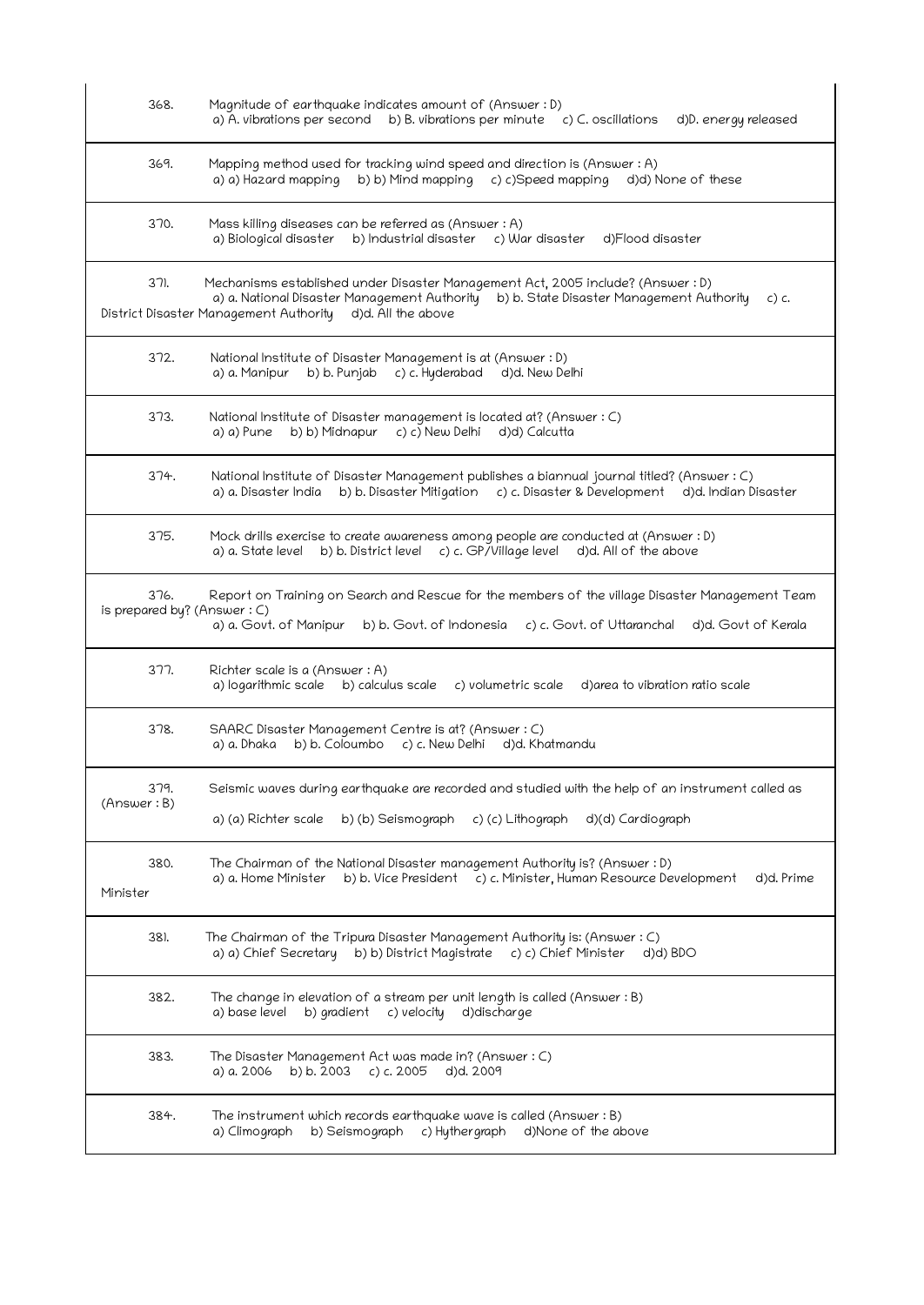| $\sim$ | . .<br>$\sim$ | ۰. |
|--------|---------------|----|

 a) Proliferation of mosquito breeding sites b) Heightened exposure to decaying matter c) Creation of nuisance problems d)Increase in diarrhea disease

| 386.<br>The Mercalli intensity is useful because (Answer: C)<br>a) a) it is the only method of assessing the energy of an earthquake.<br>b) b) it allows us to assess<br>the effect of an earthquake for which there are no instrumented records. c) c) it lelps determine the magnitude of<br>small or distant earthquakes for which the Richter scale is inadequate d)d) it predicts the next major earthquake. |  |
|-------------------------------------------------------------------------------------------------------------------------------------------------------------------------------------------------------------------------------------------------------------------------------------------------------------------------------------------------------------------------------------------------------------------|--|
| 387.<br>The National Civil Defence college was founded in 1957 at? (Answer : B)<br>b) b. Nagpur c) c. Cochin<br>a) a. Bombay<br>d)d. Hyderabad                                                                                                                                                                                                                                                                    |  |
| 388.<br>The National Disaster Management Authority (NDMA) is headed by (Answer: A)<br>a) a. Prime Minister of India b) b. President of India c) c. Governor of States<br>d)d. Chief<br>Minister of States                                                                                                                                                                                                         |  |
| 389.<br>The National flood Commission in India was set up in (Answer : A)<br>a) (a) 1980<br>b) (b) 1985 c) (c) 1995<br>d)(d) 1980                                                                                                                                                                                                                                                                                 |  |
| 390.<br>The National Policy on Disaster Management was approved by the Union Cabinet in? (Answer : B)<br>a) a. 2008 b) b. 2009 c) c. 2007 d)d. 2010                                                                                                                                                                                                                                                               |  |
| 391.<br>The NH-44 (presently $8$ ) is affected by which hazard (Answer : $C$ )<br>b) Earthquake c) Landslide d)All of the above<br>a) Floods                                                                                                                                                                                                                                                                      |  |
| 392.<br>The nodal department for wind detection IMD refers to (Answer: A)<br>a) a) Indian meteorological department b) b) Indian metrological department<br>c) c)Indian<br>metallurgical department d)d) None of these                                                                                                                                                                                            |  |
| 393.<br>The Richter scale expresses an earthquakes (Answer: A)<br>a) a. Magnitude b) b. Location c) c. Duration d)d. Depth                                                                                                                                                                                                                                                                                        |  |
| 394.<br>The Richter Scale is used for measuring of - (Answer : C)<br>a) A) Density of liquids b) B) Speed of Aeroplane c) C) Intensity of earthquakes<br>d)D) Depth of<br>mines.                                                                                                                                                                                                                                  |  |
| 395.<br>The scientific study of earthquake is called (Answer: B)<br>a) Seismograph b) Seismology c) Both a and b d) None of the above                                                                                                                                                                                                                                                                             |  |
| The size of a flood is measured by: (Answer : D)<br>396.<br>a) a. the rate of flow of water in a waterway or river<br>b) b. the level of water in a waterway or river<br>c) c. a river gauging station<br>d)d. all of the above.                                                                                                                                                                                  |  |
| 397.<br>The State Disaster Management Authority is headed by (Answer : B)<br>a) A. Governor<br>b) B. Chief minister<br>c) C. Chief Secretary of the State<br>d)D. None of the above                                                                                                                                                                                                                               |  |
| 398.<br>The steps need to be taken for any risk natural or man-made disaster (Answer : D)<br>a) Proper building construction<br>b) A well planned c) Awareness among the stakeholders<br>d)All<br>of the above                                                                                                                                                                                                    |  |
| United Nations Disaster Management Team (UNDMT) is responsible for solving problem resulting from<br>399.<br>disasters in? (Answer : D)<br>a) a. Africa<br>b) b. Asia<br>d)d. In all continents<br>c) c. Australia                                                                                                                                                                                                |  |
| 400.<br>Vulnerability analysis comes in which part of the Disaster Management Cycle (Answer : A)<br>a) a. Mitigation<br>b) b. Preparedness<br>c) c. Response<br>d)d. Recovery                                                                                                                                                                                                                                     |  |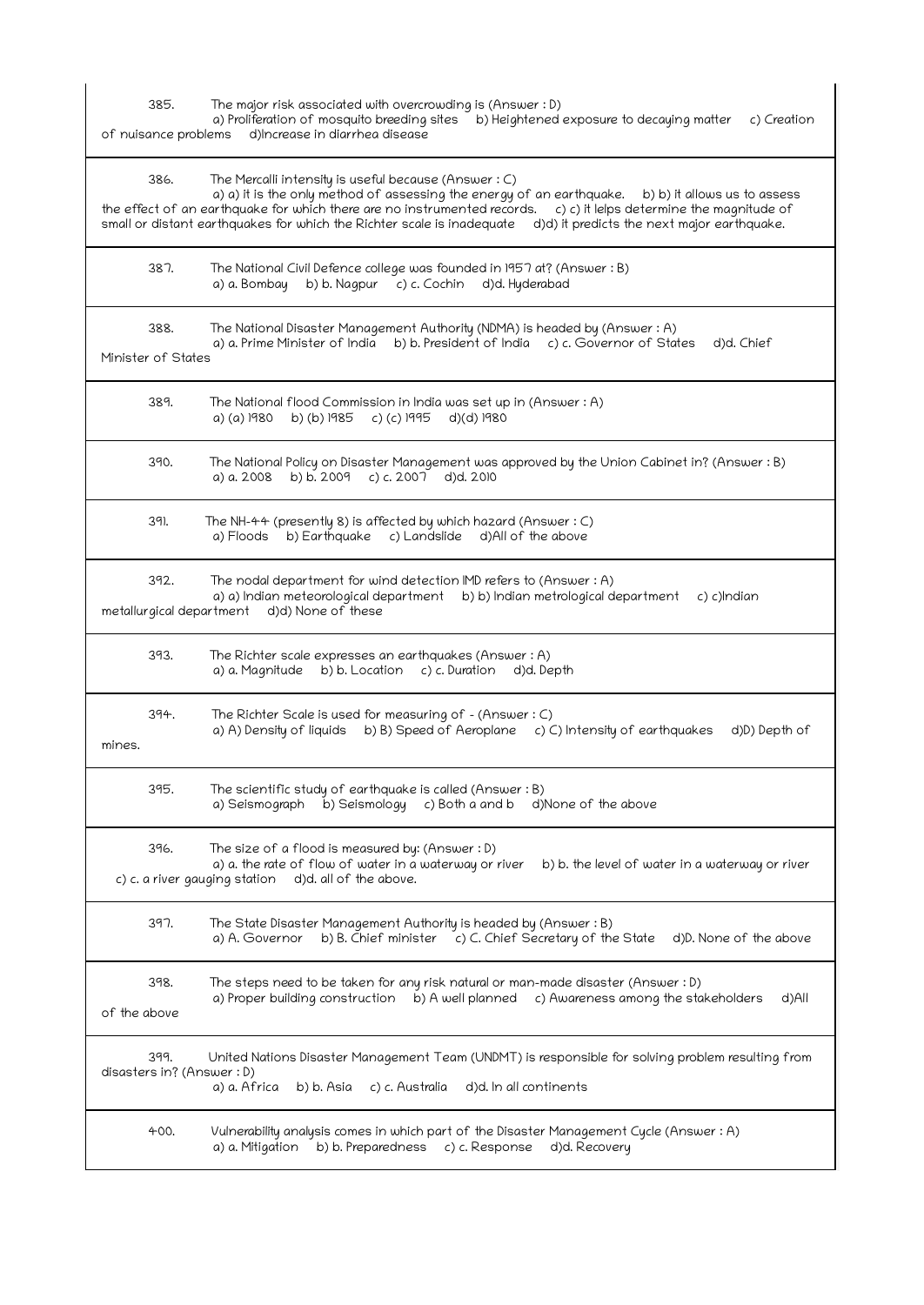| 401.                                | Warning about cyclonic disaster is convened through (Answer : D)<br>a) Newspaper b) Radio network c) Television d) All of the Above                                                                                                                                                                                                                                                                                                                                |
|-------------------------------------|--------------------------------------------------------------------------------------------------------------------------------------------------------------------------------------------------------------------------------------------------------------------------------------------------------------------------------------------------------------------------------------------------------------------------------------------------------------------|
| 402.                                | What is the name of instrument used for measuring earthquake intensity? (Answer : A)<br>b) Metrological scale c) Vernier scale<br>a) Modified Mercalli Scale<br>d)Barometer                                                                                                                                                                                                                                                                                        |
| 403.                                | What is the point or place that is the first to record the seismic waves? (Answer : B)<br>a) (a) Seismic point b) (b) Epicenter c) (c) Focal point d) (d) Epipoint                                                                                                                                                                                                                                                                                                 |
| 404.                                | What would you do if you heard a warning? (Answer: B)<br>a) a) Surf on the big waves b) b) Get out of the water quickly and move to higher ground<br>c) c)<br>Wait until you have finished your swim d)d) phone your friend                                                                                                                                                                                                                                        |
| 405.                                | When people or government agencies try to control the activities of natural events, the common result<br>is which of the following? (Answer: A)<br>a) a. Our problem with nature is transferred elsewhere, to someone else, or postponed.<br>b) b. The<br>effort is wasted because it is impossible to do. c) c. We have become quite effective at such control.<br>d)d. This<br>doesn't happen since the federal government doesn't permit tampering with nature. |
| 406.                                | When was the National Fire Service College established? (Answer : C)<br>a) a. 1967<br>b) b. $1976$ c) c. $1956$<br>d)d. 1942                                                                                                                                                                                                                                                                                                                                       |
| 407.<br>d)None of the above         | Which are the major controlling systems for reduction of volcanic disaster? (Answer: C)<br>a) Prediction for early warning of eruption<br>b) Timely evolution and relief work<br>c) Both a and b                                                                                                                                                                                                                                                                   |
| 408.                                | Which instrument are used for intensity of the earthquake- (Answer: B)<br>a) a) Richter scale b) b) Seismometers c) c) Seismograph<br>d)d) Tilt meter                                                                                                                                                                                                                                                                                                              |
| 409.                                | Which instrument is used for measuring the magnitude of an earthquake- (Answer: B)<br>b) b) Richter scale c) c) Seismograph<br>a) a) Tilit meter<br>d)d) Seismometer                                                                                                                                                                                                                                                                                               |
| 410.                                | Which is NOT a way that government policy mitigates natural hazards? (Answer: B)<br>a) b. congress funding expensive Army Corps of Engineers projects to build levees along rivers<br>b)<br>c. relocating natural disaster victims to more stable areas c) d. utilizing computer systems to determine risk levels<br>d)                                                                                                                                            |
| 41.                                 | Which is the nodal agency at the Indian Union Government for coordinating disaster management<br>activities for all natural hazards? (Answer: A)<br>a) a. Minister of Home affairs<br>b) b. Ministry of social justice and Empowerment c) c. Ministry of<br>Science and Technology d)d. Ministry of Environment and Forests                                                                                                                                        |
| 412.                                | Which of the following is a disaster mitigation strategy? (Answer $:A$ )<br>a) a. Constructing cyclone shelters b) b. Giving loans from banks<br>c) c. Providing cheap electricity<br>d)d. Providing school uniforms to children                                                                                                                                                                                                                                   |
| 413.                                | Which of the following is not a component of disaster management cycle? (Answer : C)<br>a) Preparedness B b) Response C c) Construction D<br>d)Recovery                                                                                                                                                                                                                                                                                                            |
| 414.<br>metallic doors and windows. | Which of the following is the best thing to do during heavy lightning ? (Answer : A)<br>b) ii. Go into a water body<br>a) i. lie on the ground in an open place.<br>c) iii. Stay indoors, away from<br>d)iv. Stand under a tall tree.                                                                                                                                                                                                                              |
| 415.                                | Which of the following measurements is not needed to estimate stream discharge? (Answer : A)<br>a) a. stream velocity<br>b) c. bed load of stream c) b. width of stream<br>d)d. depth of stream                                                                                                                                                                                                                                                                    |
| 416.                                | Which of the following should you do in a flood? (Answer $: C$ )<br>a) Go sight-seeing<br>b) Drink the water c) Put valuables high up d<br>d)Water the garden                                                                                                                                                                                                                                                                                                      |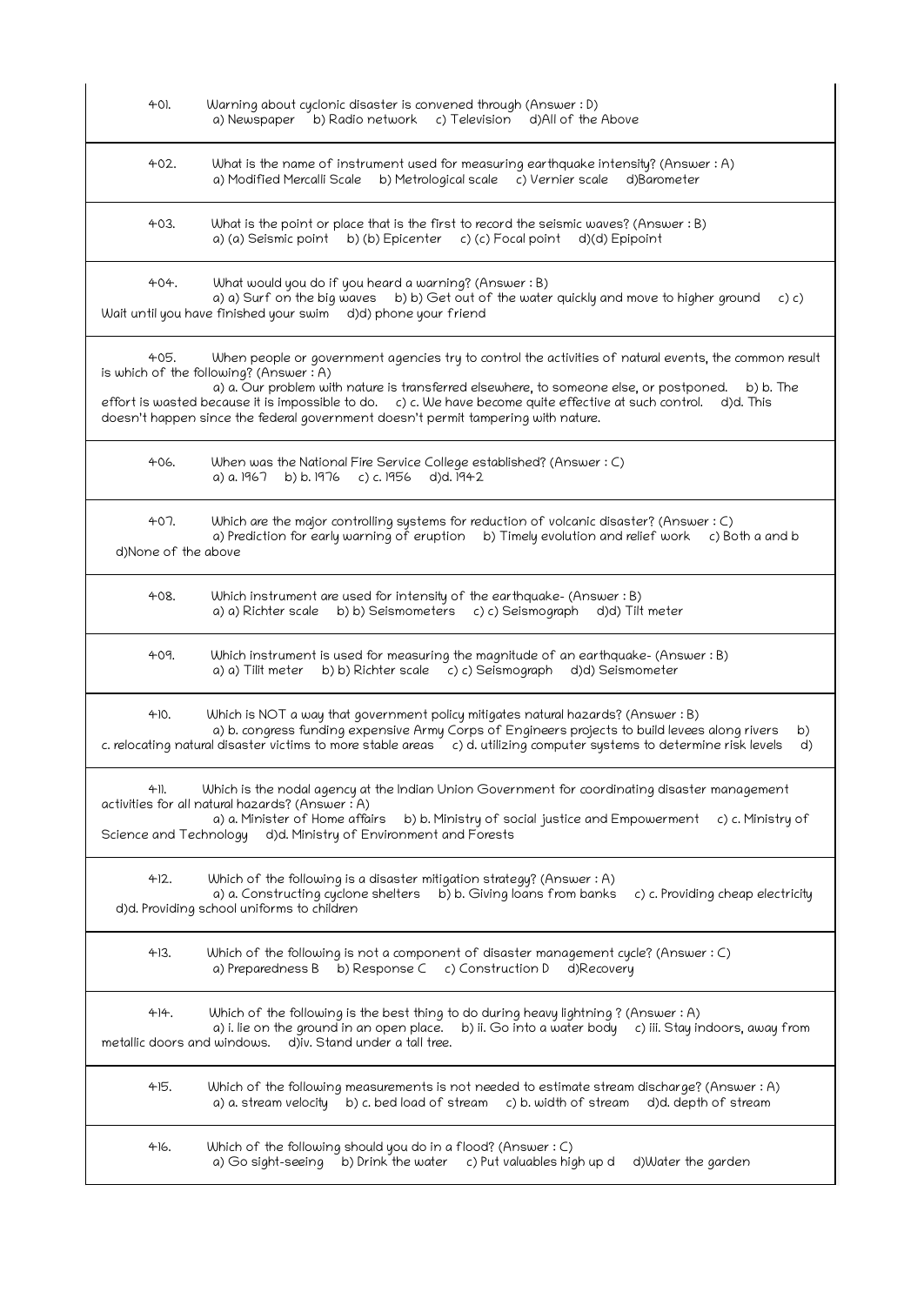| 417.<br>(Answer: A)       | Which of these natural hazards causes the LEAST amount of fatalities in the United States annually?<br>a) a. volcanoes<br>b) b. heat and drought<br>c) c. lightning<br>d)d. winter weather                                                                                                                                                                                                                                                       |
|---------------------------|--------------------------------------------------------------------------------------------------------------------------------------------------------------------------------------------------------------------------------------------------------------------------------------------------------------------------------------------------------------------------------------------------------------------------------------------------|
| 48.<br>of small trees.    | Which one of the following is NOT re commended during Lightening or thunderstorm? (Answer: C)<br>a) a) Take Shelter in a bus or car. b) b) In a forest, seek shelter in a low area under a thick growth<br>c) c) Take shelter under isolated tree. d)d) Get away from tractors and other metal farm equipment.                                                                                                                                   |
| 49.<br>of small trees.    | Which one of the following is NOT recommended during Lightening or thunderstorm? (Answer : A)<br>a) (a) Take Shelter in a bus or car. b) (b) In a forest, seek shelter in a low area under a thick growth<br>c) (c) Take shelter under isolated tree. d)(d) Get away from tractors and other metal farm equipment                                                                                                                                |
| 420.<br>above             | Which techniques are used for prediction of early warning of eruption? (Answer: D)<br>a) Electric Distance Measures b) Tilt Meters c) GPS and Satellite Inferring Rader<br>d)All of the                                                                                                                                                                                                                                                          |
| 421.                      | Who is known as the father of modern seismology (Answer: B)<br>a) a. Charles Richter b) b. R.D. Oldham c) c. W.M. Davis<br>d)d. None of the above.                                                                                                                                                                                                                                                                                               |
| 422.<br>issue             | Why don't many coastal communities try to educate visitors and new residents about natural hazards<br>in their areas? They view such information as _________. (Answer: A)<br>a) a. bad for business b) b. too difficult for most people to understand<br>c) c. a national security<br>d)d. information an insurance company might use to their advantagee. classified information to be used only by<br>the Federal Emergency Management Agency |
| 423.                      | Which of the following are non-biodegradable pollutants? I. Pesticides, 2. Sewage, 3. Plastics, 4.<br>Radioactive substances (Answer: C)<br>a) Only $1$ and $2$ b) Only $2$ and $3$<br>c) Only 1, 3 and $4$<br>d)Only 1, 2, 3 and 4                                                                                                                                                                                                              |
| 424.<br>(Answer: C)       | What is it called when a large number of people in a community get a disease at the same time?<br>a) a) Influx<br>b) (b) Black death<br>c) (c) Epidemic<br>d)(d) Parasite                                                                                                                                                                                                                                                                        |
| 425.                      | Zika virus is related to: (Answer : D)<br>a) (a) Dengue<br>b) (b) Yellow fever<br>c) (c) Japanese encephalitis<br>d)(d) All the Above.                                                                                                                                                                                                                                                                                                           |
| 426.                      | "International Secretariat for Disaster Reduction" stands for- (Answer : C)<br>a) a) ISAR<br>$b) b)$ ISER<br>$c) c)$ ISDR<br>d)d) ISFR                                                                                                                                                                                                                                                                                                           |
| 427.                      | "International Decade for Natural Disaster Reduction"- stands for- (Answer : B)<br>a) a) IDNER<br>b) b) IDNAR<br>$c) c)$ DAKR<br>d)d) IDFER                                                                                                                                                                                                                                                                                                      |
| 428.                      | A clear concise document which outlines preventive and preparatory measures n the event of a<br>disaster to minimize its effect is (Answer : A)<br>a) a. Disaster plan<br>b) b. Disaster manual<br>c) c. Disaster guide<br>d)d. Disaster record                                                                                                                                                                                                  |
| 429.                      | A disease is called pandemic when it is (Answer : C)<br>a) (a) Within a region<br>b) (b) Within a country<br>c) (c) Within a continent<br>d)(d) None of these                                                                                                                                                                                                                                                                                    |
| 430.<br>B)                | A disease that becomes unusually widespread and even global in its reach is referred to as (Answer:<br>c) c. Spanish flu<br>a) a. Epidemic<br>b) b. Pandemic<br>d)d. Hyperendemic                                                                                                                                                                                                                                                                |
| 431.<br>None of the above | A pneumonic plague which occurred in Surat, Gujrat in 1994 is: (Answer : B)<br>a) (a) Pandemic disease hazards b) (b) Epidemic disease hazards c) (c) Industrial hazards<br>d)(d)                                                                                                                                                                                                                                                                |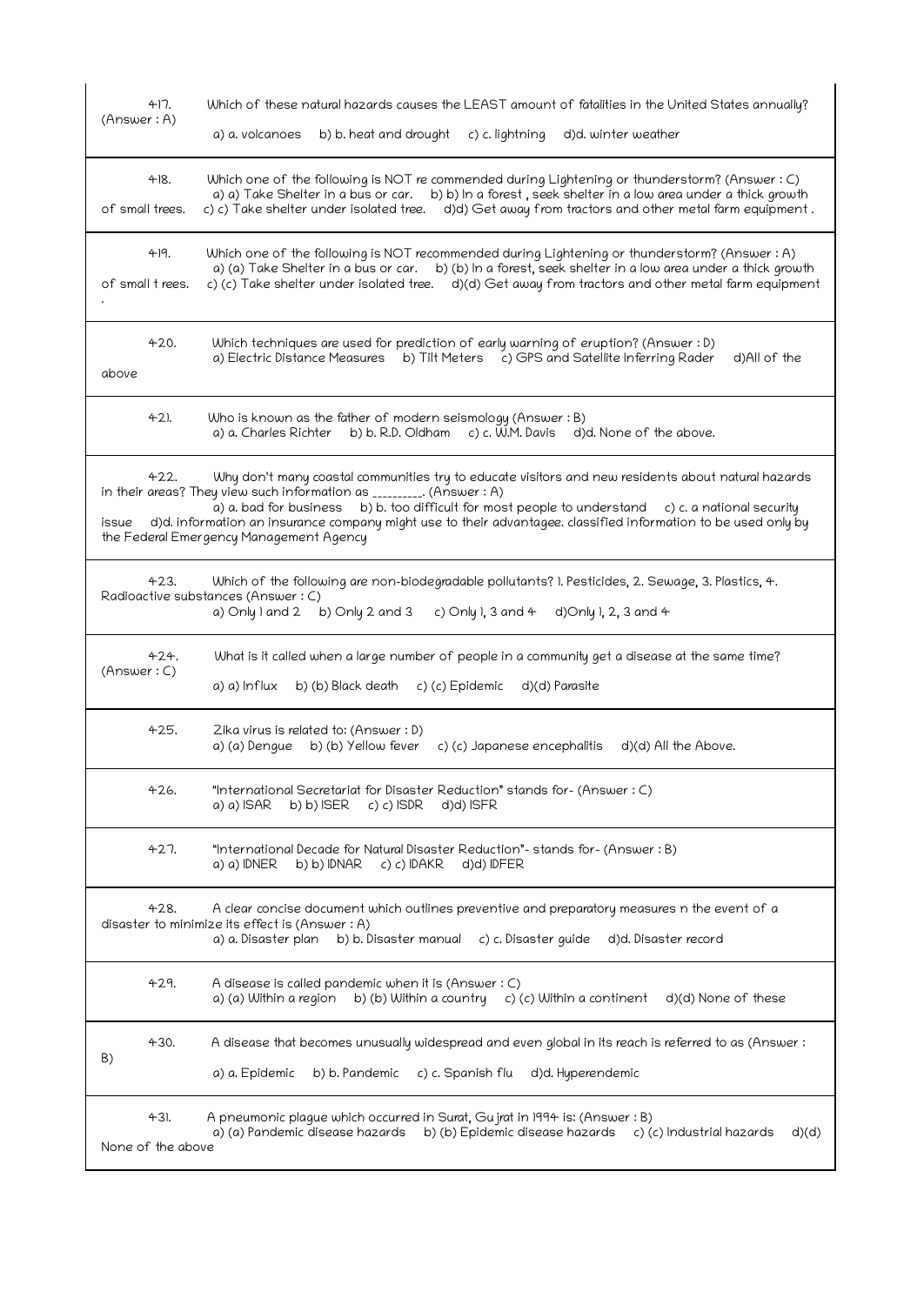| 432.<br>warning centre               | ACWC refers to (Answer: A)<br>a) a) Area cyclone warning centre<br>b) b) Asian cyclone warning centre c) c) Atlantic cyclone<br>d)d) none of these                                                                                                                                                                                                                                                                                   |
|--------------------------------------|--------------------------------------------------------------------------------------------------------------------------------------------------------------------------------------------------------------------------------------------------------------------------------------------------------------------------------------------------------------------------------------------------------------------------------------|
| 433.                                 | Amateur Radio is also known as? (Answer : A)<br>a) a) Ham radio<br>b) b) Home radio c) c) Pocket radio d)d) Silent radio                                                                                                                                                                                                                                                                                                             |
| 434.                                 | An essential to the sanitary maintenance of latrines is (Answer $: C$ )<br>a) Sufficient supply of water b) Supply of latrine construction materials<br>c) Health education<br>program in latrine usage and upkeep d)All of the above                                                                                                                                                                                                |
| 435.                                 | An instrument used to study the speed of winds is called (Answer: B)<br>a) Manometer<br>b) anemometer c) ammeter d) speedometer                                                                                                                                                                                                                                                                                                      |
| 436.                                 | An insurance company decides on the cost of a policy for a natural hazard by _________. (Answer: D)<br>a) a. adding up the total cost of the most recent disaster of the type<br>b) b. multiplying the probability<br>of the loss by the number of policies sold c) c. averaging their probable dollar loss for all disasters that they insure<br>d)d. calculating the cost of the probable loss times the probability of that event |
| 437.                                 | Asian Disaster Preparedness Centre is at? (Answer : A)<br>b) b. Kerala c) c. Surat d)d. None<br>a) a. Bangkok                                                                                                                                                                                                                                                                                                                        |
| 438.<br>d)Food storage facilities    | Besides testing the quality of the food itself, inspections should be made to determine (Answer: D)<br>a) the cleanliness of - b) Premises where food is handled and prepared<br>c) Washing facilities                                                                                                                                                                                                                               |
| 439.                                 | By what measures can we significantly reduce the impact of disasters on our people? (Answer : D)<br>a) a. Better planning<br>b) b. Preparedness awareness c) c. Mitigation measures<br>d)d. All the above                                                                                                                                                                                                                            |
| 440.<br>is classified as (Answer: A) | Considering ecological organizations, range between tops of highest mountains and floor of oceans<br>a) a.biosphere<br>b) b.exosphere<br>c) c.troposphere<br>d)d.stratosphere                                                                                                                                                                                                                                                        |
| 44.                                  | DDMA is headed by (Answer: A)<br>a) A. District magistrate b) B. Chief secretary<br>c) $C. BDO$ d) $D.$ None of the above                                                                                                                                                                                                                                                                                                            |
| 442.<br>North Sea                    | Dikes and dams are lined up along the coast of the Netherlands (Answer : D)<br>a) a. to generate electricity for its population b) b. to change the course of rivers that flow into the<br>c) c. to keep storms away from the country d)d. to keep ocean water out of the lower lying land                                                                                                                                           |
| 443.                                 | Ebola virus disease first appeared in the year: (Answer $: A$ )<br>a) a) 1976<br>b) b) 1967<br>c) c) 1956<br>d)d) 1926                                                                                                                                                                                                                                                                                                               |
| 444.                                 | Effective hazard management largely rely on (Answer: C)<br>b) b. Emergency responses c) c. Pre-disaster planning<br>a) a. Govt. agencies<br>d)d. Volcanoes                                                                                                                                                                                                                                                                           |
| 445.<br>like - (Answer: D)           | Engineering disaster is simply referred to those disasters when it is caused by an engineering failure<br>a) (a) Design flaws or materials failures<br>b) (b) Insufficient knowledge or underestimations<br>c) (c)<br>Carelessness or negligence d)(d) All the above.                                                                                                                                                                |
| 446.<br>All the above                | First Aid Kit should contain? (Answer : D)<br>a) a. Cotton Wool, Bandage b) b. Pain Relievers, Medicines<br>c) c. Scissors, Gloves, Antacids<br>d)d.                                                                                                                                                                                                                                                                                 |
| 447.                                 | For coordinating disaster management activities for all natural hazards, the Nodal Agency at the<br>Central Govt is the? (Answer: A)                                                                                                                                                                                                                                                                                                 |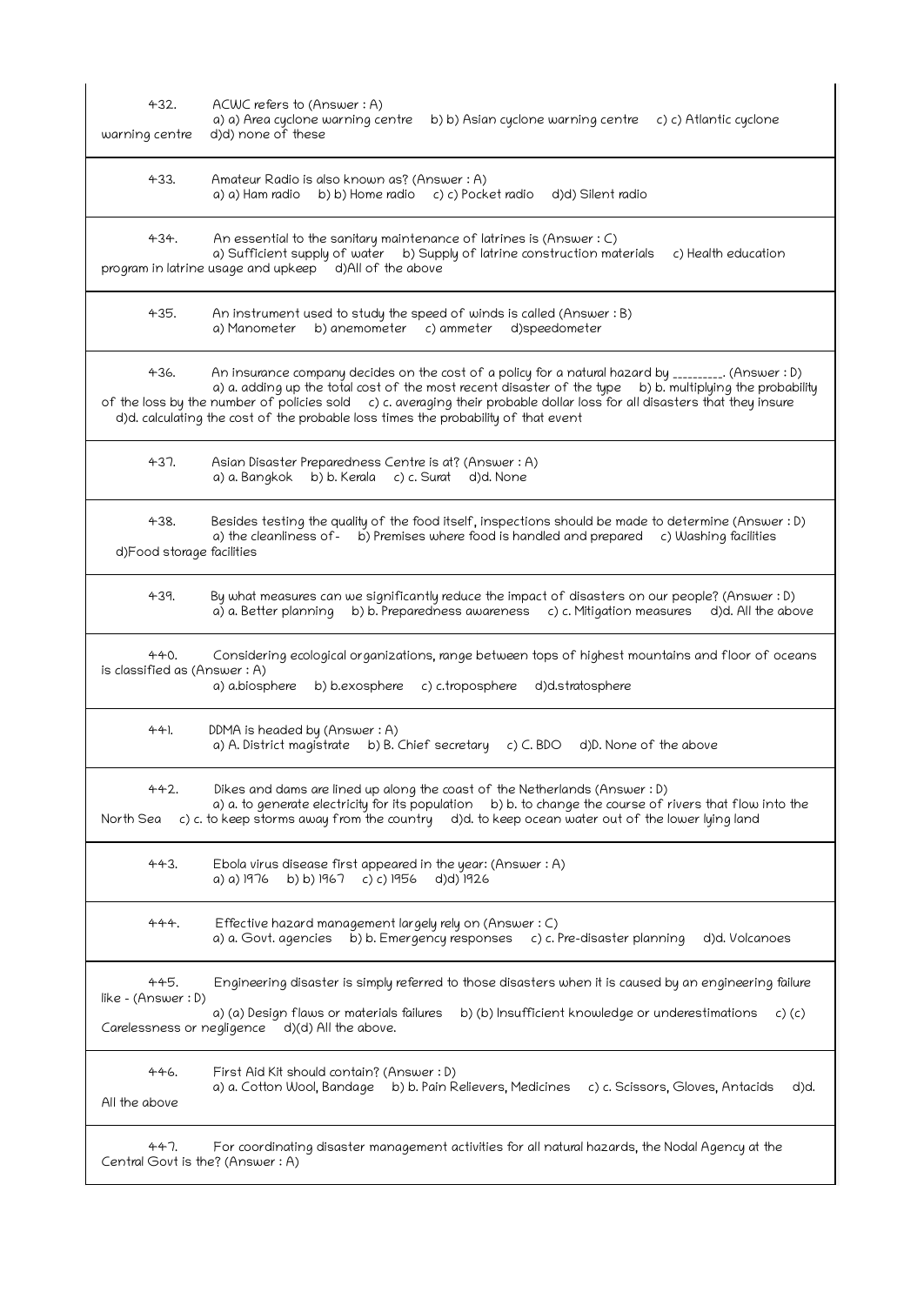| d)d. Ministry of Urban Ministry                   | b) b. Ministry of Rural Development c) c. Ministry of Communication<br>a) a. Ministry of Home Affairs                                                                                                                                                                                                                                                                                                                                                                                                                                                                                   |
|---------------------------------------------------|-----------------------------------------------------------------------------------------------------------------------------------------------------------------------------------------------------------------------------------------------------------------------------------------------------------------------------------------------------------------------------------------------------------------------------------------------------------------------------------------------------------------------------------------------------------------------------------------|
| 448.<br>historical flood.                         | For good land use planning, buildings should be built: (Answer : C)<br>a) a. above the 1 in 100 year flood level b) b. above the level of the Probable Maximum Flood c) c.<br>based on the chance and consequences of a flood for that particular building d)d. above the level of the largest                                                                                                                                                                                                                                                                                          |
| 449.                                              | Forests clearing by humans or natural causes is classified as (Answer: C)<br>a) a.Urbanization b) b.localization c) c.deforestation d)d.deplantation                                                                                                                                                                                                                                                                                                                                                                                                                                    |
| 450.<br>(Answer: A)                               | If you erect a barrier for protection against some natural event, what detrimental effect can follow?<br>a) a. It can have detrimental effects on others nearby. b) b. You shouldn't try to do so because such<br>barriers typically cost more than the structures they are designed to protect. c) c. National laws require that anything<br>that interfaces with natural processes be done by federal agencies. d)d. Similar projects by others nearby will make<br>your efforts ineffective.d. Nature is strong enough to immediately overwhelm your efforts, which are then wasted. |
| 45).<br>water                                     | In alpine regions reservoirs are created (Answer: A)<br>a) a. to regulate the flow of melting water from icefields<br>b) b. to give the alpine populations enough<br>c) c. to make larger rivers smaller d)d. to get enough water into the main rivers                                                                                                                                                                                                                                                                                                                                  |
| 452.<br>too much water                            | In ancient Egypt the Nile River (Answer: C)<br>a) a. destroyed large areas of farming land every year<br>b) b. had to be regulated because it carried<br>c) c. brought nutrients that made the fields fertile<br>d)d. changed its course almost every year                                                                                                                                                                                                                                                                                                                              |
| 453.<br>Military action and administration        | In disaster management, mitigation measures involves (Answer : B)<br>a) A. Governmental action and administration<br>b) B. Community action and administration<br>$c)$ C.<br>d)D. None of the above                                                                                                                                                                                                                                                                                                                                                                                     |
| 454.                                              | Interactions between members of different species are called (Answer: A)<br>b) Competition c) Intraspecific interactions<br>a) Interspecific interactions<br>d)Predation                                                                                                                                                                                                                                                                                                                                                                                                                |
| 455.<br>affected areas? (Answer : D)              | National Disaster Management Division of the Govt. of India wherever necessary, sends to disaster<br>a) a. Coordanation its containing satellite phones<br>b) b. Medicines for affected people<br>$C$ ) $C$ .<br>Provides relief measures d)d. All the above                                                                                                                                                                                                                                                                                                                            |
| 456.<br>None of the above                         | National Disaster Reserve Fund is the result of? (Answer: B)<br>b) b. 11thFinance Commission<br>a) a. 12th Finance Commission<br>c) c. 13th Finance Commission<br>d)d.                                                                                                                                                                                                                                                                                                                                                                                                                  |
| 457.<br>(Answer: D)<br>Technological laboratories | Special consideration in order to mitigate earthquake earthquake like disasters is given also to protect<br>a) (a) Heritage buildings<br>b) (b) Buildings of cultural and historical importance<br>c) (c) Scientific and<br>d)(d) All of the above                                                                                                                                                                                                                                                                                                                                      |
| 458.<br>(Answer:B)<br>measures                    | Structural and Non-structural measures are elements of high category of Risk Reduction measures<br>a) Socio-economic measures<br>b) Physical measures<br>c) Environmental measures<br>d)Post disaster                                                                                                                                                                                                                                                                                                                                                                                   |
| 459.<br>d)shareholders                            | The costs of catastrophic events continue to increase primarily because _________. (Answer : A)<br>a) a. more people are moving into more hazardous areas<br>b) b. not enough people pay for insurance<br>in hazardous areas to even out the costs c) c. insurance companies are not making enough profit to satisfy their                                                                                                                                                                                                                                                              |
| 460.                                              | The first phase of environmental health management begins (Answer : A)<br>a) Long before a disaster strikes<br>b) When a disaster strikes<br>c) Within the first three hours after                                                                                                                                                                                                                                                                                                                                                                                                      |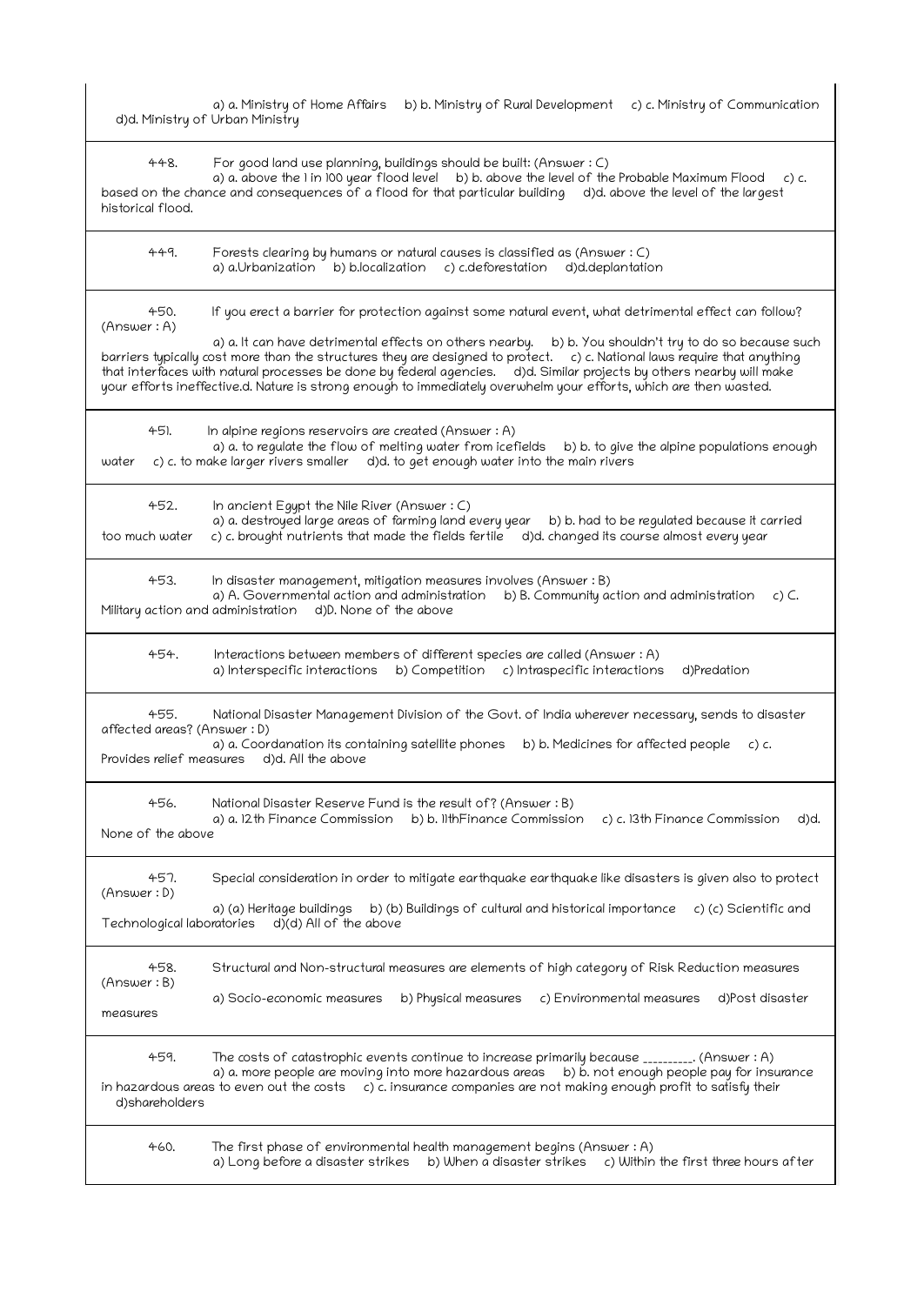the disaster has struck d)After the warning period

| recovery        | 461.                           | The main objectives of First Aid? (Answer : D)<br>a) a. To preserve life b) b. To prevent the victims condition from worsening<br>c) c. To promote<br>d)d. All the above                                                                                                                                                                                                 |
|-----------------|--------------------------------|--------------------------------------------------------------------------------------------------------------------------------------------------------------------------------------------------------------------------------------------------------------------------------------------------------------------------------------------------------------------------|
|                 | 462.                           | The role of which agency is important in disaster prevention. (Answer : A)<br>a) Media<br>b) Police c) Government officials<br>d)Public                                                                                                                                                                                                                                  |
|                 | 463.                           | What are the consequences of disaster on a society? (Answer: D)<br>b) Damage to property c) Environmental Damages<br>a) Loss of life<br>d)All of the above                                                                                                                                                                                                               |
| D)<br>the above | 464.                           | What are the important measures to be taken in community level of disaster preparedness (Answer:<br>a) Increased awareness<br>b) Provision of early and timely warning<br>c) Landuse planning<br>d)All of                                                                                                                                                                |
|                 | 465.                           | What are the main prescribes procedures for standard operating? (Answer : D)<br>b) Medical assistant c) Casualty management d)All of the above<br>a) Search and rescue                                                                                                                                                                                                   |
|                 | 466.                           | What are the major Hazard/disaster management related activities? (Answer : D)<br>b) b. Response c) c. Recovery d)d. All of the above<br>a) a. Preparedness                                                                                                                                                                                                              |
| above           | 467.                           | What are the major types oriented to mitigation measures of hazards and disasters? (Answer : C)<br>a) Public mitigation measures b) Community mitigation measures<br>c) Both a and b<br>d)None of the                                                                                                                                                                    |
|                 | 468.                           | What are the roles of NGOs in disaster related preparedness stage? (Answer : D)<br>a) a. Public awareness and education<br>b) b. Vulnerability and risk assessment c) c. Forming and<br>training DNTs, introducing alternative technologies d)d. All of the above                                                                                                        |
|                 | 469.                           | What are the technologies involved in the detection of Tsunami? (Answer : D)<br>a) a. Satellites to provide warning of tsuna-migenic earthquakes gauges<br>b) c. Tsunami detectors<br>linked to land by submarine cables c) b. Coastal tidal d)d. All of the above                                                                                                       |
|                 | 470.                           | What are the three phases of disaster management planning? (Answer: A)<br>a) a. Preparation, Response and Recovery b) b. Preparation, Planning and Perception<br>$c)$ c.<br>Evacuating, Rebuilding and Re-branding d)d. Planning, Evacuating and Recovery                                                                                                                |
| effect          | 471.                           | What can happen to make a moderate-size event into a large natural disaster? (Answer : B)<br>a) a. cyclic events that tend to get stronger with time b) b. overlapping events that amplify the<br>c) c. cyclic events that get progressively bigger as each one adds to the next in the series d)d. the multiplying<br>effect of events of a given type in the same area |
|                 | 472.<br>for Disaster Reduction | What does the acronym ISDR stand for? (Answer : C)<br>a) International Significant Disaster Resources b) Development Report<br>c) International Strategy<br>d)Developing Recreation                                                                                                                                                                                      |
|                 | 473.                           | What kind of natural hazards are not normally insurable? (Answer: C)<br>a) b. volcanoes<br>b) c. landslides<br>c) d. floods<br>d)                                                                                                                                                                                                                                        |
| above           | 474.<br>disaster? (Answer : D) | Which of the following activities is covered by Disaster Management before, during or after a<br>a) a) Reconstruction and Rehabilitation<br>d)d) All the<br>b) b) Mitigation<br>c) c) Emergency response                                                                                                                                                                 |

 $\begin{array}{c} \hline \end{array}$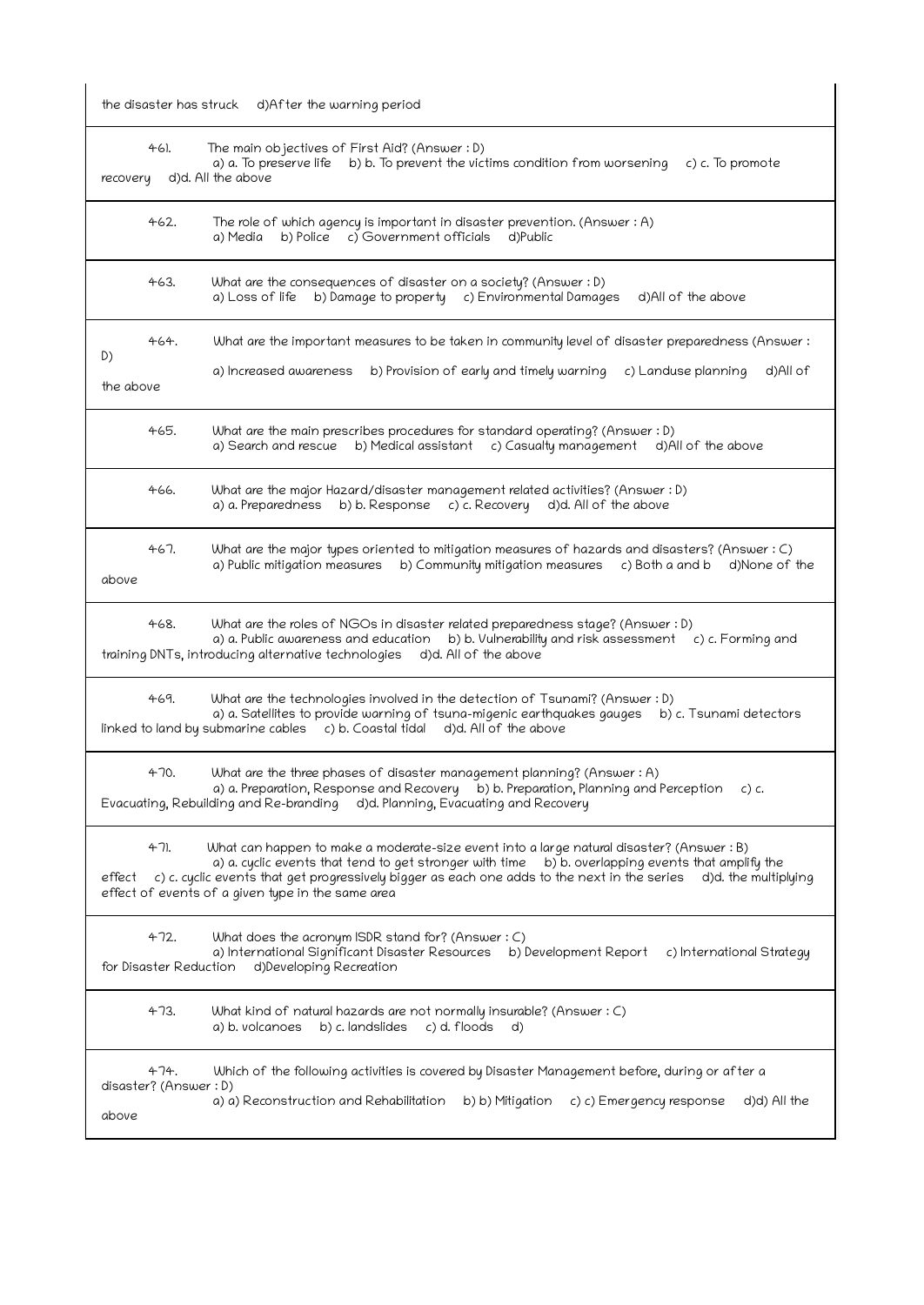|        | 475. | Which of the following agencies are the National Disaster Risk Reduction stakeholders? (Answer: D)<br>a) Central Government b) National Disaster Offices c) Private Sector<br>d)All of the above                                                  |
|--------|------|---------------------------------------------------------------------------------------------------------------------------------------------------------------------------------------------------------------------------------------------------|
| B)     | 476. | Which of the following organization is the apex authority of disaster management in India? (Answer:<br>b) NDMA C<br>c) CDMA D<br>d)INDR<br>a) NDA B                                                                                               |
|        | 477. | Who shall be the first responders in disaster management situation? (Answer : B)<br>a) a. Central Government<br>b) b. Community c) c. Local Government d)d. State Government                                                                      |
|        | 478. | Rashtriya Barh Ayog (National Flood Commission) identified ______ million hectares of land as flood-<br>prone in India. (Answer: A)<br>a) $40$ b) $80$ c) $100$<br>$d$ ) $20$                                                                     |
| Bengal | 479. | "Kalbaisakhi"is a kind of thunder storm witnessed in the states of (Answer: C)<br>a) Nagaland, Tripura and Sikkim b) Mizoram, Assam and Manipur<br>c) Assam, Tripura and West<br>d)West Bengal, Manipur and Mizoram                               |
|        | 480. | A Certificate course in Disaster Management is offered by? (Answer : A)<br>a) a. Indira Gandhi National Open University b) b. B.R. Ambedkar National Open University<br>$c)$ c.<br>Nalanda Open University d)d. Vardhaman Mahavir Open University |
|        | 481. | According to the World Bank, during the period 1996 to 2000, the approximate percentage loss of gross<br>domestic produce due to disasters was? (Answer : B)<br>a) a. 2.85% b) b. 2.25% c) c. 2.50% d)d.l.95%                                     |
|        | 482. | Andhra Pradesh was severely battered by a cyclonic storm killed more than 10,000 lives on? (Answer : B)<br>b) b. 15.11.1977 c) c. 15.11.1978 d)d. 15.11.1975<br>a) a. 15.11.1976                                                                  |
|        | 483. | Andhrapradesh is in (Answer: B)<br>a) a) West coast b) b) East coast<br>c) c) North India d)d) None of these                                                                                                                                      |
|        | 484. | Bhujearthquake occurred in (Answer: B)<br>a) (a) 23 January, 2001 b) (b) 26 January, 2001 c) (c) 31 January, 2001<br>d)(d) 29 January, 2001                                                                                                       |
|        | 485. | Choose the number of National Highway in Tripura - (Answer: B)<br>a) a) $45$ b) b) $44$ c) c) $46$ d)d) 31                                                                                                                                        |
|        | 486. | HINI virus is: (Answer : B)<br>a) (a) Bird flu b) (b) Swine flu c) (c) Cattle flu d)(d) None of the above.                                                                                                                                        |
|        | 487. | High intensity and long duration of rainfall in Tripura causes --- (Answer : B)<br>a) a) Earthquakes b) b) Floods c) c) Landslides d)d) Cyclone                                                                                                   |
|        | 488. | Hotspot of landslide in India is (Answer : D)<br>a) a. Himalayan valleys b) b. Sri lanka c) c. Indonesia<br>d)d. All the above                                                                                                                    |
|        | 489. | How many Blocks are there in Tripura - (Answer: B)<br>a) a) $54$ b) b) $58$ c) c) $57$ d)d) $51$                                                                                                                                                  |
|        | 490. | How many Districts in Tripura - (Answer: B)<br>a) a) 6 b) b) 8 c) c) 7 d)d) 3                                                                                                                                                                     |
|        | 491. | How many sub divisions in Tripura – (Answer : B)<br>a) a) 25 b) b) 23 c) c) 24 d)d) 26                                                                                                                                                            |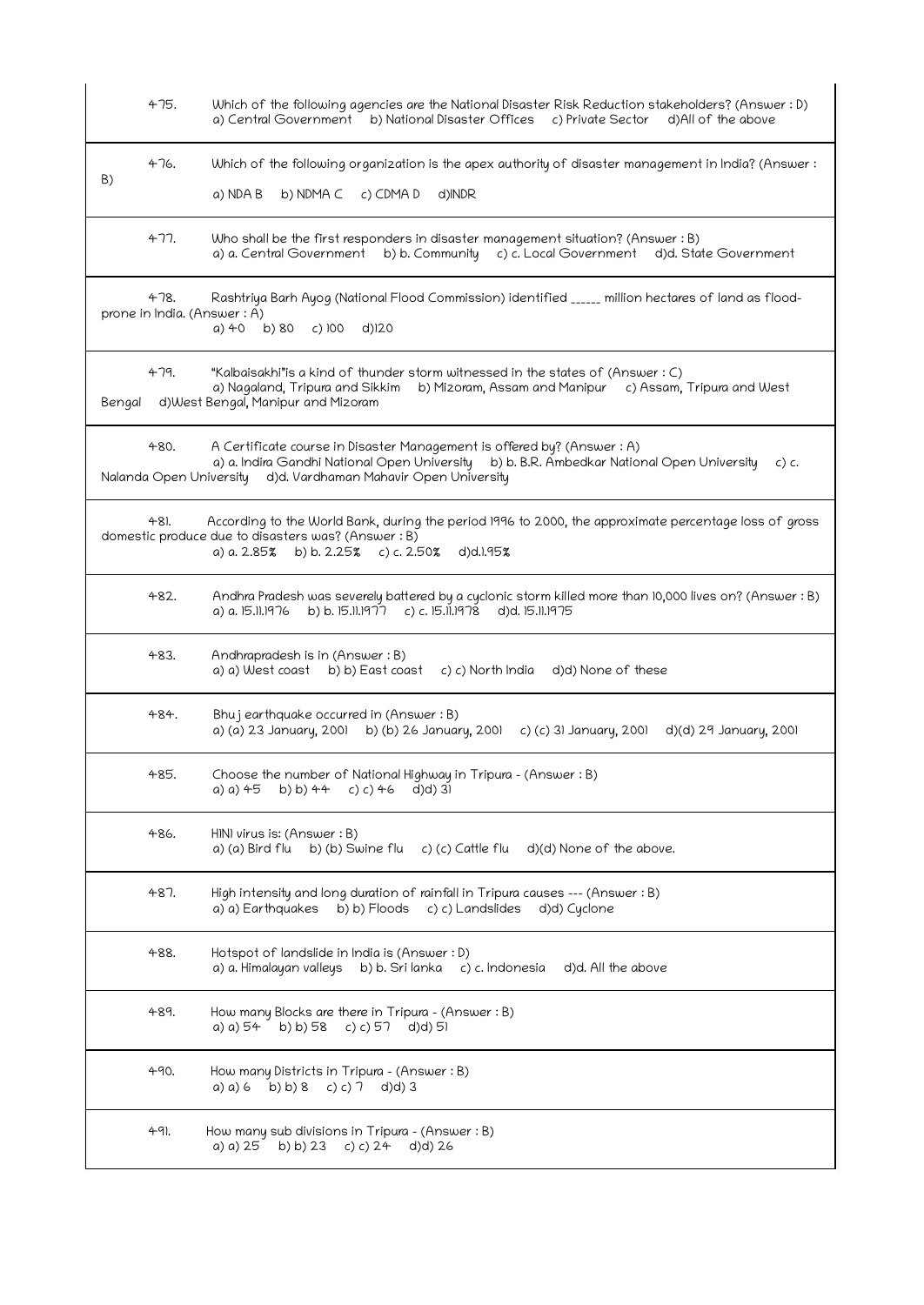| 492.                | How much of India's coastline is vulnerable to Disasters? (Answer : D)<br>b) b. ~ 5400km c) c.~ 6200km d)d. ~ 5700km<br>a) a. ~ 5340km                                                                                                                                                                                                         |
|---------------------|------------------------------------------------------------------------------------------------------------------------------------------------------------------------------------------------------------------------------------------------------------------------------------------------------------------------------------------------|
| 493.                | How much percentage of Indian land is prone to earthquakes? (Answer : C)<br>a) a. 52% b) b. 54% c) c. 59% d)d. 60%                                                                                                                                                                                                                             |
| 494.                | In India National Institute of Disaster Management is located at (Answer : D)<br>b) b. Punjab<br>c) c. Hyderabad<br>a) a. Manipur<br>d)d. New Delhi                                                                                                                                                                                            |
| 495.                | In India Tsunami Warning centre is located at (Answer: B)<br>b) B. Hyderabad c) C. Ahmadabad d)D. None of the above<br>a) A. Kolkata                                                                                                                                                                                                           |
| 496.                | In India, Cyclone is tracked through which satellite? (Answer : A)<br>b) B) IRS c) C) Ocean SAT d) D) None of the above<br>a) A) INSAT                                                                                                                                                                                                         |
| 497.                | In India, highest percentage of damages causes by flood hazards - (Answer : B)<br>a) a) Uttar Pradesh b) b) Bihar c) c) West Bengal d)d) Tripura                                                                                                                                                                                               |
| 498.                | In Tripura, The State Executive Committee (SEC) is headed by (Answer: A)<br>a) A. Chief Secretary of state b) B. Chief Minister c) C. Governor d)D. None of the above                                                                                                                                                                          |
| 499.                | In Tripura, which nodal agency play crucial role in organising community capacity building programmes<br>and conducting mock drills at State, District and Block levels (Answer: A)<br>a) National Disaster Response Force b) National Informatics Centre c) District Disaster<br>Management Authority d)Tripura Disaster Management Authority |
| 500.                | In which month in India, floods are likely to occur? (Answer $: C$ )<br>a) a. June-December b) b. June-September c) c. May-October<br>d)d. Aril-June                                                                                                                                                                                           |
| 501.<br>(Answer: D) | In which year a cyclone struck the Coastal Andhra in Krishna Godavari delta and caused havoc?<br>a) a. 1976<br>d)d. 1977<br>b) b. 1979 c) c. 1978                                                                                                                                                                                              |
| 502.                | In which year Tripura Legislative Assembly Election held - (Answer : B)<br>a) a) 18 Jan, 2018 b) b) 18 Feb, 2018 c) c) 1 Jan, 2018<br>d)d) 14 Feb, 2018                                                                                                                                                                                        |
| 503.                | Latur earthquake occurred in (Answer: C)<br>a) 1991<br>b) 1992<br>c) 1993<br>d)1994                                                                                                                                                                                                                                                            |
| 504.                | Length of Indian coast line is (Answer $:B$ )<br>a) 6500 Km Approx<br>b) $7500$ Km Approx<br>c) $8500$ Km approx<br>d)None of these                                                                                                                                                                                                            |
| 505.                | Most of the Principal rivers in Tripura meets with which river of Bangladesh (Answer: A)<br>c) C. Padma<br>d)D. None of the above<br>a) A. Meghna<br>b) B. Titas                                                                                                                                                                               |
| 506.                | Name of the first lady Governor of Tripura - (Answer: A)<br>a) a) Dr. Kamala Beniwal<br>b) b) Dr. Kajal Lal<br>c) c) Dr. Partha Dey<br>d)d) Dr. Raju Roy                                                                                                                                                                                       |
| 507.                | Name one wild life sanctuary in Tripura - (Answer: B)<br>b) b) Sipahijola<br>c) c) Dharmanagar<br>a) a) Gomati<br>d)d) Agartala                                                                                                                                                                                                                |
| 508.                | Name the earthquake vulnerable building/s identified by Govt of Tripura (Answer: D)<br>a) A. MBB College<br>b) B. Ujjayanta palace $c$ ) C. Neer mahal<br>d)D. All of he above                                                                                                                                                                 |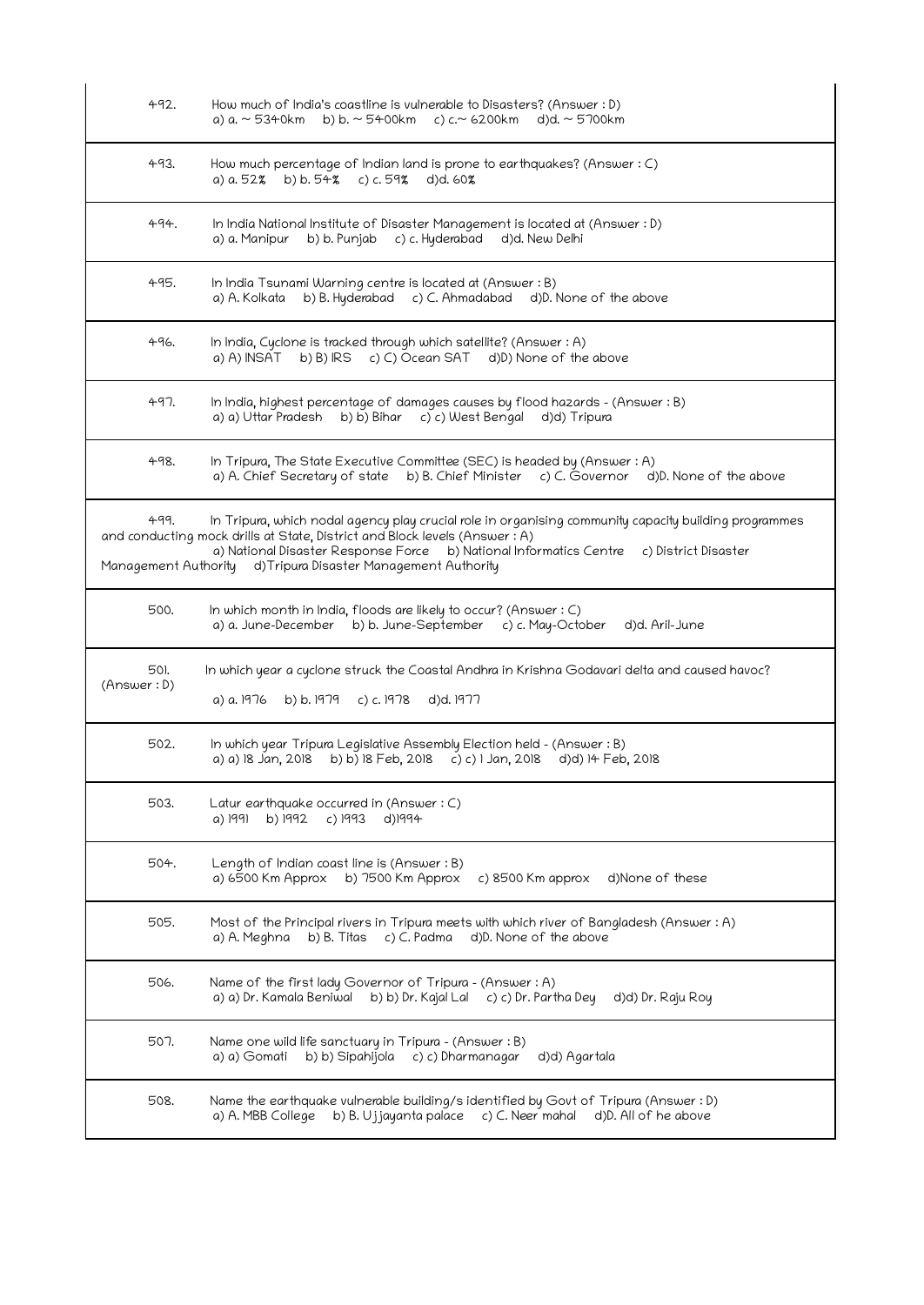| 509.                                                 | Name the first high school in Tripura - (Answer: B)<br>a) a) BBI b) b) Umakanta Academy c) c) RKI d)d) DNV                                                                                                                                         |
|------------------------------------------------------|----------------------------------------------------------------------------------------------------------------------------------------------------------------------------------------------------------------------------------------------------|
| 510.                                                 | Number of human live lost during 1980–2010 due to natural and induced hazards in India? (Answer : C)<br>b) b. 1,56,897 c) c. 1,43,039<br>a) a. 1,42,265<br>d)d. 1,23,987                                                                           |
| 511.                                                 | On November 19,1977, a cyclone, which had been operated to hit Tamil Nadu, instead struck the Central<br>Coast of and diverted several villages? (Answer: B)<br>b) b. Andhra Pradesh<br>c) c. Orissa<br>d)d. Karnataka<br>a) a. Kerela             |
| 512.<br>property? (Answer: B)                        | On what date a powerful earthquake struck South Eastern Iran and Caused heavy loss of life and<br>a) a. 26.12.2004<br>b) b. 26.12.2003 c) c. 26.12.2002<br>d)d. 25.11.2003                                                                         |
| 513.                                                 | Percentage of drought prone area in the India is (Answer: B)<br>a) A. 8% b) B. 30% c) C. 15% d)D. None of the above                                                                                                                                |
| 514.                                                 | The Bhopal Gas disaster occurred in (Answer: C)<br>a) 1986 b) 2003 c) 1984<br>d)2009                                                                                                                                                               |
| 515.                                                 | The Bhopal gas tragedy is an example of: (Answer: A)<br>a) (a) Industrial disasters<br>b) (b) Natural disasters c) (c) Nuclear disasters<br>d)(d) None                                                                                             |
| 516.                                                 | The cyclone that hit Odisha on October 29, 1999 is an example of (Answer : A)<br>a) (a) Super cyclone b) (b) Silent cyclone c) (c) Cyclone storm<br>d)(d) None                                                                                     |
| 517.                                                 | The date when the super cyclone hit the Orissa coast which killed nearly 10,000 people and affected<br>over 15 million people across 12 districts of Orissa is? (Answer : A)<br>a) a. 29.08.1999 b) b. 29.08.1997 c) c. 29.08.1998 d)d. 29.08.1996 |
| 518.                                                 | The flood caused in Uttarakhand due to (Answer: A)<br>a) (a) Cloud burst b) (b) Land slide c) (c) Earthquake d) (d) None of these                                                                                                                  |
| 519.                                                 | The highest peak of Tripura is (Answer $:A$ )<br>a) A. Bethling sib b) B. Jarimura c) C. Feng pui<br>d)D. Sakhan                                                                                                                                   |
| 520.                                                 | The Indian Tsunami Early Warning Centre (ITEWC) established at Indian National Centre for Ocean<br>Information Sciences is located in (Answer: D)<br>a) a) Chennai<br>b) b)Goa c) c)Kochi<br>d)d)Hyderabad                                         |
| 521.                                                 | The longest hill range in Tripura is (Answer: B)<br>a) A. Baramura range<br>b) B. Atharamura range<br>c) C. Jampui range<br>d)D. None of the above                                                                                                 |
| 522.                                                 | The name of cyclone in the north Indian ocean is (Answer $: C$ )<br>b) b) Hurricane c) c) Severe cyclonic storm<br>d)d) None of these<br>a) a) Typhoon                                                                                             |
| 523.                                                 | The name of the chemical leakage in Bhopal Gas Tragedy - (Answer : B)<br>b) b) Methyl Isocyanate c) c) Hydrogen d)d) Sulphur oxide<br>a) a) Carbon dioxide                                                                                         |
| 524.                                                 | The National Highway which passes through Tripura is: (Answer : C)<br>b) b) 2<br>c) c) 8<br>a) a) 4<br>d)d) 12                                                                                                                                     |
| 525.<br>topography" of (Answer: C)<br>Ghats of India | The presence of high hill ranges with alternate valleys in Tripura is much similar to the "ridge-Vale<br>a) The Manipur hills<br>b) The Alps of Europe<br>c) The Appalachian region of USA<br>d)The Eastern                                        |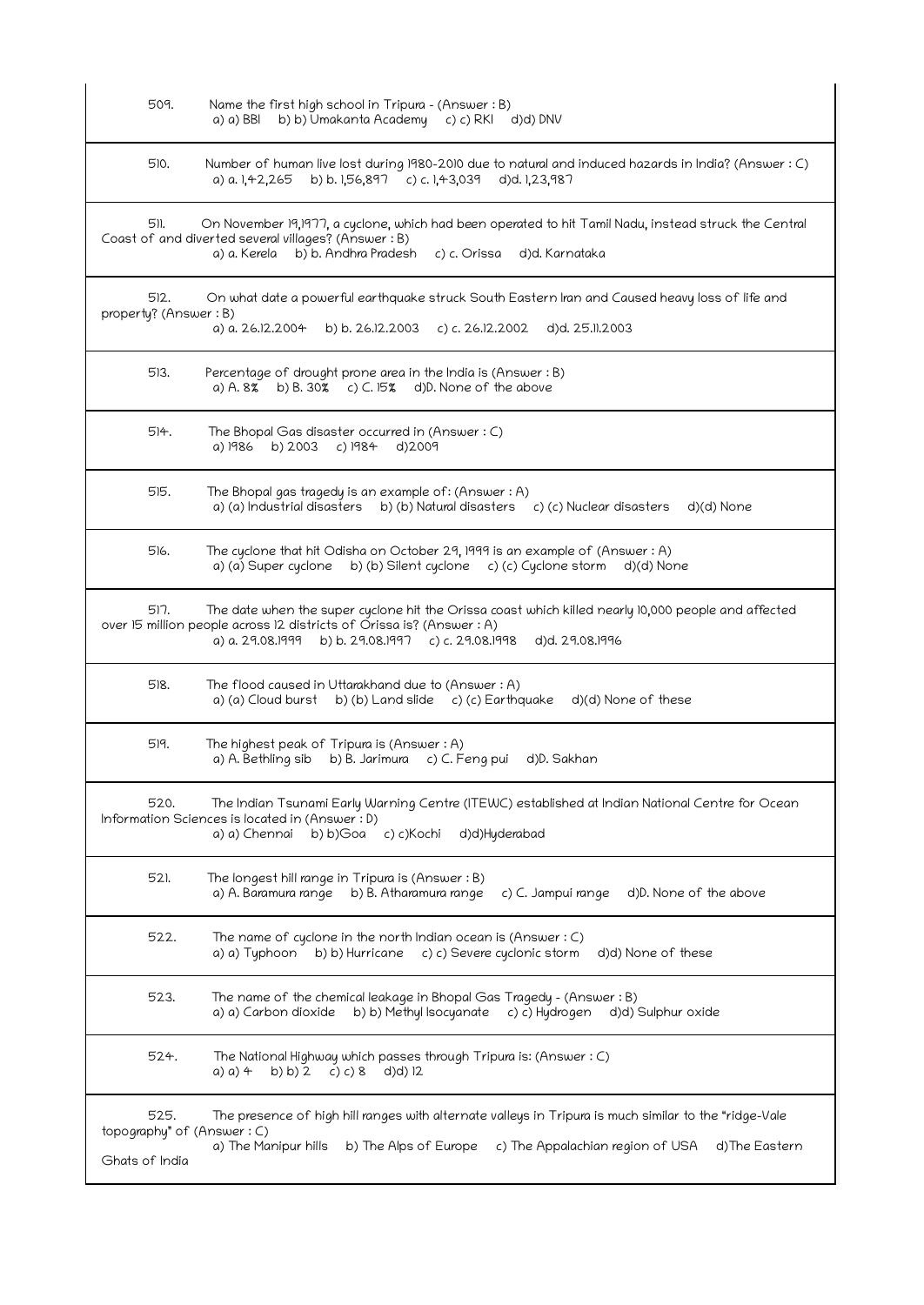| 526.                           | The river which causes tremendous floods in Assam is (Answer: D)<br>b) (b) Brahmaputra c) (c) Godavari d)(d) Barak<br>a) (a) Ganga                                                                         |
|--------------------------------|------------------------------------------------------------------------------------------------------------------------------------------------------------------------------------------------------------|
| 527.                           | The smallest river of Tripura is (Answer: B)<br>b) B. Haora c) C. Juri d) D. None of the above<br>a) A. Fenny                                                                                              |
| 528.                           | The total cyclone prone area in India is (Answer $: C$ )<br>a) A. 15% b) B. 10% c) C. 8% d) D. 20%                                                                                                         |
| 529.                           | The total flood prone area in India is (Answer $: C$ )<br>a) A. 30% b) B. 20% c) C. 12% d)D. 10%                                                                                                           |
| 530.                           | The total geographical area of Tripura is: (Answer : B)<br>a) a) 183.5sq.km b) b) 10.491sq.km c) c) 8152sq.km<br>d)d) 1200 sq.km                                                                           |
| 531.<br>Isothiocyanate         | The toxic gas released from Bhopal Gas Tragedy was (Answer: A)<br>a) (a) Methyl Isocyanate b) (b) Potassium Isocyanate c) (c) Sodium Isocyanate d)(d) Methyl                                               |
| 532.<br>soil                   | What is/are the factor/s of river bank erosion in Tripura? (Answer: D)<br>a) A. Absence of deep rooted vegetables b) B. Steep bank angle c) C. Non-cohesive material in<br>d)D. All of the above           |
| 533.                           | What type of disaster is most prominent in India? (Answer : A)<br>a) Flood<br>b) Draught c) Cyclone d) Earthquake                                                                                          |
| 534.                           | When Bhopal Gas Tragedy occurred - (Answer: A)<br>a) a) 3 Dec, 1984 b) b) 5 Dec, 1985 c) c) 3 Nov, 1984<br>d)d) 3 Dec, 1987                                                                                |
| 535.<br>1997                   | When did Tsunami struck the east coast of India in recent times? (Answer: A)<br>a) a) December 26, 2004 b) b) December 26, 2014 c) c) December 24, 2004<br>d)d) January 26,                                |
| 536.                           | When was the last major earthquake in India- (Answer: B)<br>a) a) 27 JAN, 2001 b) b) 26 JAN, 2001 c) c) 27 FEB, 2002<br>d)d) 28 th APRIL, 2004                                                             |
| 537.                           | Which body in the state of Tripura can declare emergency in case of state level disaster? (Answer: A)<br>c) C. DDMA<br>a) A. TDMA<br>$b)$ B. SEC<br>d)D. SCMG                                              |
| 538.<br>? (Answer: B)<br>above | Which department of Govt of Tripura is responsible for issuing warning regarding drought /dry spells<br>a) A. Health Department<br>b) B. Agricultural Department c) C. Home Department<br>d)D. None of the |
| 539.                           | Which gas caused Bhopal Gas Tragedy? (Answer: A)<br>b) (b) Carbon dioxide<br>a) (a) Methyl Isocyanate<br>d)(d) Methane<br>c) (c) Oxygen                                                                    |
| 540.                           | Which is the longest river in Tripura (Answer: B)<br>b) B. Gumti<br>c) C. Muhuri<br>d)D. None of the above<br>a) A. Haora                                                                                  |
| 54).<br>None of the above      | Which is the most landslide prone area in India (Answer : C)<br>a) A. Ganges valley region<br>b) B. South Indian plateau<br>c) C. Himalaya and north eastern hill<br>d)D.                                  |
| 542.                           | Which is the only active volcano in India? (Answer : B)<br>a) A. Volcano Popa<br>b) B. Volcano of Barren Island<br>c) C. Volcano Etna<br>d)D. None of the above                                            |